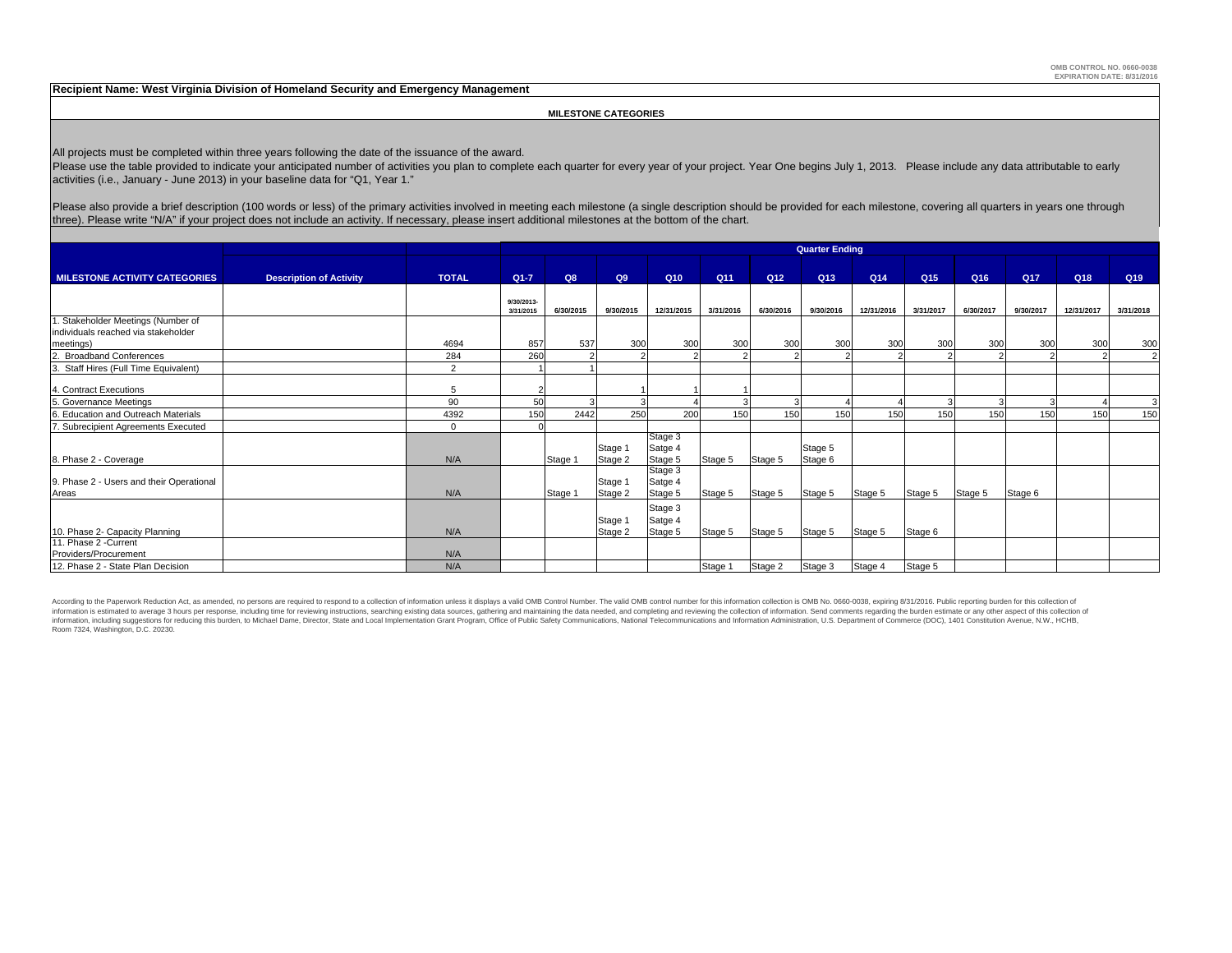#### **Cost Class Category Federal Expenditures**

The completion of your project budget (federal funds) should be reported in the quarter you are anticipating expending the funds. Year One begins July 1, 2013. Please include any data attributable to early activities (i.e.

|                                             | <b>TOTAL</b>   |                   |           |           |            |           |                 | <b>Quarter Ending</b> |                 |                 |           |           |             |             |
|---------------------------------------------|----------------|-------------------|-----------|-----------|------------|-----------|-----------------|-----------------------|-----------------|-----------------|-----------|-----------|-------------|-------------|
| <b>Quarterly Cost Category Expenditures</b> | <b>FEDERAL</b> | $Q1 - 7$          | Q8        | Q9        | Q10        | Q11       | Q <sub>12</sub> | Q <sub>13</sub>       | Q <sub>14</sub> | Q <sub>15</sub> | Q16       | Q17       | Q18         | Q19         |
|                                             |                |                   |           |           |            |           |                 |                       |                 |                 |           |           |             |             |
|                                             |                |                   |           |           |            |           |                 |                       |                 |                 |           |           |             |             |
|                                             |                | 9/30/2013-3/31/15 | 6/30/2015 | 9/30/2015 | 12/31/2015 | 3/31/2016 | 6/30/2016       | 9/30/2016             | 12/31/2016      | 3/31/2017       | 6/30/2017 | 9/30/2017 | 12/31/2017  | 3/31/2018   |
| a. Personnel                                | 435,000        | \$0               | \$36,068  | \$72,336  | \$107,768  | \$144,035 | \$180,302       | \$216,569             | \$252,836       | \$289,103       | \$325,370 | \$361,637 | \$397,904   | \$435,000   |
| b. Fringe Benefits                          | 130,500        |                   |           | \$11,870  | \$23,735   | \$35,600  | \$47,465        | \$59,330              | \$71,195        | \$83,060        | \$94,925  | \$106,790 | \$118,655   | \$130,500   |
| c. Travel                                   | 122,429        | \$343             | \$5,961   | \$16,549  | \$27,137   | \$37,725  | \$48,313        | \$58,901              | \$69,489        | \$80,077        | \$90,665  | \$101,253 | \$111,841   | \$122,429   |
| d. Equipment                                |                |                   |           |           |            |           |                 |                       |                 |                 |           |           |             |             |
| e. Supplies                                 | 25,650         | \$523             | \$7,303   | \$8,970   | \$10,639   | \$12,307  | \$13,975        | \$15,643              | \$17,310        | \$18,978        | \$20,646  | \$22,314  | \$23,982    | \$25,650    |
| . Contractual                               | 326,200        | \$24,960          | \$28,527  | \$55,588  | \$82,649   | \$109,711 | \$136,772       | \$163,833             | \$190,894       | \$217,955       | \$245,016 | \$272,078 | \$299,139   | \$326,200   |
| g. Construction                             |                |                   |           |           |            |           |                 |                       |                 |                 |           |           |             |             |
| h. Other                                    | 81,720         |                   | \$0       | \$7,429   | \$14,858   | \$22,287  | \$29,716        | \$37,145              | \$44,575        | \$52,004        | \$59,433  | \$66,861  | \$74,290    | \$81,720    |
| i. Total Direct Charges (sum of a-h)        | 1,121,498      | \$25,826          | \$77,859  | \$172,742 | \$266,786  | \$361,664 | \$456,543       | \$551,421             | \$646,299       | \$741.177       | \$836,055 | \$930,933 | \$1,025,811 | \$1,121,498 |
| j. Indirect Charges                         |                |                   |           |           |            |           |                 |                       |                 |                 |           |           |             |             |
| k. TOTAL (sum i and j)                      | 1,121,498      | \$25,826          | \$77,859  | \$172,742 | \$266,786  | \$361,664 | \$456,543       | \$551,421             | \$646,299       | \$741.177       | \$836,055 | \$930,933 | \$1,025,811 | \$1,121,498 |

#### **Cost Class Category Non-Federal Expenditures**

The completion of your project budget (non-federal, matching funds) should be reported in the quarter you are anticipating expending the funds. Year One begins July 1, 2013. Please include any data attributable to early ac data for "Q1, Year 1."

|                                                         | <b>TOTAL</b> |                     | <b>Quarter Ending</b> |           |            |           |                 |                 |                 |                 |           |           |            |           |
|---------------------------------------------------------|--------------|---------------------|-----------------------|-----------|------------|-----------|-----------------|-----------------|-----------------|-----------------|-----------|-----------|------------|-----------|
| <b>Quarterly Cost Category Expenditures NON-FEDERAL</b> |              | $Q1 - 7$            | Q8                    | Q9        | Q10        | Q11       | Q <sub>12</sub> | Q <sub>13</sub> | Q <sub>14</sub> | Q <sub>15</sub> | Q16       | Q17       | Q18        | Q19       |
|                                                         |              |                     |                       |           |            |           |                 |                 |                 |                 |           |           |            |           |
|                                                         |              | 9/30/2013-3/31/2015 | 6/30/2015             | 9/30/2015 | 12/31/2015 | 3/31/2016 | 6/30/2016       | 9/30/2016       | 12/31/2016      | 3/31/2017       | 6/30/2017 | 9/30/2017 | 12/31/2017 | 3/31/2018 |
| a. Personnel                                            | 170,520      | 63,000              | 98,940                | 105.447   | 111,955    | 118,462   | 124,969         | 131,476         | 137,984         | 144.491         | 150,998   | 157,505   | 164,013    | 170,520   |
| b. Fringe Benefits                                      |              |                     |                       |           |            |           |                 |                 |                 |                 |           |           |            |           |
| c. Travel                                               | 11,014       | 24,947              | 11.014                | 11,014    | 11,014     | 11,014    | 11,014          | 11,014          | 11,014          | 11.014          | 11,014    | 11,014    | 11,014     | 11,014    |
| d. Equipment                                            |              |                     |                       |           |            |           |                 |                 |                 |                 |           |           |            |           |
| e. Supplies                                             | 7,200        | 1,800               | 2.100                 | 2,564     | 3,027      | 3,491     | 3,955           | 4,418           | 4.882           | 5,345           | 5,809     | 6,273     | 6,736      | 7,200     |
| . Contractual                                           |              |                     |                       |           |            |           |                 |                 |                 |                 |           |           |            |           |
| g. Construction                                         |              |                     |                       |           |            |           |                 |                 |                 |                 |           |           |            |           |
| n. Other                                                | 92,273       |                     | 11,520                | 18,861    | 26,202     | 33,544    | 40,885          | 48,226          | 55,567          | 62,908          | 70,249    | 77,591    | 84,932     | 92,273    |
| . Total Direct Charges (sum of a-h)                     | 281,007      | 89,747              | 123,574               | 137,886   | 152,198    | 166,510   | 180,822         | 195,134         | 209,447         | 223,759         | 238,071   | 252,383   | 266,695    | 281,007   |
| i. Indirect Charges                                     |              |                     |                       |           |            |           |                 |                 |                 |                 |           |           |            |           |
| k. TOTAL (sum i and j)                                  | 281,007      | 89,747              | 123,574               | 137,886   | 152,198    | 166,510   | 180,822         | 195,134         | 209,447         | 223,759         | 238,071   | 252,383   | 266,695    | 281,007   |

1,402,505

According to the Paperwork Reduction Act, as amended, no persons are required to respond to a collection of information unless it displays a valid OMB Control Number. The valid OMB control number for this information colle estimated to average 3 hours per response, including time for reviewing instructions, searching existing oxisting data sources, gathering and maintaining the data needed, and completing and reviewing the collection of info suggestions for reducing this burden, to Michael Dame, Director, State and Local Implementation Grant Program, Office of Public Safety Communications, National Telecommunications and Information Administration, U.S. Depart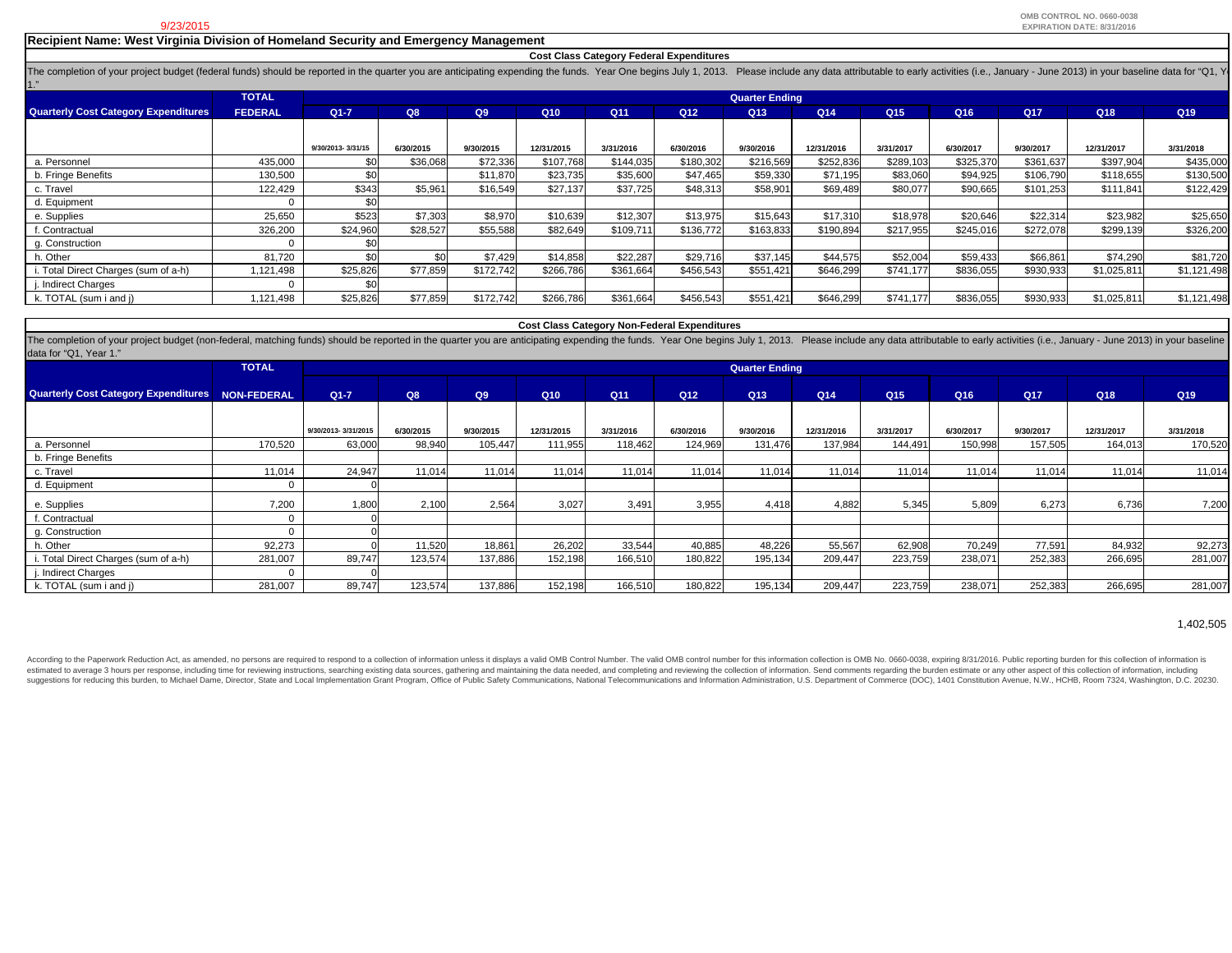# **West Virginia SLIPG ‐ Revised Budget**

# **revised 08/05/15 Revision 09/23/2015**

**STATE AND LOCAL IMPLEMENTATION GRANT PROGRAM (SLIGP) ‐‐DETAILED BUDGET JUSTIFICATION**

|                                           |                                                    |                  |                        | <b>These columns are formulas</b> |                  |                                |  |
|-------------------------------------------|----------------------------------------------------|------------------|------------------------|-----------------------------------|------------------|--------------------------------|--|
| <b>OBJECT CLASS CATEGORY</b><br>(SF 424A) | "Y"<br><b>COVERED</b><br><b>BY</b><br><b>MATCH</b> | <b>UNIT COST</b> | NO. OF<br><b>UNITS</b> | <b>EXTENDED</b><br><b>COST</b>    | <b>FED SHARE</b> | <b>NON-FED</b><br><b>SHARE</b> |  |
|                                           | <b>All Match</b><br><b>Expenses are</b><br>in-Kind |                  |                        |                                   |                  |                                |  |
| Personnel                                 |                                                    |                  |                        |                                   |                  |                                |  |
| SWIC                                      | Υ                                                  | \$52,000         | 1.50                   | \$78,000                          | \$0              | \$78,000                       |  |
| SWIC (2nd part of Grant)                  |                                                    | \$76,000         | 3.00                   | \$228,000                         | \$228,000        | \$0                            |  |
| Grant and Program Administrator           |                                                    | \$69,000         | 3.00                   | \$207,000                         | \$207,000        | \$0                            |  |
| <b>Technical Support Advisor</b>          | Υ                                                  | \$29,580         | 3.00                   | \$88,740                          | \$0              | \$88,740                       |  |
| <b>GIS Analyst</b>                        | Y                                                  | \$1,260          | 3.00                   | \$3,780                           | \$0              | \$3,780                        |  |
| <b>SIEC Group Meetings</b>                | Y                                                  |                  |                        | \$0                               | \$0              | \$0                            |  |
| <b>Personnel Subtotal:</b>                |                                                    |                  |                        | \$605,520                         | \$435,000        | \$170,520                      |  |
| <b>Fringe Benefits</b>                    |                                                    |                  |                        |                                   |                  |                                |  |
| SWIC                                      |                                                    | \$228,000        | 0.30                   | \$68,400                          | \$68,400         | \$0                            |  |
| Grant and Program Administrator           |                                                    | \$207,000        | 0.30                   | \$62,100                          | \$62,100         | \$0                            |  |
| <b>Technical Support Advisor</b>          |                                                    |                  |                        |                                   |                  |                                |  |
| <b>GIS Analyst</b>                        |                                                    |                  |                        |                                   |                  |                                |  |
| <b>Fringe Subtotal:</b>                   |                                                    |                  |                        | \$130,500                         | \$130,500        | \$0                            |  |
|                                           |                                                    |                  |                        |                                   |                  |                                |  |
| <b>Travel</b>                             |                                                    |                  |                        |                                   |                  |                                |  |
| National and Regional Travel              |                                                    | \$24,000         | 3.00                   | \$72,000                          | \$72,000         | \$0                            |  |
| Travel                                    | Y                                                  | \$4,005          | 1.00                   | \$4,005                           | \$0              | \$4,005                        |  |
| Training and Outreach Travel              |                                                    | \$8,000          | 3.00                   | \$24,000                          | \$24,000         | \$0                            |  |
| <b>SIEC Committees Travel</b>             |                                                    | \$5,712          | 3.00                   | \$17,136                          | \$17,136         | \$0                            |  |
| SIEC State Employees Travel Mileage       | y                                                  | \$1,680          | 3.00                   | \$5,040                           | \$0              | \$5,040                        |  |
| Travel                                    |                                                    | \$4,646          | 2.00                   | \$9,293                           | \$9,293          | \$0                            |  |
| SIEC Mileage Conference Travel            | Ÿ                                                  | \$984            | 2.00                   | \$1,969                           | \$0              | \$1,969                        |  |
| <b>Travel Subtotal:</b>                   |                                                    |                  |                        | \$133,442                         | \$122,429        | \$11,014                       |  |
|                                           |                                                    |                  |                        |                                   |                  |                                |  |
| Equipment                                 |                                                    |                  |                        |                                   |                  |                                |  |
|                                           |                                                    |                  |                        |                                   |                  |                                |  |
| <b>Equipment Subtotal:</b>                |                                                    |                  |                        | \$0                               | \$0              | \$0                            |  |
| <b>Supplies</b>                           |                                                    |                  |                        |                                   |                  |                                |  |
| Office supplies                           | Y.                                                 | \$2,400          | 3.00                   | \$7,200                           | \$0              | \$7,200                        |  |
| <b>Office Supplies</b>                    |                                                    | \$3,600          | 3.50                   | \$12,600                          | \$12,600         | \$0                            |  |
| Computers/Monitors/Software               |                                                    | \$3,500          | 3.00                   | \$10,500                          | \$10,500         | \$0\$                          |  |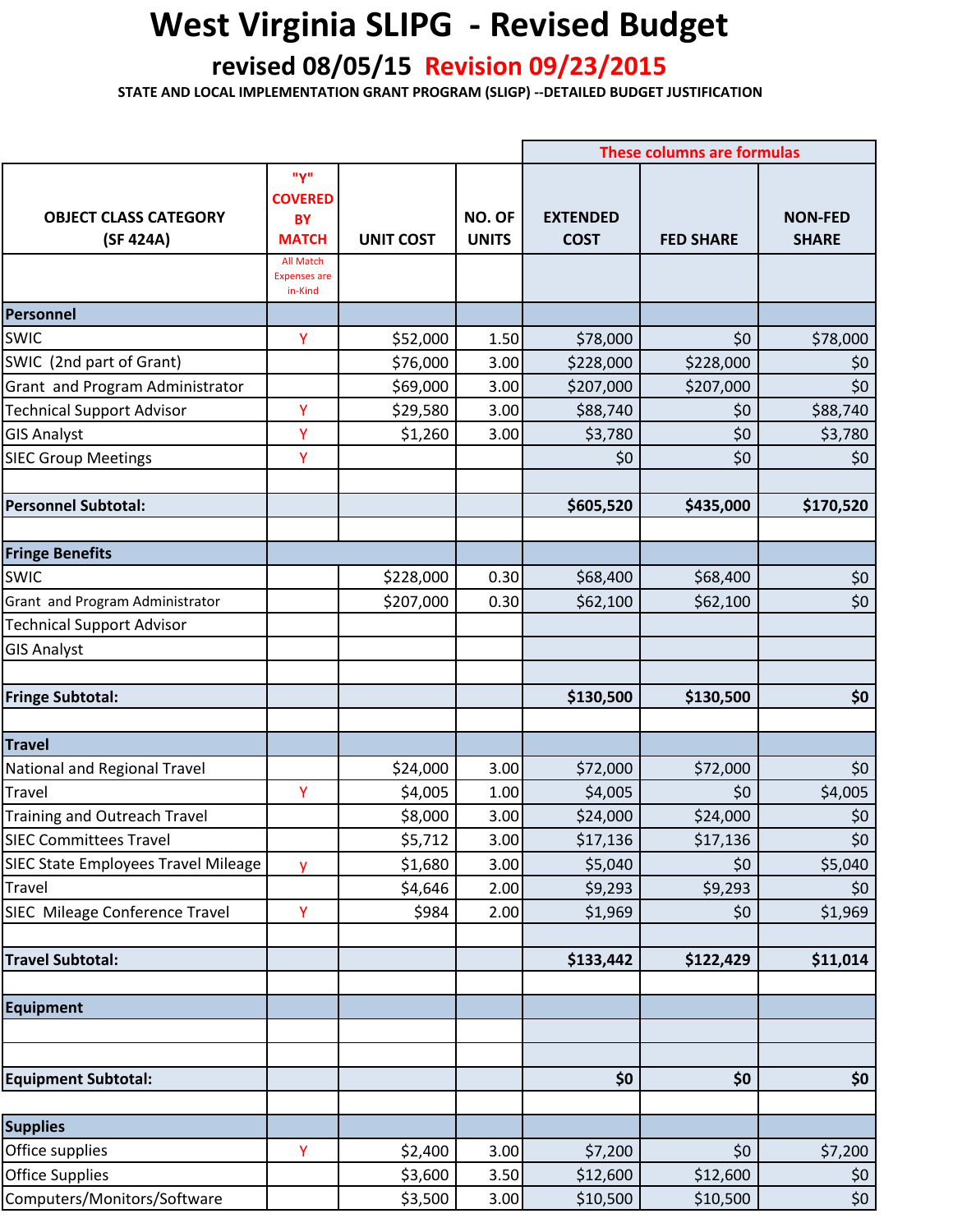| Projectors                               |   | \$650    | 2.00 | \$1,300   | \$1,300   | \$0       |
|------------------------------------------|---|----------|------|-----------|-----------|-----------|
| Printers                                 |   | \$625    | 2.00 | \$1,250   | \$1,250   | \$0       |
|                                          |   |          |      |           |           |           |
| <b>Supplies Subtotal:</b>                |   |          |      | \$32,850  | \$25,650  | \$7,200   |
|                                          |   |          |      |           |           |           |
| <b>Contractual</b>                       |   |          |      |           |           |           |
| <b>Legal Services</b>                    |   | \$7,500  | 3.00 | \$22,500  | \$22,500  | \$0       |
| <b>SWIC</b>                              |   |          |      |           |           |           |
| Program Manager                          |   | \$63,000 | 0.40 | \$25,200  | \$25,200  | \$0       |
| <b>Project Assistant</b>                 |   | \$40,000 | 2.50 | \$100,000 | \$100,000 | \$0       |
| Outreach and Training Specialist         |   |          |      |           |           |           |
| <b>Grants/SCIP Analyst</b>               |   |          |      |           |           |           |
| <b>FirstNet Data Collection</b>          |   | \$42,000 | 1.00 | \$42,000  | \$42,000  | \$0       |
| Regional Outreach Federal                |   |          |      |           |           |           |
| <b>Broadband SME</b>                     |   | \$78,000 | 1.75 | \$136,500 | \$136,500 | \$0       |
|                                          |   |          |      |           |           |           |
| <b>Contractual Subtotal:</b>             |   |          |      | \$326,200 | \$326,200 | \$0       |
|                                          |   |          |      |           |           |           |
| <b>Construction</b>                      |   |          |      | ᠊ᢌᠣ       | ᠊ᢌᠣ       | ᠊ᢌᠣ       |
|                                          |   |          |      | -SQ       | ᠊ᢌ᠍᠐      | <b>SQ</b> |
| <b>Construction Subtotal:</b>            |   |          |      | \$0       | \$0       | \$0       |
| <b>Other</b>                             |   |          |      |           |           |           |
|                                          |   |          |      |           |           |           |
| Printing/Publication of Marketing        |   |          |      |           |           |           |
| Collateral                               |   | \$3,000  | 2.00 | \$6,000   | \$6,000   | \$0       |
|                                          |   |          |      |           |           |           |
| <b>Training at Annual Conference</b>     |   |          |      |           |           |           |
|                                          |   |          |      |           |           |           |
| <b>Training and Outreach Materials</b>   |   | \$3,600  | 3.00 | \$10,800  | \$10,800  | \$0       |
|                                          |   |          |      |           |           |           |
| <b>SIEC Monthly Meeting Rooms</b>        | Υ | \$2,748  | 4.00 | \$10,993  | \$0       | \$10,993  |
|                                          |   |          |      |           |           |           |
| ArcGIS for Desktop Advanced License      |   | \$7,295  | 1.00 | \$7,295   | \$7,295   | \$0       |
| ArcGIS for Serve Enterprise Advanced     |   |          |      |           |           |           |
| up to 4 cores                            |   | \$30,345 | 1.00 | \$30,345  | \$30,345  | \$0       |
|                                          |   |          |      |           |           |           |
| 3D Analyst Desktop Extension             |   | \$2,040  | 1.00 | \$2,040   | \$2,040   | \$0       |
| ArcGIS Data Interoperability for Desktop |   |          |      |           |           |           |
| Maintenance                              |   | \$2,040  | 1.00 | \$2,040   | \$2,040   | \$0       |
| ArcGIS Server Advanced Enterprise        |   |          |      |           |           |           |
| Maintenance                              |   | \$10,000 | 2.00 | \$20,000  | \$20,000  | \$0       |
| ArcGIS for Desktop Advanced              |   |          |      |           |           |           |
| Maintenance                              |   | \$1,200  | 2.00 | \$2,400   | \$2,400   | \$0       |
| 3D Analyst Desktop Extension             |   |          |      |           |           |           |
| Maintenance                              |   | \$200    | 2.00 | \$400     | \$400     | \$0       |
| ArcGIS Data Interoperability for Desktop |   |          |      |           |           |           |
| Maintenance                              |   | \$200    | 2.00 | \$400     | \$400     | \$0       |
| <b>RIC Meeting Rooms</b>                 | Y | \$5,760  | 3.00 | \$17,280  | \$0       | \$17,280  |
| <b>SIEC Group Meetings</b>               | Υ | \$16,000 | 4.00 | \$64,000  | \$0       | \$64,000  |
| <b>Other Subtotal:</b>                   |   |          |      | \$173,993 | \$81,720  | \$92,273  |
|                                          |   |          |      |           |           |           |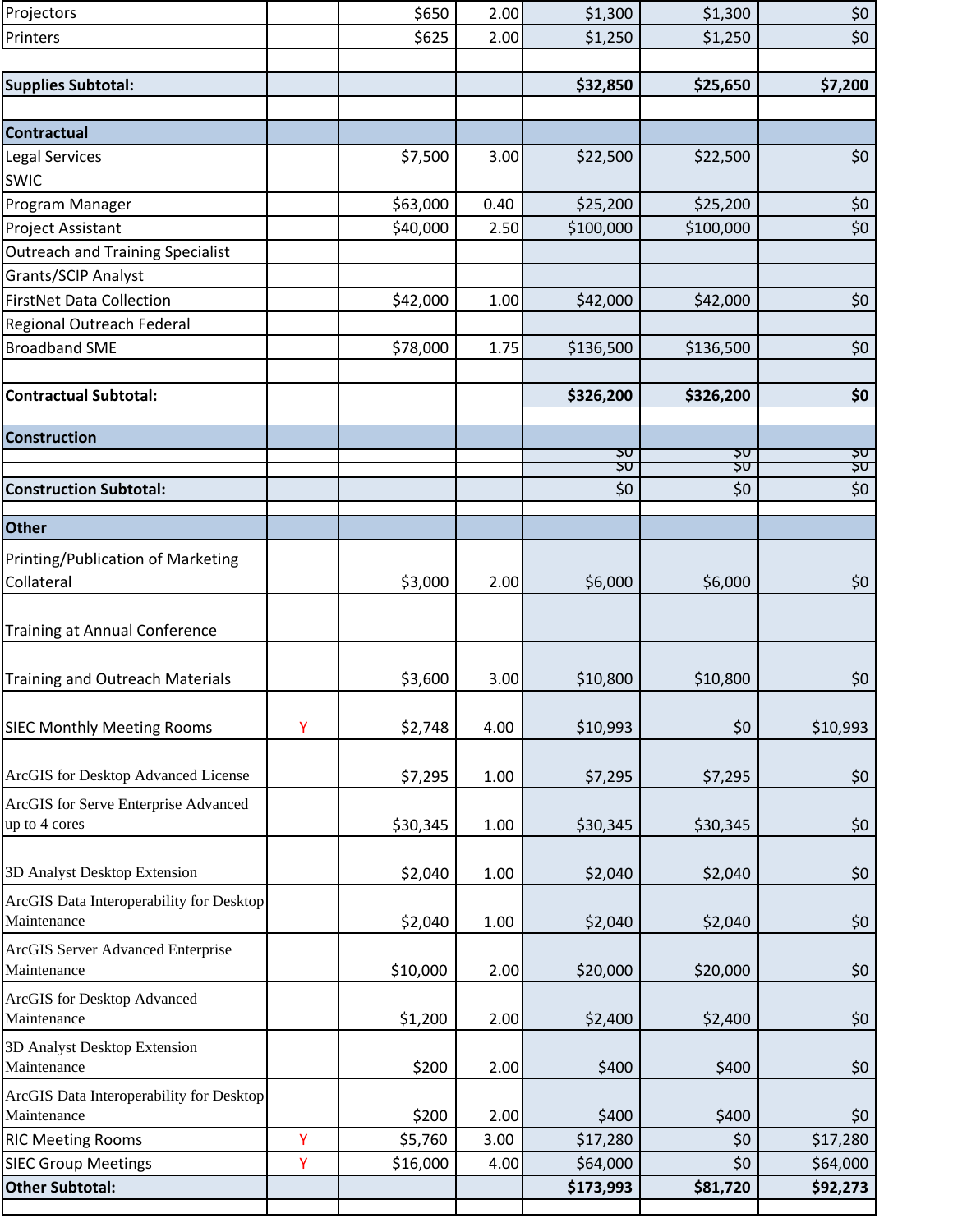| <b>Total Direct Charges</b> |  | \$1,402,505 | \$1,121,498      | \$281,007 |
|-----------------------------|--|-------------|------------------|-----------|
|                             |  |             |                  |           |
| <b>Indirect Charges</b>     |  | \$0         | \$0 <sub>1</sub> | \$0       |
|                             |  |             |                  |           |
| <b>TOTALS</b>               |  | \$1,402,505 | \$1,121,498      | \$281,007 |
|                             |  |             |                  |           |
| State allocation per FFO:   |  | \$1,402,505 | \$1,121,498      | \$281,007 |
|                             |  | over/under  | \$0              | \$(0)     |
|                             |  |             | 80%              | 20%       |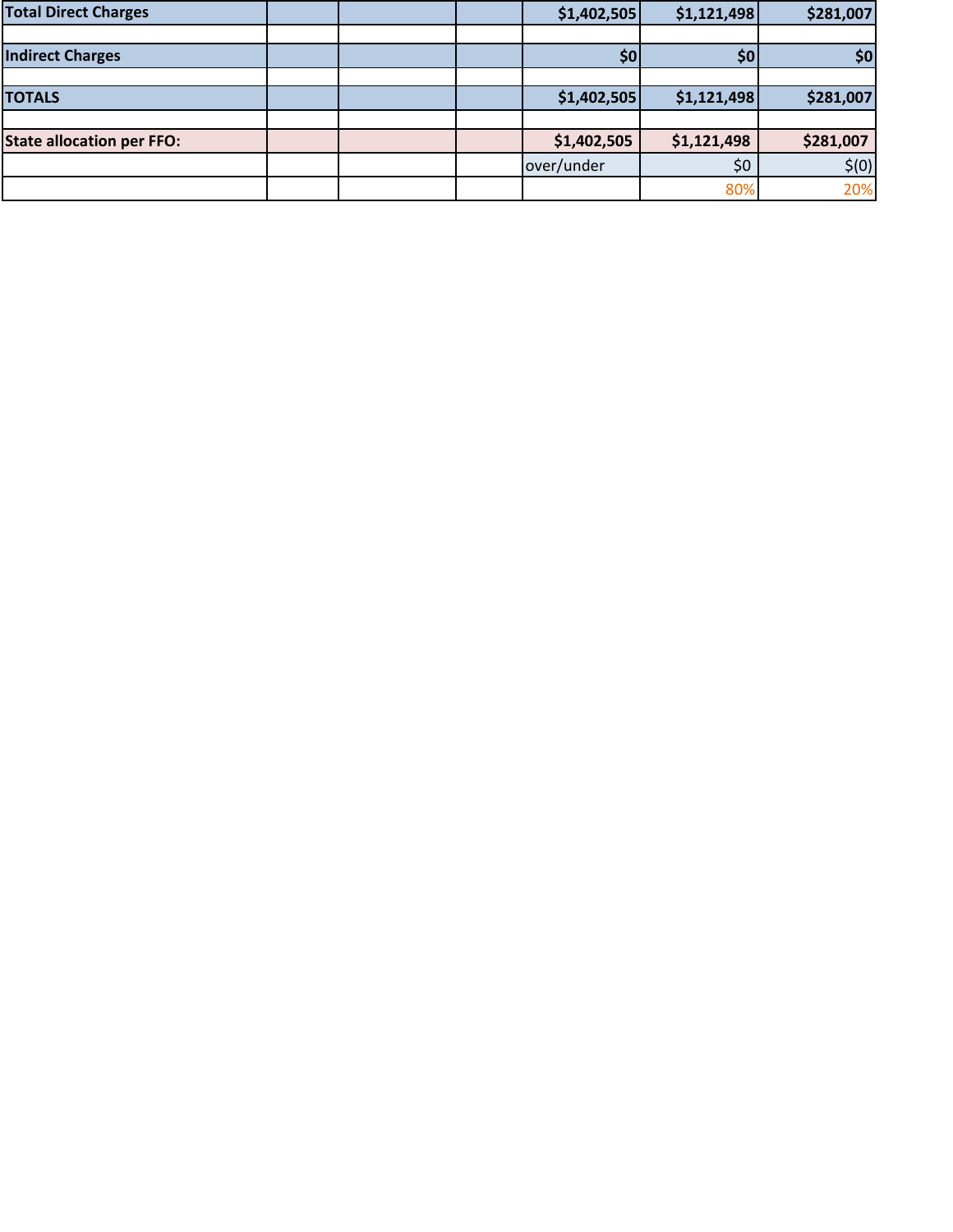

# **West Virginia SLIPG Budget**

3/13/2013 **Approved Phase 1** Revised 06/28/13

#### **STATE AND LOCAL IMPLEMENTATION GRANT PROGRAM (SLIGP) ‐‐DETAILED BUDGET JUSTIFICATION**

|                                                                  |                          |                                   |                     |                 | These columns are formulas |                         |                                                                                                                                                                                                                                                                                                                                                        |
|------------------------------------------------------------------|--------------------------|-----------------------------------|---------------------|-----------------|----------------------------|-------------------------|--------------------------------------------------------------------------------------------------------------------------------------------------------------------------------------------------------------------------------------------------------------------------------------------------------------------------------------------------------|
| <b>OBJECT CLASS CATEGORY</b>                                     | "Y"<br><b>COVERED BY</b> |                                   |                     | <b>EXTENDED</b> |                            | NON-FED                 |                                                                                                                                                                                                                                                                                                                                                        |
| (SF 424A)                                                        | <b>MATCH</b>             | <b>UNIT COST</b>                  | <b>NO. OF UNITS</b> | COST            | <b>FED SHARE</b>           | <b>SHARE</b>            | <b>NOTES</b>                                                                                                                                                                                                                                                                                                                                           |
|                                                                  |                          | All Match Expenses are<br>in-Kind |                     |                 |                            |                         |                                                                                                                                                                                                                                                                                                                                                        |
| Personnel                                                        |                          |                                   |                     |                 |                            |                         |                                                                                                                                                                                                                                                                                                                                                        |
|                                                                  |                          |                                   |                     |                 |                            |                         |                                                                                                                                                                                                                                                                                                                                                        |
| <b>SWIC</b>                                                      | Υ                        | \$52,000                          | 2.00                | \$104,000       | \$0                        |                         | The SWIC will spend 65% of the time on<br>SLIGP grant activities The Sic's annual<br>salary is \$80,000<br>$$80000 \times 65\% = $52000$<br>65% for each of two years as State<br>employee \$80,000<br>\$104,000 In-Kind - WV State Police                                                                                                             |
|                                                                  |                          |                                   |                     |                 |                            |                         |                                                                                                                                                                                                                                                                                                                                                        |
| <b>Technical Support Advisor</b>                                 | Υ                        | \$30,000                          | 3.00                | \$90,000        | \$0                        |                         | The Technical Support Advisor will offer<br>technical expertise to the broadband<br>initiative Spending<br>40% of time @ \$75,000 salary per year<br>\$90,000 In-Kind - WV State Police                                                                                                                                                                |
| <b>GIS Analyst</b>                                               | Y                        | \$1,123                           | 3.00                | \$3,369         | \$0                        | \$3,369 \$1123          | The GIS Analyst will spend 53.48 hours<br>per year on the SLIGP. The GIS Analyst<br>makes \$21 per hour. In-Kind - WV Division<br>of Homeland Security. 53.48 $*$ \$21 =                                                                                                                                                                               |
| <b>SIEC Group Meetings</b>                                       | Υ                        | \$13,440                          | 3.00                | \$40,320        | \$0                        |                         | The SIEC meets 12 hours over 2 days each<br>month. As part of the SIEC monthly<br>meetings a Broadband committee meets<br>for a total of 4 hours per member per<br>meeting to cover Broadband Initiative. 14<br>members, average hourly rate per person<br>\$20 SIEC is comprised of state employees.<br>\$40,320 In-Kind State of WV various agencies |
| <b>Personnel Subtotal:</b>                                       |                          |                                   |                     | \$237,689       | \$0                        | \$237,689               |                                                                                                                                                                                                                                                                                                                                                        |
|                                                                  |                          |                                   |                     |                 |                            |                         |                                                                                                                                                                                                                                                                                                                                                        |
| <b>Fringe Benefits</b>                                           |                          |                                   |                     |                 |                            |                         |                                                                                                                                                                                                                                                                                                                                                        |
| Fringe Benefits are not included<br>in the SLIGP budget          |                          |                                   |                     | \$0<br>\$0      | \$0<br>\$0                 | \$0<br>$\overline{\xi}$ |                                                                                                                                                                                                                                                                                                                                                        |
|                                                                  |                          |                                   |                     |                 |                            |                         |                                                                                                                                                                                                                                                                                                                                                        |
| <b>Fringe Subtotal:</b>                                          |                          |                                   |                     | \$0             | \$0                        | \$0                     |                                                                                                                                                                                                                                                                                                                                                        |
|                                                                  |                          |                                   |                     |                 |                            |                         |                                                                                                                                                                                                                                                                                                                                                        |
| <b>Travel</b>                                                    |                          |                                   |                     |                 |                            |                         |                                                                                                                                                                                                                                                                                                                                                        |
| National and Regional Policy<br>Support Travel (FirstNet Forums) |                          | \$14,205                          | 10.00               | \$142,050       | \$142,050                  |                         | National and Regional travel cost to<br>FirstNet Meeting - Travel Cost for 10<br>members $(10*3 \text{ days} * $77) = $2310$<br>+(10*2 nights hotel at \$224)= \$4480 *(10)<br>Flights at $$700$ ) = $$7000 +$ incidentals<br>\$0 \$415                                                                                                                |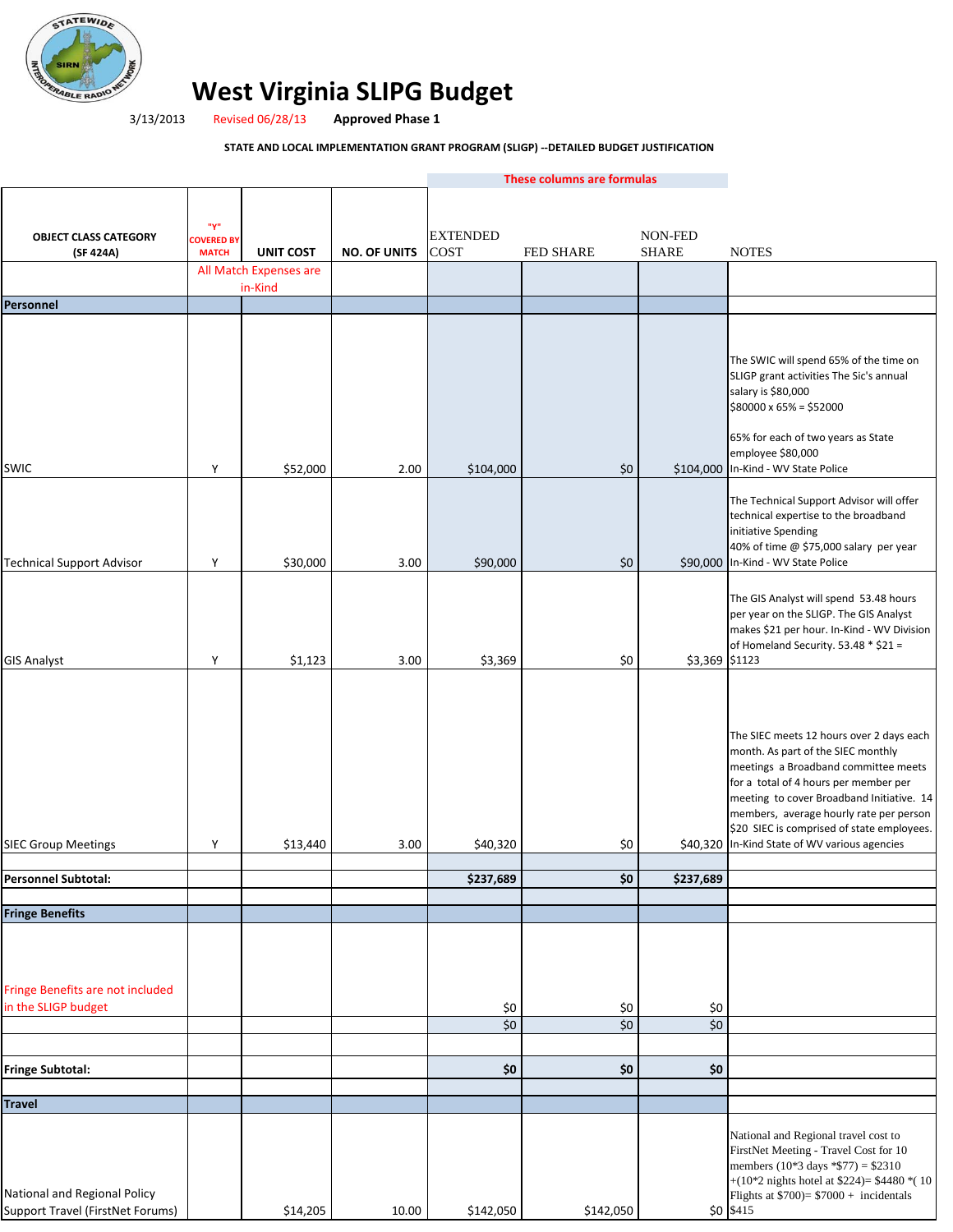| Pre Award FirstNet Regional<br><b>Meeting Travel</b>          | Υ | \$4,005    | 1.00 | \$4,005   | \$0       |          | Pre Award Expense for Regional First Net<br>meeting. Arlington, VA - 6 people April<br>14th -16th, 3 people had flights 3 X \$600<br>$= $1,800$ Per diem for 2 travel days and 1<br>full day 6 people x $$77 x 2 = $927 6$<br>people x 2 nights hotel at $$106.75 = $1281$<br>\$4,005 In-Kind - State of WV various agencies                                                                                                                                                                                                                     |
|---------------------------------------------------------------|---|------------|------|-----------|-----------|----------|--------------------------------------------------------------------------------------------------------------------------------------------------------------------------------------------------------------------------------------------------------------------------------------------------------------------------------------------------------------------------------------------------------------------------------------------------------------------------------------------------------------------------------------------------|
| Training/Outreach Travel                                      |   | \$12,000   | 3.00 | \$36,000  | \$36,000  |          | Training and Outreach will be conducted<br>at RIC in-state meetings, conferences, and<br>other meetings across the state 5<br>meetings per month $= 60$ meetings per<br>year. 1 per month will require overnight<br>stay average hotel \$83.00 + 4 meetings<br>per month per diem \$46. = \$184.00 + 5<br>meetings per month * average of 280<br>miles per meeting with a mileage rate of<br>.47 = $$658 + 1$ meeting per diem for over<br>night +\$75.00 Monthly cost \$83 + \$184<br>+ 658 + \$75 = Monthly cost \$1000 x 12 =<br>\$0 \$12,000 |
| <b>SIEC Committees Travel</b>                                 |   | \$5,712    | 3.00 | \$17,136  | \$17,136  |          | SIEC Committees Monthly meetings<br>Monthly Hotel<br>$(14 \times $100)$ x<br>12 months + Monthly per diem $(14 \times $70)$<br>$x 12$ months = \$28,560<br>20% of the meeting time is dedicated to<br>$$0 \vert$ Broadband \$28560 * 20% = \$5,712                                                                                                                                                                                                                                                                                               |
| SIEC State Employees Travel<br>Mileage                        | y | \$1,680    | 3.00 | \$5,040   | \$0       |          | SIEC State members 200 miles/month x<br>$$.25/mile x 12 months x 14 members =$<br>\$8,400/year. X 20% dedicated to<br>Broadband $$8,400 \text{ X } 20\% = $1,680$<br>\$5,040 In-Kind State of WV various agencies                                                                                                                                                                                                                                                                                                                                |
| <b>SIEC Members Annual</b><br>Conference Travel               |   | \$4,646.25 | 3.00 | \$13,939  | \$13,939  |          | SIEC Members attend the annual<br>conference and act as outreach and<br>speakers 25 SIEC Members<br>Lodging \$75 x 4 days x 25<br>Per diem \$113 x 25<br>Total \$10,325<br>\$0 (with 45% dedicated to Broadband)                                                                                                                                                                                                                                                                                                                                 |
| <b>SIEC State Members Mileage</b><br><b>Conference Travel</b> | Υ | \$984.38   | 3.00 | \$2,953   | \$0       |          | SIEC Members attend the annual<br>conference and act as outreach and<br>speakers<br>25. 25 SIEC Members x 350 miles x<br>mileage rate<br>(with 45% dedicated to Broadband)<br>\$2,953 In-Kind - State of WV various agencies                                                                                                                                                                                                                                                                                                                     |
| <b>Travel Subtotal:</b>                                       |   |            |      | \$221,123 | \$209,125 | \$11,998 |                                                                                                                                                                                                                                                                                                                                                                                                                                                                                                                                                  |
| Equipment                                                     |   |            |      |           |           |          |                                                                                                                                                                                                                                                                                                                                                                                                                                                                                                                                                  |
|                                                               |   |            |      |           |           |          |                                                                                                                                                                                                                                                                                                                                                                                                                                                                                                                                                  |
| <b>Equipment Subtotal:</b>                                    |   |            |      | \$0       | \$0       | \$0      |                                                                                                                                                                                                                                                                                                                                                                                                                                                                                                                                                  |
| <b>Supplies</b>                                               |   |            |      |           |           |          |                                                                                                                                                                                                                                                                                                                                                                                                                                                                                                                                                  |
| Office supplies                                               | Υ | \$1,800    | 3.00 | \$5,400   | \$0       |          | Estimated \$150 per for 36 months<br>\$5,400 In-Kind State of WV various agencies                                                                                                                                                                                                                                                                                                                                                                                                                                                                |
| <b>Office Supplies</b>                                        |   | \$1,150    | 3.00 | \$3,450   | \$3,450   |          | Estimated \$95.83 per month for Federal<br>$$0$ expense                                                                                                                                                                                                                                                                                                                                                                                                                                                                                          |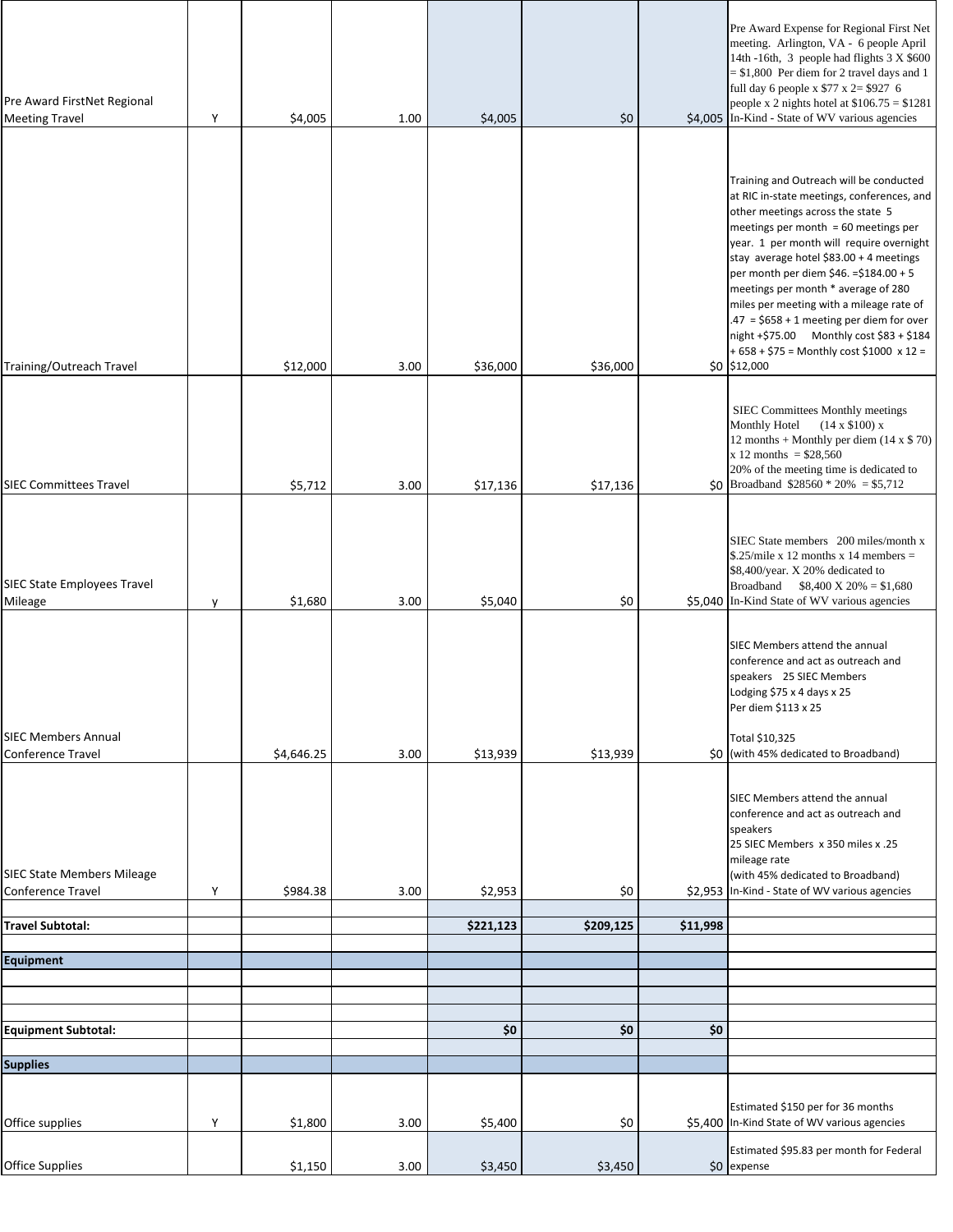| Laptops and Tablets                         | \$2,000              | 3.00         | \$6,000                | \$6,000                |         | We estimated three laptops, three tablets,<br>and one printer to be shared by the<br>Broadband staff (Program Manager,<br>Support Assistant, and Outreach/Training<br>Specialist). These supplies will be<br>dedicated for the use of the Broadband<br>O Initiative and a federal expense.<br>One printer to be shared by the<br>Broadband staff (Program Manager,                                                                                                                                                                 |
|---------------------------------------------|----------------------|--------------|------------------------|------------------------|---------|------------------------------------------------------------------------------------------------------------------------------------------------------------------------------------------------------------------------------------------------------------------------------------------------------------------------------------------------------------------------------------------------------------------------------------------------------------------------------------------------------------------------------------|
| Printer                                     | \$1,023              | 1.00         | \$1,023                | \$1,023                |         | Support Assistant, and Outreach/Training<br>\$0 Specialist).                                                                                                                                                                                                                                                                                                                                                                                                                                                                       |
|                                             |                      |              | \$15,873               | \$10,473               | \$5,400 |                                                                                                                                                                                                                                                                                                                                                                                                                                                                                                                                    |
| <b>Supplies Subtotal:</b>                   |                      |              |                        |                        |         |                                                                                                                                                                                                                                                                                                                                                                                                                                                                                                                                    |
| <b>Contractual</b>                          |                      |              |                        |                        |         |                                                                                                                                                                                                                                                                                                                                                                                                                                                                                                                                    |
| <b>Legal Services</b>                       | \$7,500              | 3.00         | \$22,500               | \$22,500               |         | Cost based on current legal contract<br>expenses 50 hours at an hourly rate \$150<br>\$0 for each of 3 years                                                                                                                                                                                                                                                                                                                                                                                                                       |
| <b>SWIC</b>                                 | \$52,000             | 1.00         | \$52,000               | \$52,000               |         | 65% for year 3 as a contract employee<br>\$0 \$80,000                                                                                                                                                                                                                                                                                                                                                                                                                                                                              |
| Program Manager<br><b>Support Assistant</b> | \$63,000<br>\$36,000 | 3.00<br>3.00 | \$189,000<br>\$108,000 | \$189,000<br>\$108,000 |         | Program manager will work full time on<br>SLIGP 40 per work week (2080 hours per<br>year) The salary is determined on a yearly<br>\$0 basis.<br>Support Assistant will work fulltime on the<br>SLIGP. 40 hour work week (2080 hours<br>per year) The salary is determined on a<br>\$0 yearly basis.                                                                                                                                                                                                                                |
| Outreach and Training Specialist            | \$40,000             | 3.00         | \$120,000              | \$120,000              |         | Cost based on recent contractual expenses<br>on similar work. Assigned to perform local<br>outreach, provide weekly updates, and<br>manage the gathering of data and<br>dissemination of information. Create and<br>disseminate information and training<br>programs via CDs/DVDs, binders, and flash<br>drives. This position will be responsible for<br>making SIRN website updates which relate<br>to Broadband and FirstNet.<br>40 work hour week (2080 hours per<br>year). The salary is determined on a yearly<br>\$0 basis. |
| Grants/SCIP Analyst                         | \$4,000              | 3.00         | \$12,000               | \$12,000               |         | Grant/SCIP Analyst will monitor and<br>update the SCIP for the purposes of<br>Broadband Initiative Estimated 125 hours<br>\$0 at a rate of \$32 per hour                                                                                                                                                                                                                                                                                                                                                                           |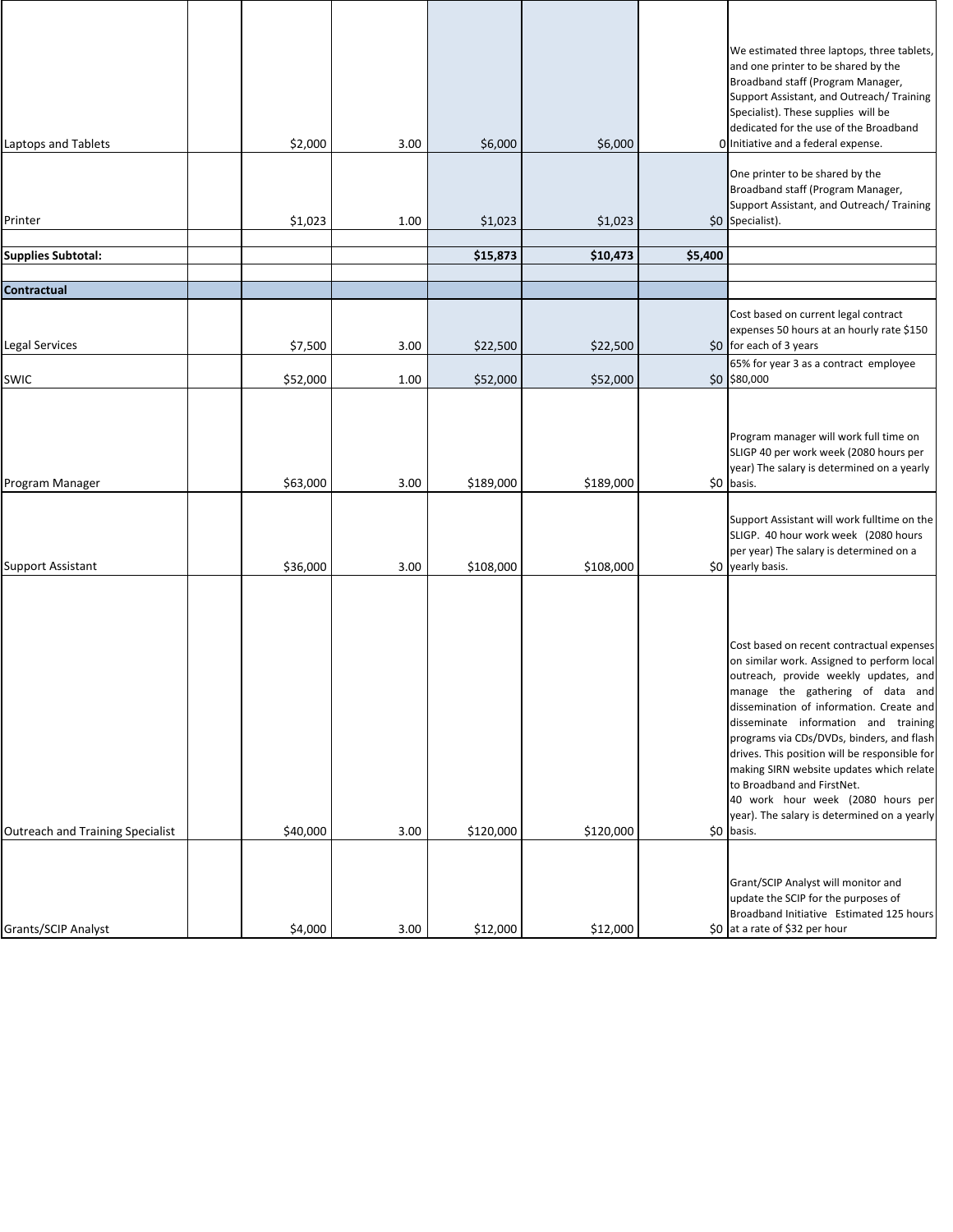| Regional Outreach Federal                       | \$15,000  | 2.00 | \$30,000   | \$30,000   |                         | MACINAC serves as a mechanism to<br>accomplish tasks that are more effectively<br>and efficiently handled in a shared, multi-<br>state manner, whether those tasks are<br>technical, governance-related,<br>educational, or policy-related. Such tasks<br>will be among those already contemplated<br>in the State's SLIGP proposal; the only<br>difference will be that rather than<br>accomplishing the task on its own, the<br>State will accomplish it in concert with the<br>other states in the region, sharing both the<br>cost and the accomplishment.<br>These funds are to be utilized to pay WV's<br>share of regional outreach and<br>coordination cost to consultants for Phase<br>II activities. A blended rate of \$50 p/hr.<br>was used for 300 hours per year for<br>\$0 performance years 2 and 3. |
|-------------------------------------------------|-----------|------|------------|------------|-------------------------|----------------------------------------------------------------------------------------------------------------------------------------------------------------------------------------------------------------------------------------------------------------------------------------------------------------------------------------------------------------------------------------------------------------------------------------------------------------------------------------------------------------------------------------------------------------------------------------------------------------------------------------------------------------------------------------------------------------------------------------------------------------------------------------------------------------------|
|                                                 |           |      |            |            |                         | The Broadband SME will be responsible for<br>Site Assessment, Requirements Gathering,<br>and Final Report. Cost estimated from<br>actual prior state contracts and<br>information gathered from other states.<br>This Salary is based on a 40 hour week x<br>52 weeks at a rate of \$65 per hour                                                                                                                                                                                                                                                                                                                                                                                                                                                                                                                     |
| <b>Broadband SME</b>                            | \$135,000 | 2.00 | \$270,000  | \$270,000  |                         | \$0 (2080 hours per year)                                                                                                                                                                                                                                                                                                                                                                                                                                                                                                                                                                                                                                                                                                                                                                                            |
| <b>Contractual Subtotal:</b>                    |           |      | \$803,500  | \$803,500  |                         |                                                                                                                                                                                                                                                                                                                                                                                                                                                                                                                                                                                                                                                                                                                                                                                                                      |
|                                                 |           |      |            |            | \$0                     |                                                                                                                                                                                                                                                                                                                                                                                                                                                                                                                                                                                                                                                                                                                                                                                                                      |
| <b>Construction</b>                             |           |      |            |            |                         |                                                                                                                                                                                                                                                                                                                                                                                                                                                                                                                                                                                                                                                                                                                                                                                                                      |
|                                                 |           |      | \$0<br>\$0 | \$0<br>\$0 | \$0<br>$\overline{\xi}$ |                                                                                                                                                                                                                                                                                                                                                                                                                                                                                                                                                                                                                                                                                                                                                                                                                      |
| <b>Construction Subtotal:</b>                   |           |      | \$0        | \$0        | \$0                     |                                                                                                                                                                                                                                                                                                                                                                                                                                                                                                                                                                                                                                                                                                                                                                                                                      |
|                                                 |           |      |            |            |                         |                                                                                                                                                                                                                                                                                                                                                                                                                                                                                                                                                                                                                                                                                                                                                                                                                      |
| <b>Other</b>                                    |           |      |            |            |                         |                                                                                                                                                                                                                                                                                                                                                                                                                                                                                                                                                                                                                                                                                                                                                                                                                      |
| Printing/Publication of Marketing<br>Collateral | \$17,000  | 3.00 | \$51,000   | \$51,000   |                         | Estimated based on previously printed<br>SIRN Field Guides 10,000 distributed<br>statewide for outreach and education at a<br>cost of \$26,400. Printed CD-ROM cover,<br>Broadband Information Flyers, Binders to<br>distribute with Broadband Initiative<br>Education Information, Printed copies of<br>Power Point Presentation Average color<br>copy price \$.25. Average black/white<br>copy .07 Average cost .25+.07 =.032/2 =<br>.16 average cost per copy. 100,000<br>copies *.16= \$16,000 The additional<br>\$1000 will be used for laminating, set up<br>costs, etc. All of these cost are subject to<br>\$0 changed based on bid requirements.                                                                                                                                                            |
| Training at Annual Conference                   | \$5,800   | 3.00 | \$17,400   | \$17,400   |                         | FirstNet to hold workshop on day 4 after<br>the conference. Broadband/ FirstNet<br>breakouts will be held at SIRN Annual 3<br>day conference. 3 meeting rooms @ 300<br>per room \$900 Materials + \$4500 + \$400<br>breaks, Training materials include printed<br>\$0 copies of presentations and CD-ROMs.                                                                                                                                                                                                                                                                                                                                                                                                                                                                                                           |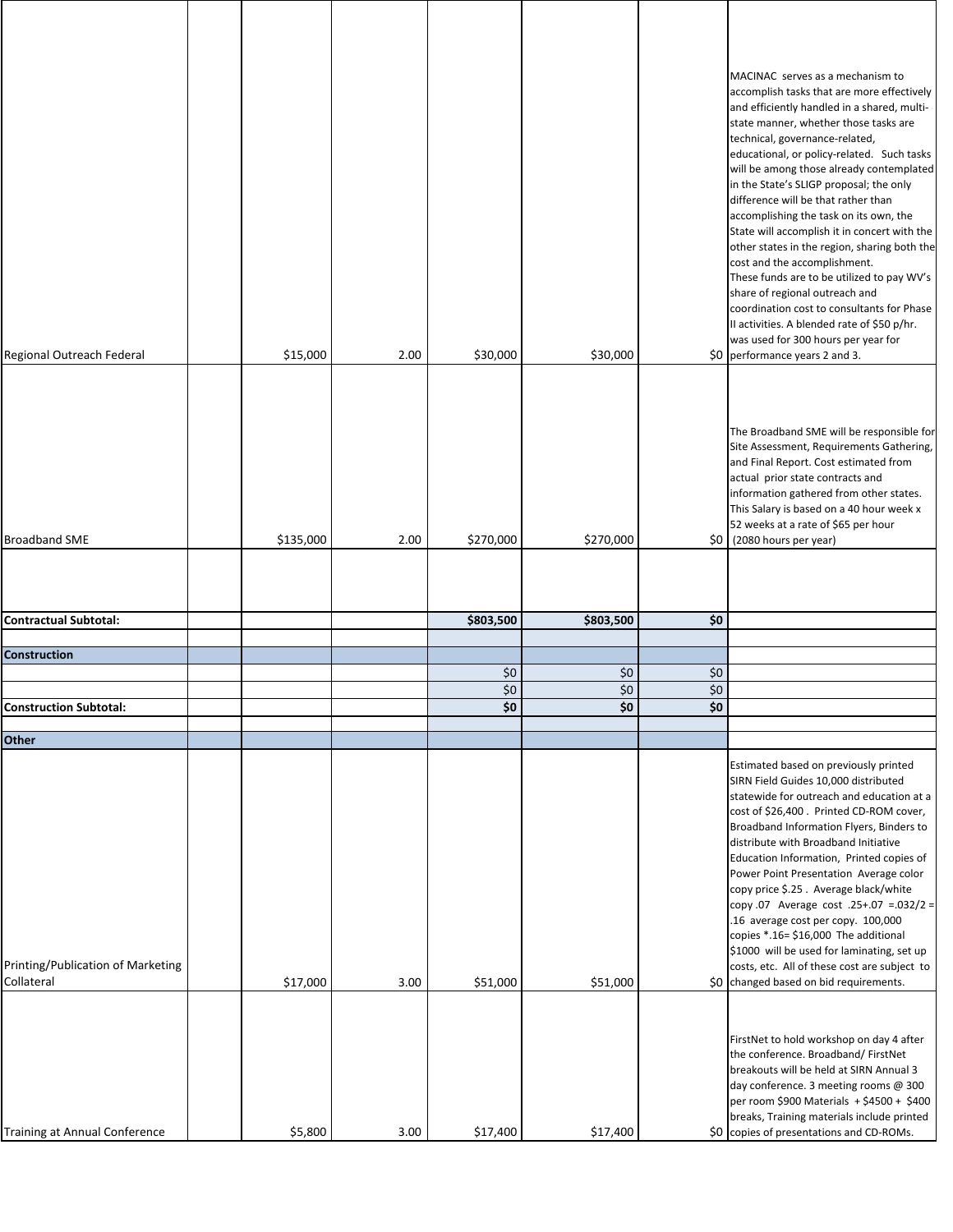| Training and Outreach Materials   |   | \$10,000 | 3.00 | \$30,000    | \$30,000    |           | Estimated cost based on previous like<br>expenses. DVDs and Flash drives - Guides<br>to using the WV Broadband, binders with<br>Rules/ Policy/ SOPs/ and Contacts Based<br>on previous costs an average per unit cost<br>would be \$2.50 per unit. \$10,000/\$2.50 =<br>4000 units<br>(CDs/DVDs/copies/Binders/flash<br>drives/website updates) All of these cost<br>are subject to changed based on bid<br>\$0 requirements. |
|-----------------------------------|---|----------|------|-------------|-------------|-----------|-------------------------------------------------------------------------------------------------------------------------------------------------------------------------------------------------------------------------------------------------------------------------------------------------------------------------------------------------------------------------------------------------------------------------------|
| <b>SIEC Monthly Meeting Rooms</b> | Y | \$2,880  | 3.00 | \$8,640     | \$0         |           | 2 Meeting rooms per month at<br>\$300 per room at 40%<br>In-Kind State of WV Dept. of Health and<br>\$8,640 Human Resources                                                                                                                                                                                                                                                                                                   |
| <b>RIC Meeting Rooms</b>          | Y | \$5,760  | 3.00 | \$17,280    | \$0         |           | There are 6 in-state RICs. Each RIC will<br>meet 8 times per year rooms at \$300 per<br>room 40% of the meeting will be<br>dedicated to the Broadband Initiative. 6<br>RICs X 8 meetings per year X \$300 per<br>room X 40%. 6 X 8 X \$300X 40%= \$5760<br>\$17,280 In-Kind State of WV various agencies                                                                                                                      |
|                                   |   |          |      |             |             |           |                                                                                                                                                                                                                                                                                                                                                                                                                               |
| <b>Other Subtotal:</b>            |   |          |      | \$124,320   | \$98,400    | \$25,920  |                                                                                                                                                                                                                                                                                                                                                                                                                               |
| <b>Total Direct Charges</b>       |   |          |      | \$1,402,505 | \$1,121,498 | \$281,007 |                                                                                                                                                                                                                                                                                                                                                                                                                               |
|                                   |   |          |      |             |             |           |                                                                                                                                                                                                                                                                                                                                                                                                                               |
| <b>Indirect Charges</b>           |   |          |      | \$0         | \$0         | \$0       |                                                                                                                                                                                                                                                                                                                                                                                                                               |
| <b>TOTALS</b>                     |   |          |      | \$1,402,505 | \$1,121,498 | \$281,007 |                                                                                                                                                                                                                                                                                                                                                                                                                               |
|                                   |   |          |      | \$1,402,505 | \$1,121,498 | \$281,007 |                                                                                                                                                                                                                                                                                                                                                                                                                               |
|                                   |   |          |      |             |             |           |                                                                                                                                                                                                                                                                                                                                                                                                                               |
|                                   |   |          |      | over/under  | \$(0)       | \$0       |                                                                                                                                                                                                                                                                                                                                                                                                                               |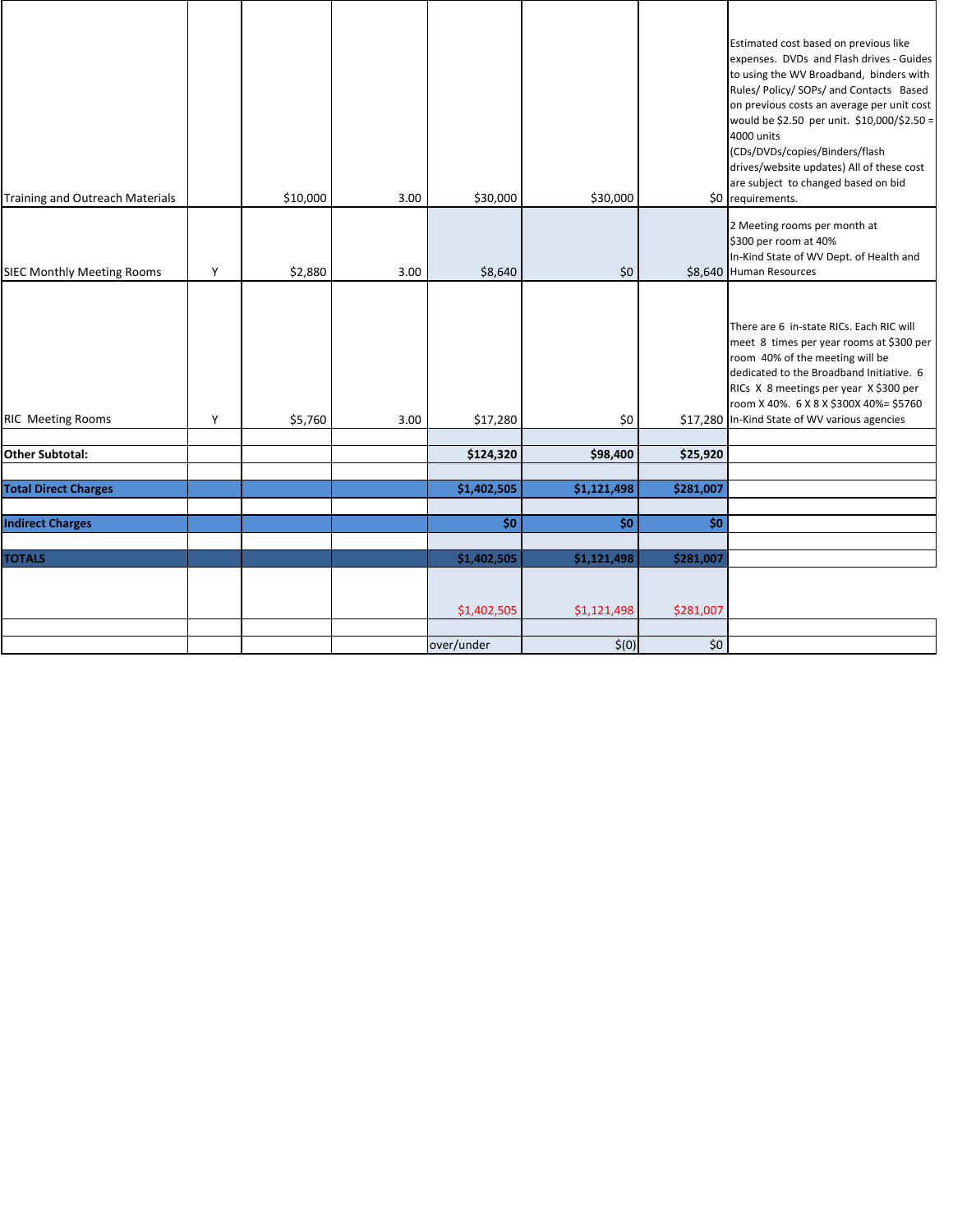# **West Virginia SLIPG ‐ Revised Budget**

# **revised 08/05/15 Second Revision 09/17/2015**

**STATE AND LOCAL IMPLEMENTATION GRANT PROGRAM (SLIGP) ‐‐DETAILED BUDGET JUSTIFICATION**

|                                           |                                                         |                  |                           |                                | These columns are formulas |                                |                                                                                                                                                                                                                                                                                                                                                                                                                                                                                                                              |                |
|-------------------------------------------|---------------------------------------------------------|------------------|---------------------------|--------------------------------|----------------------------|--------------------------------|------------------------------------------------------------------------------------------------------------------------------------------------------------------------------------------------------------------------------------------------------------------------------------------------------------------------------------------------------------------------------------------------------------------------------------------------------------------------------------------------------------------------------|----------------|
| <b>OBJECT CLASS CATEGORY</b><br>(SF 424A) | "Y"<br><b>COVER</b><br><b>ED BY</b><br><b>MATC</b><br>н | <b>UNIT COST</b> | NO.<br>OF<br><b>UNITS</b> | <b>EXTENDED</b><br><b>COST</b> | <b>FED SHARE</b>           | <b>NON-FED</b><br><b>SHARE</b> | <b>NOTES</b>                                                                                                                                                                                                                                                                                                                                                                                                                                                                                                                 | Formula        |
|                                           | <b>All Match</b><br><b>Expenses</b><br>are in-<br>Kind  |                  |                           |                                |                            |                                |                                                                                                                                                                                                                                                                                                                                                                                                                                                                                                                              |                |
| <b>Personnel</b>                          |                                                         |                  |                           |                                |                            |                                |                                                                                                                                                                                                                                                                                                                                                                                                                                                                                                                              |                |
|                                           |                                                         |                  |                           |                                |                            |                                | During the first 1.5 years the SWIC works as a WV State<br>Police employee. The SWIC will spend 65% of the time on<br>SLIGP grant activities The SWIC's annual salary is \$80,000<br>During the remainder of the grant the SWIC transferred to<br>the WV Military Authority. (See Next Line Item) This will<br>be federally funded<br>In-Kind Match                                                                                                                                                                          |                |
| <b>SWIC</b>                               | Y                                                       | \$52,000         | 1.50                      | \$78,000                       | \$0                        | \$78,000                       |                                                                                                                                                                                                                                                                                                                                                                                                                                                                                                                              | $= 80000*0.65$ |
|                                           |                                                         |                  |                           |                                |                            |                                | During the final 3 years of the grant, the SWIC will spend<br>95% of the time on SLIGP grant activities The SWIC's<br>annual salary is \$80,000<br>During the remainder of the grant the SWIC transferred to<br>the WV Military Authority. (See Next Line Item)<br>In lieu of an Outreach and Training Specialist the SWIC<br>and Grant and Program Administrator conduct outreach<br>and training in coordination with the SIEC and Regional<br><b>Interoperable Committees</b><br>WV Military Authority - Federally Funded |                |
| SWIC (2nd part of Grant)                  |                                                         | \$76,000         | 3.00                      | \$228,000                      | \$228,000                  | \$0                            | During the final 3 years the Grant and Program<br>Administrator position is moved from contractual Program<br>Manager to full-time Military Authority.<br>with additional grant and program duties will spend 100%<br>of time on the SLIGP grant.<br>In lieu of an Outreach and Training Specialist the SWIC<br>and Grant and Program Administrator conduct outreach<br>and training in coordination with the SIEC and Regional<br><b>Interoperable Committees</b><br>Federally funded                                       | 80000*.95      |
| Grant and Program Administrator           |                                                         | \$69,000         | 3.00                      | \$207,000                      | \$207,000                  | \$0                            |                                                                                                                                                                                                                                                                                                                                                                                                                                                                                                                              | =69000*100%    |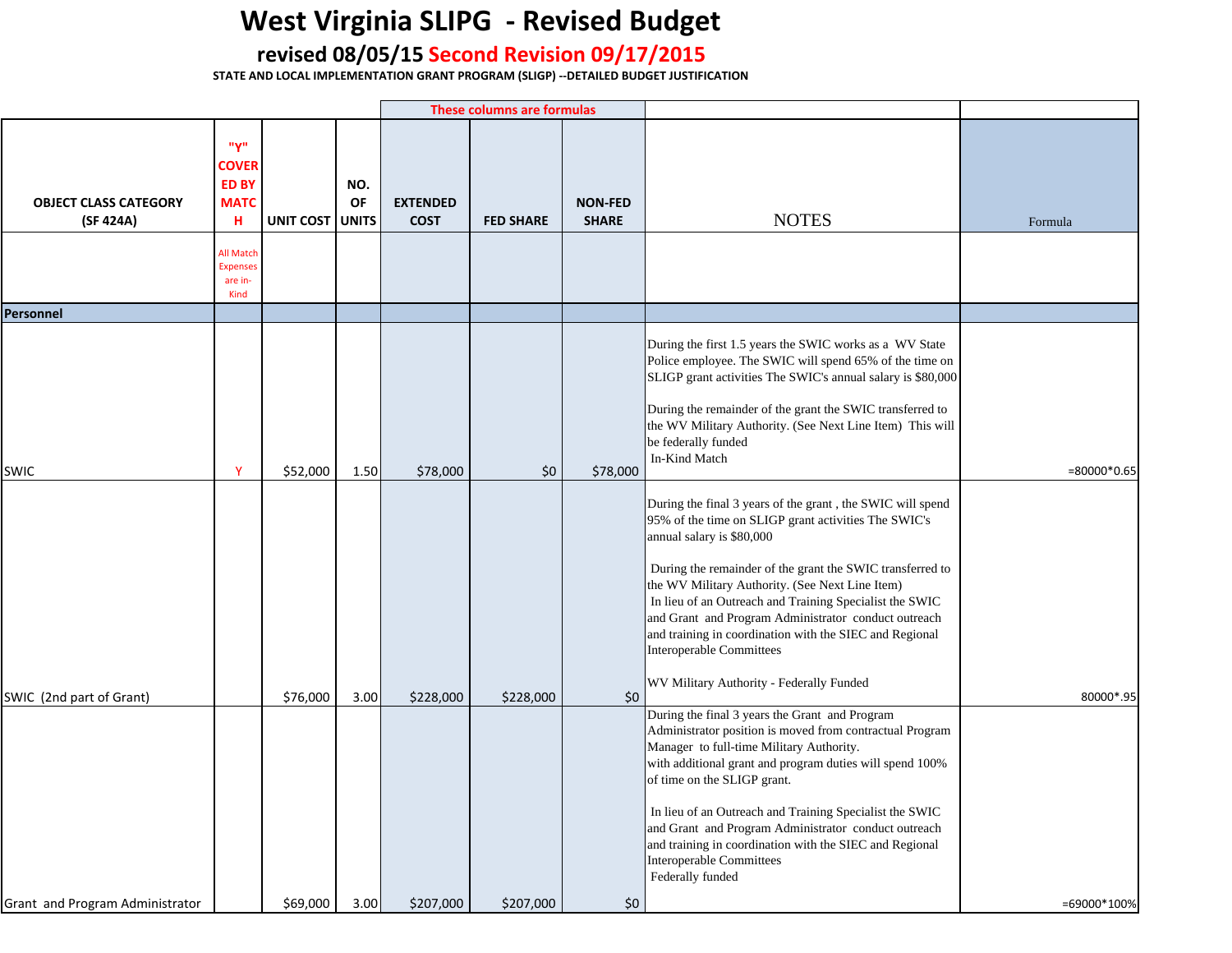|                                                      |   |           |      |           |           |           | The Technical Support Advisor will offer technical<br>expertise to the broadband initiative Spending<br>Patrick McGue, Project Manager \$46K<br>Mark Smith, Broadband Technician \$41 K<br>Combined salaries of \$87,000 will spend approximately<br>34% of their time on SLIGP activities WV State<br>Employees                                         |                                           |
|------------------------------------------------------|---|-----------|------|-----------|-----------|-----------|----------------------------------------------------------------------------------------------------------------------------------------------------------------------------------------------------------------------------------------------------------------------------------------------------------------------------------------------------------|-------------------------------------------|
| <b>Technical Support Advisor</b>                     | Y | \$29,580  | 3.00 | \$88,740  | \$0       |           | \$88,740 In Kind Match                                                                                                                                                                                                                                                                                                                                   | $+(46000+41000)*0.34$                     |
| <b>GIS Analyst</b>                                   | Y | \$1,260   | 3.00 | \$3,780   | \$0       |           | The GIS Analyst will spend 60 hours per year on the<br>SLIGP. The GIS Analyst makes \$21 per hour. In-Kind - WV<br>\$3,780 Division of Homeland Security. $60*$ \$20 = \$1,260<br>Moved to Other due to having both state and local                                                                                                                      | $=60*21$                                  |
| <b>SIEC Group Meetings</b>                           | Y |           |      | \$0       | \$0       |           | $$0$ employees                                                                                                                                                                                                                                                                                                                                           | $\overline{0}$                            |
| <b>Personnel Subtotal:</b>                           |   |           |      | \$605,520 | \$435,000 | \$170,520 |                                                                                                                                                                                                                                                                                                                                                          |                                           |
|                                                      |   |           |      |           |           |           |                                                                                                                                                                                                                                                                                                                                                          |                                           |
| <b>Fringe Benefits</b>                               |   |           |      |           |           |           |                                                                                                                                                                                                                                                                                                                                                          |                                           |
| <b>SWIC</b>                                          |   | \$228,000 | 0.30 | \$68,400  | \$68,400  |           | $$0$ Fringes determined at 30% of salary                                                                                                                                                                                                                                                                                                                 | $=N10*.30$                                |
| Grant and Program Administrator                      |   | \$207,000 | 0.30 | \$62,100  | \$62,100  |           | \$0 Fringes determined at 30% of salary                                                                                                                                                                                                                                                                                                                  | $=011*0.3$                                |
| <b>Technical Support Advisor</b>                     |   |           |      |           |           |           | Fringe not needed for Match                                                                                                                                                                                                                                                                                                                              | $\overline{0}$                            |
| <b>GIS Analyst</b>                                   |   |           |      |           |           |           | Fringe not needed for Match                                                                                                                                                                                                                                                                                                                              | $\Omega$                                  |
|                                                      |   |           |      |           |           |           |                                                                                                                                                                                                                                                                                                                                                          |                                           |
| <b>Fringe Subtotal:</b>                              |   |           |      | \$130,500 | \$130,500 | \$0       |                                                                                                                                                                                                                                                                                                                                                          |                                           |
|                                                      |   |           |      |           |           |           |                                                                                                                                                                                                                                                                                                                                                          |                                           |
| <b>Travel</b>                                        |   |           |      |           |           |           |                                                                                                                                                                                                                                                                                                                                                          |                                           |
| National and Regional Travel                         |   | 24000     | 3.00 | \$72,000  | \$72,000  |           | National and Regional travel costs annually:<br>3 trips X 5 people X \$1,600 per person<br>3 days per diem *\$100<br>\$300<br>2 nights hotel at \$250 per night \$500<br>flights<br>\$700<br>\$100<br>incidentals<br>$=$ \$8,000 per trip<br>\$24,000 annually<br>\$0 Reduced based on past and projected Needs                                          | $=(3*5)*(3*100)+(2*250)+(700)$<br>$+100)$ |
| Pre Award FirstNet Regional<br><b>Meeting Travel</b> | Υ | \$4,005   | 1.00 | \$4,005   | \$0       |           | Phase 1 expense - previously expended<br>Pre Award Expense for Regional First Net meeting.<br>Arlington, VA - 6 people April 14th -16th,<br>\$4,005 In-Kind - State of WV various agencies                                                                                                                                                               | previous expense                          |
| Training and Outreach Travel                         |   | \$8,000   | 3.00 | \$24,000  | \$24,000  |           | Training and Outreach will be conducted at RIC meetings,<br>conferences, and other meetings across the state<br>Monthly cost $$800 \times 10$ months = \$8,000<br>2 people X \$400 per trip<br>Hotel \$100 X 2 nights<br>\$200<br>Aveage Miles $(150 * $.52$ per mile)<br>\$78<br>Per Diem (2 days X \$61)<br>\$122<br>Total<br>\$400 per<br>$$0$ person | $=(2*10)*(100*2)+(150*0.52)+($<br>$61*2)$ |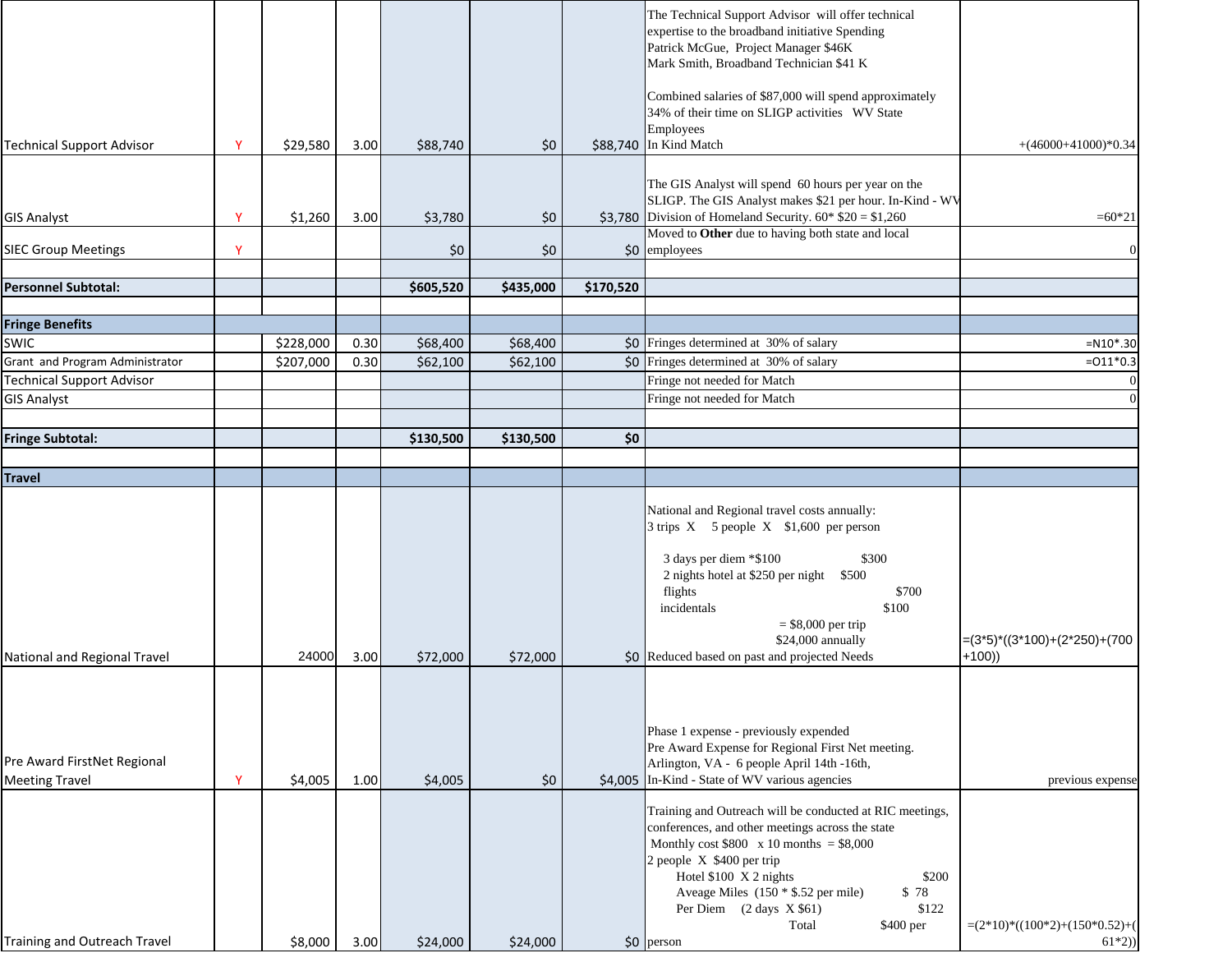|                                       |              |         |      |           |           |          | SIEC Committees Monthly meetings:                            |                             |
|---------------------------------------|--------------|---------|------|-----------|-----------|----------|--------------------------------------------------------------|-----------------------------|
|                                       |              |         |      |           |           |          |                                                              |                             |
|                                       |              |         |      |           |           |          | 14 participants X 12 Months                                  |                             |
|                                       |              |         |      |           |           |          | \$100<br>Hotel                                               |                             |
|                                       |              |         |      |           |           |          | Per diem<br>\$70                                             |                             |
|                                       |              |         |      |           |           |          | \$28,560                                                     |                             |
|                                       |              |         |      |           |           |          | 20% of the meeting time is dedicated to SLIGP                |                             |
| SIEC Committee Members Travel         |              | \$5,712 | 3.00 | \$17,136  | \$17,136  | \$0      | \$28560 X 20% = \$5,712                                      | $=((14*12)*(100+70))*0.2$   |
|                                       |              |         |      |           |           |          | <b>SIEC State members Mileage</b>                            |                             |
|                                       |              |         |      |           |           |          |                                                              |                             |
|                                       |              |         |      |           |           |          | 14 participants X 12 Months X                                |                             |
|                                       |              |         |      |           |           |          | 200 miles $X$ .25 per mile =                                 |                             |
|                                       |              |         |      |           |           |          | \$8,400                                                      |                             |
|                                       |              |         |      |           |           |          | 20% of the meeting time is dedicated to SLIGP                |                             |
|                                       |              |         |      |           |           |          | $$8,400 \text{ X } 20\% = $5,712$                            |                             |
| <b>SIEC Committee Members Mileage</b> | $\mathsf{V}$ | 1680    | 3.00 | \$5,040   | \$0       |          | \$5,040 In-Kind State of WV various agencies                 | $=((14*12)*(200*0.25))*0.2$ |
|                                       |              |         |      |           |           |          | SIEC Members attend the annual SIRN conference and act       |                             |
|                                       |              |         |      |           |           |          | as trainers and speakers                                     |                             |
|                                       |              |         |      |           |           |          |                                                              |                             |
|                                       |              |         |      |           |           |          | 25 SIEC Members X                                            |                             |
|                                       |              |         |      |           |           |          |                                                              |                             |
|                                       |              |         |      |           |           |          | Lodging \$75 x 4 days<br>$$75 X4 = $300$                     |                             |
|                                       |              |         |      |           |           |          | $+$ Per diem \$113<br>\$113                                  |                             |
| SIRN Conference Travel                |              |         |      |           |           |          | 45% dedicated to SLIGP                                       |                             |
| <b>SIEC Members</b>                   |              | \$4,646 | 2.00 | \$9,293   | \$9,293   |          | \$0 Total \$4,646 for 2 years                                | $=+(((75*4)+113)*0.25)*45$  |
|                                       |              |         |      |           |           |          |                                                              |                             |
|                                       |              |         |      |           |           |          | SIEC Members attend the annual conference and act as         |                             |
|                                       |              |         |      |           |           |          | trainers                                                     |                             |
|                                       |              |         |      |           |           |          | 25 SIEC Members x                                            |                             |
|                                       |              |         |      |           |           |          | 350 miles x .25 mileage rate X                               |                             |
| SIRN Conference Mileage               |              |         |      |           |           |          | 45% dedicated to Broadband                                   |                             |
| <b>SIEC Members</b>                   | Y            | \$984   | 2.00 | \$1,969   | \$0       |          | \$1,969 In-Kind - State of WV various agencies               | $=25*(350*0.25)*0.45$       |
|                                       |              |         |      |           |           |          |                                                              |                             |
| <b>Travel Subtotal:</b>               |              |         |      | \$133,442 | \$122,429 | \$11,014 |                                                              |                             |
|                                       |              |         |      |           |           |          |                                                              |                             |
| <b>Equipment</b>                      |              |         |      |           |           |          |                                                              |                             |
|                                       |              |         |      |           |           |          |                                                              |                             |
|                                       |              |         |      |           |           |          |                                                              |                             |
|                                       |              |         |      |           |           |          |                                                              |                             |
| <b>Equipment Subtotal:</b>            |              |         |      | \$0       | \$0       | \$0      |                                                              |                             |
|                                       |              |         |      |           |           |          |                                                              |                             |
| <b>Supplies</b>                       |              |         |      |           |           |          |                                                              |                             |
|                                       |              |         |      |           |           |          | Estimated \$2400 per year In Kind match various state        |                             |
| Office supplies                       | Y            | \$2,400 | 3.00 | \$7,200   | \$0       | \$7,200  | agencies                                                     |                             |
|                                       |              |         |      |           |           |          |                                                              |                             |
|                                       |              |         | 3.50 |           |           |          | \$0 Estimated \$3,600 per year federally funded              | $+12*300$                   |
| <b>Office Supplies</b>                |              | \$3,600 |      | \$12,600  | \$12,600  |          |                                                              |                             |
|                                       |              |         |      |           |           |          |                                                              |                             |
|                                       |              |         |      |           |           |          | Estimated three laptops/monitors/software for support staff. |                             |
|                                       |              |         |      |           |           |          | These supplies will be dedicated for the use of the          |                             |
|                                       |              |         |      |           |           |          |                                                              |                             |
| Computers/Monitors/Software           |              | \$3,500 | 3.00 | \$10,500  | \$10,500  |          | \$0 Broadband Initiative and a federal expense               |                             |
|                                       |              |         |      |           |           |          | 2 projectors for Outreach and training workshops and         |                             |
|                                       |              |         |      |           |           |          | presentations                                                |                             |
|                                       |              |         |      |           |           |          | These supplies will be dedicated for the use of the          |                             |
| Projectors                            |              | \$650   | 2.00 | \$1,300   | \$1,300   |          | \$0 Broadband Initiative and a federal expense               |                             |
|                                       |              |         |      |           |           |          |                                                              |                             |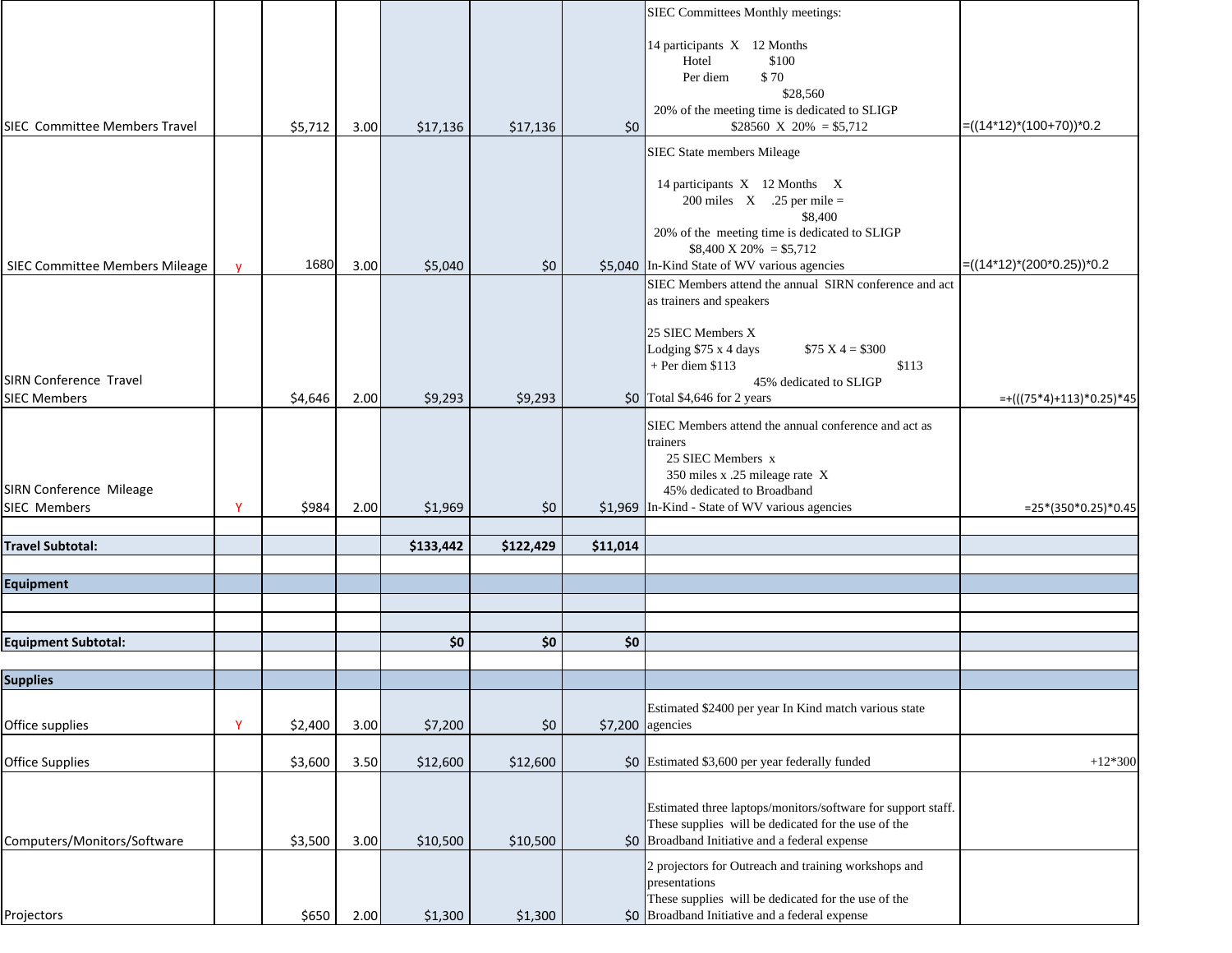|                                         |          |      |            |            |            | Estimated 2 printers for support staff<br>These supplies will be dedicated for the use of the                                                                                                                                                                                                                                                                                                                                                                                                                                                                                                                                                                                                                                                                                                                                          |              |
|-----------------------------------------|----------|------|------------|------------|------------|----------------------------------------------------------------------------------------------------------------------------------------------------------------------------------------------------------------------------------------------------------------------------------------------------------------------------------------------------------------------------------------------------------------------------------------------------------------------------------------------------------------------------------------------------------------------------------------------------------------------------------------------------------------------------------------------------------------------------------------------------------------------------------------------------------------------------------------|--------------|
| Printers                                | \$625    | 2.00 | \$1,250    | \$1,250    |            | \$0 Broadband Initiative and a federal expense                                                                                                                                                                                                                                                                                                                                                                                                                                                                                                                                                                                                                                                                                                                                                                                         |              |
|                                         |          |      |            |            |            |                                                                                                                                                                                                                                                                                                                                                                                                                                                                                                                                                                                                                                                                                                                                                                                                                                        |              |
| <b>Supplies Subtotal:</b>               |          |      | \$32,850   | \$25,650   | \$7,200    |                                                                                                                                                                                                                                                                                                                                                                                                                                                                                                                                                                                                                                                                                                                                                                                                                                        |              |
| <b>Contractual</b>                      |          |      |            |            |            |                                                                                                                                                                                                                                                                                                                                                                                                                                                                                                                                                                                                                                                                                                                                                                                                                                        |              |
| Legal Services                          | \$7,500  | 3.00 | \$22,500   | \$22,500   |            | Cost based on current legal contract expenses 50 hours at an<br>\$0 hourly rate \$150 for each of 3 years                                                                                                                                                                                                                                                                                                                                                                                                                                                                                                                                                                                                                                                                                                                              | $=50*150$    |
| SWIC                                    |          |      |            |            |            | Moved to Personnel                                                                                                                                                                                                                                                                                                                                                                                                                                                                                                                                                                                                                                                                                                                                                                                                                     |              |
| Program Manager                         | \$63,000 | 0.40 | \$25,200   | \$25,200   |            | Program manager will work full time on SLIGP 40 per work<br>week (2080 hours per year) The salary is determined on a<br>yearly basis.<br>For last phase of the grant Position moved to Personnel and<br>\$0 added to Program and Grant Administrator                                                                                                                                                                                                                                                                                                                                                                                                                                                                                                                                                                                   |              |
| Advanced Project Assistant              | \$40,000 | 2.50 | \$100,000  | \$100,000  |            | Increase to cover Advanced Project Assistant will work<br>fulltime on the SLIGP. 40 hour work week (2080 hours<br>$\big\downarrow$ $\big\downarrow$ $\big\downarrow$ $\big\downarrow$ per year) The salary is determined on a yearly basis.                                                                                                                                                                                                                                                                                                                                                                                                                                                                                                                                                                                            |              |
| <b>Outreach and Training Specialist</b> |          |      |            |            |            | Removed duties distributed to SWIC and Program and<br><b>Grant Administrator</b>                                                                                                                                                                                                                                                                                                                                                                                                                                                                                                                                                                                                                                                                                                                                                       |              |
| Grants/SCIP Analyst                     |          |      |            |            |            | Removed duties distributed to SWIC and Program and<br><b>Grant Administrator</b>                                                                                                                                                                                                                                                                                                                                                                                                                                                                                                                                                                                                                                                                                                                                                       |              |
| <b>FirstNet Data Collection</b>         | \$42,000 | 1.00 | \$42,000   | \$42,000   |            | \$0 Data Collection Support                                                                                                                                                                                                                                                                                                                                                                                                                                                                                                                                                                                                                                                                                                                                                                                                            |              |
| Regional Outreach Federal               |          |      |            |            |            | Removed                                                                                                                                                                                                                                                                                                                                                                                                                                                                                                                                                                                                                                                                                                                                                                                                                                |              |
| <b>Broadband SME</b>                    | \$78,000 | 1.75 | \$136,500  | \$136,500  |            | The Broadband SME will be responsible for Site<br>Assessment, Requirements Gathering, and Final Report.<br>Cost estimated from actual prior state contracts and<br>information gathered from other states.<br>This Salary is based on a 40 hour week x 52 weeks at a rate<br>$\big\vert \big\langle 60 \big\rvert \big\vert \big\langle 66 \big\rangle \big\langle 37.5 \big\rangle \big\vert \big\langle 50 \big\rangle \big\vert \big\langle 60 \big\rangle \big\vert \big\langle 60 \big\rangle \big\vert \big\langle 60 \big\rangle \big\vert \big\langle 60 \big\rangle \big\vert \big\langle 60 \big\rangle \big\vert \big\langle 60 \big\rangle \big\vert \big\langle 60 \big\rangle \big\vert \big\langle 60 \big\rangle \big\vert \big\langle 60 \big\rangle \big\vert \big\langle 60 \big\rangle \big\vert \big\langle 60 \$ | $=37.5*2080$ |
| <b>Contractual Subtotal:</b>            |          |      | \$326,200  | \$326,200  | \$0        |                                                                                                                                                                                                                                                                                                                                                                                                                                                                                                                                                                                                                                                                                                                                                                                                                                        |              |
|                                         |          |      |            |            |            |                                                                                                                                                                                                                                                                                                                                                                                                                                                                                                                                                                                                                                                                                                                                                                                                                                        |              |
| <b>Construction</b>                     |          |      |            |            |            |                                                                                                                                                                                                                                                                                                                                                                                                                                                                                                                                                                                                                                                                                                                                                                                                                                        |              |
|                                         |          |      | \$0        | \$0        | \$0        |                                                                                                                                                                                                                                                                                                                                                                                                                                                                                                                                                                                                                                                                                                                                                                                                                                        |              |
| <b>Construction Subtotal:</b>           |          |      | \$0<br>\$0 | \$0<br>\$0 | \$0<br>\$0 |                                                                                                                                                                                                                                                                                                                                                                                                                                                                                                                                                                                                                                                                                                                                                                                                                                        |              |
|                                         |          |      |            |            |            |                                                                                                                                                                                                                                                                                                                                                                                                                                                                                                                                                                                                                                                                                                                                                                                                                                        |              |
| <b>Other</b>                            |          |      |            |            |            |                                                                                                                                                                                                                                                                                                                                                                                                                                                                                                                                                                                                                                                                                                                                                                                                                                        |              |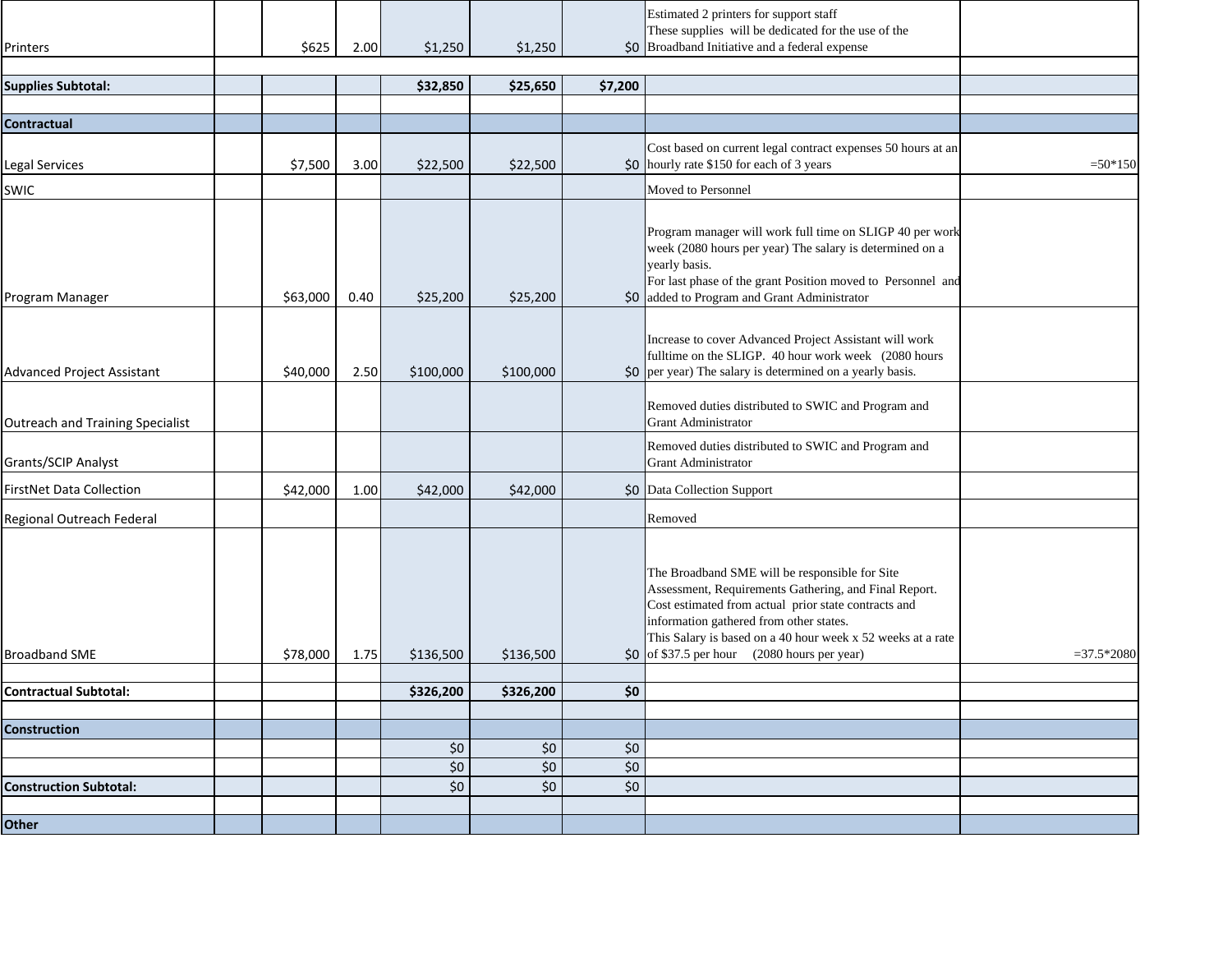| Printing/Publication of Marketing<br>Collateral<br><b>Training at Annual Conference</b> |   | \$3,000  | 2.00 | \$6,000  | \$6,000  | Printed copies of handouts, presentations, survey forms and<br>outreach materials. Average color copy price \$.25 X 12,000<br>copies $= $3,000$ These cost are subject to changed based<br>on bid requirements.<br>\$0 Reduced based on past and projected needs                                                                                                                                                                                  | $=12000*0.25$       |
|-----------------------------------------------------------------------------------------|---|----------|------|----------|----------|---------------------------------------------------------------------------------------------------------------------------------------------------------------------------------------------------------------------------------------------------------------------------------------------------------------------------------------------------------------------------------------------------------------------------------------------------|---------------------|
| Training and Outreach Materials                                                         |   | \$3,600  | 3.00 | \$10,800 | \$10,800 | Estimated cost based on previous like expenses. DVDs and<br>Flash drives - Guides to using the WV Broadband, binders<br>with Rules/ Policy/ SOPs/ and reports Based on previous<br>costs an average per unit cost would be \$2.50 per unit<br>$x1,440$ units<br>(CDs/DVDs/copies/Binders/flash drives/website updates)<br>All of these cost are subject to changed based on bid<br>requirements.<br>\$0 Reduced based on past and projected needs | $=2.5*1440$         |
| <b>SIEC Monthly Meeting Rooms</b>                                                       | Y | \$2,748  | 4.00 | \$10,993 | \$0      | 2 Meeting rooms per month at<br>\$286.27 per room at 40%<br>In-Kind State of WV Dept. of Health and Human Resources<br>\$10,993 Increased based on extended time                                                                                                                                                                                                                                                                                  | $= 2*286.27*12*0.4$ |
| ArcGIS for Desktop Advanced<br>License                                                  |   | \$7,295  | 1.00 | \$7,295  | \$7,295  | \$0 Based on bid request from supplier                                                                                                                                                                                                                                                                                                                                                                                                            |                     |
| ArcGIS for Server Enterprise<br>Advanced up to 4 cores                                  |   | \$30,345 | 1.00 | \$30,345 | \$30,345 | $$0$ Based on bid request from supplier                                                                                                                                                                                                                                                                                                                                                                                                           |                     |
| 3D Analyst Desktop Extension                                                            |   | \$2,040  | 1.00 | \$2,040  | \$2,040  | \$0 Based on bid request from supplier                                                                                                                                                                                                                                                                                                                                                                                                            |                     |
| ArcGIS Data Interoperability for<br>Desktop Maintenance                                 |   | \$2,040  | 1.00 | \$2,040  | \$2,040  | \$0 Based on bid request from supplier                                                                                                                                                                                                                                                                                                                                                                                                            |                     |
| ArcGIS Server Advanced Enterprise<br>Maintenance                                        |   | \$10,000 | 2.00 | \$20,000 | \$20,000 | \$0 Based on bid request from supplier                                                                                                                                                                                                                                                                                                                                                                                                            |                     |
| ArcGIS for Desktop Advanced<br>Maintenance                                              |   | \$1,200  | 2.00 | \$2,400  | \$2,400  | \$0 Based on bid request from supplier                                                                                                                                                                                                                                                                                                                                                                                                            |                     |
| 3D Analyst Desktop Extension<br>Maintenance                                             |   | \$200    | 2.00 | \$400    | \$400    | $$0$ Based on bid request from supplier                                                                                                                                                                                                                                                                                                                                                                                                           |                     |
| ArcGIS Data Interoperability for<br>Desktop Maintenance                                 |   | \$200    | 2.00 | \$400    | \$400    | \$0 Based on bid request from supplier                                                                                                                                                                                                                                                                                                                                                                                                            |                     |
| <b>RIC Meeting Rooms</b>                                                                | Y | \$5,760  | 3.00 | \$17,280 | \$0      | There are 6 in-state RICs. Each RIC will meet 8 times per<br>year rooms at \$300 per room 40% of the meeting will be<br>dedicated to the Broadband Initiative. 6 RICs X 8<br>meetings per year X \$300 per room X 40%. 6 X 8 X<br>$$300X\,40\% = $5760$<br>\$17,280 In-Kind State of WV various agencies                                                                                                                                          | $=6*8*300*0.4$      |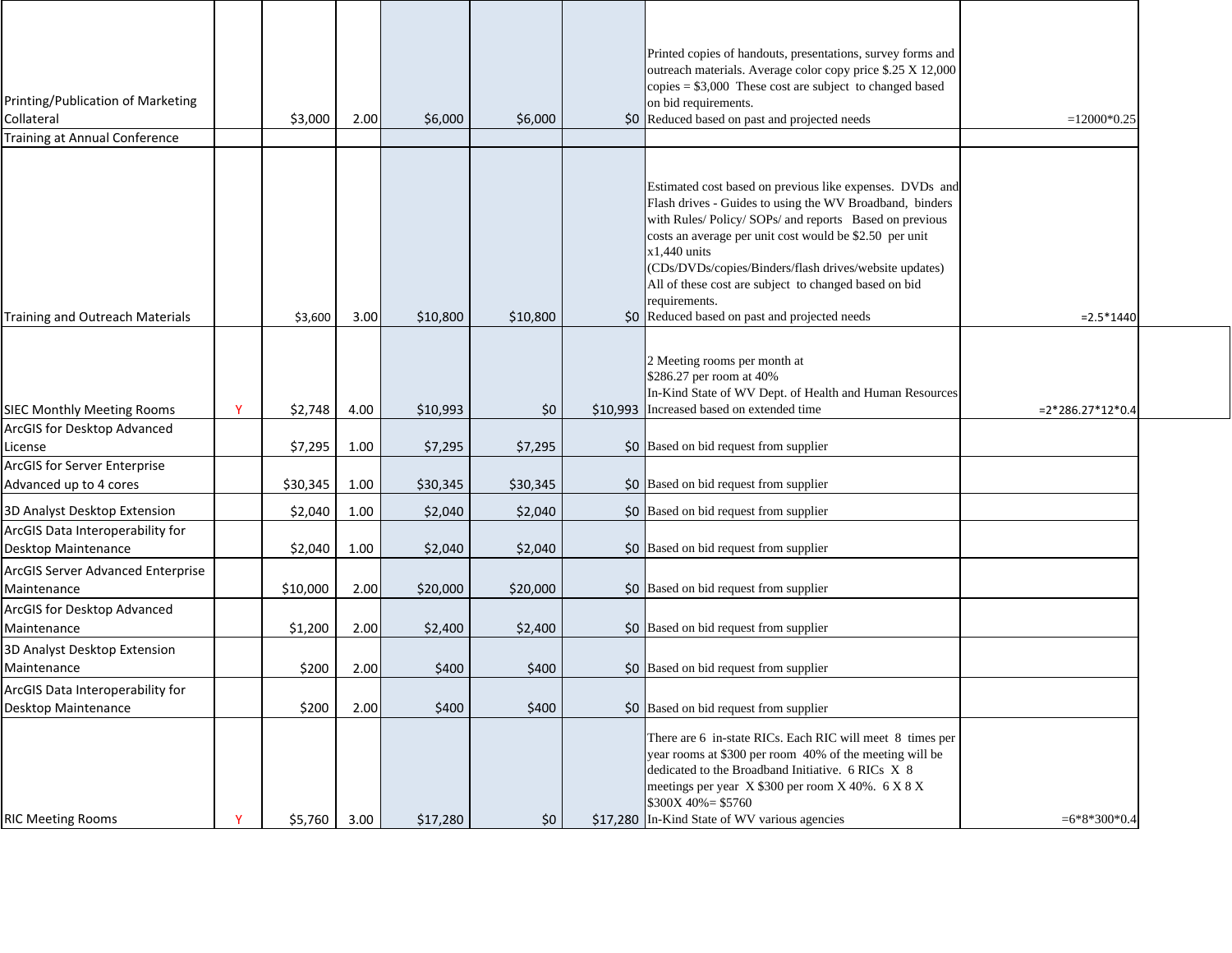|                                  |              |          |      |             |             |           | Moved from Personnel due to both State and Local<br>Employees<br>As part of the SIEC monthly meetings a Broadband<br>committee meets for a total of 4 hours per meeting to<br>cover Broadband and FirstNet topics. 20 members, average<br>hourly rate per person \$20 SIEC is comprised of state<br>employees. |               |
|----------------------------------|--------------|----------|------|-------------|-------------|-----------|----------------------------------------------------------------------------------------------------------------------------------------------------------------------------------------------------------------------------------------------------------------------------------------------------------------|---------------|
| <b>SIEC Group Meetings</b>       | $\mathbf{v}$ | \$16,000 | 4.00 | \$64,000    | \$0\$       |           | In-Kind State of WV various agencies 10 meetings per<br>\$64,000 year $*$ 4 hours $*$ \$20 $*$ 20 people                                                                                                                                                                                                       | $=4*20*20*10$ |
| <b>Other Subtotal:</b>           |              |          |      | \$173,992   | \$81,720    | \$92,273  |                                                                                                                                                                                                                                                                                                                |               |
|                                  |              |          |      |             |             |           |                                                                                                                                                                                                                                                                                                                |               |
| <b>Total Direct Charges</b>      |              |          |      | \$1,402,505 | \$1,121,498 | \$281,007 |                                                                                                                                                                                                                                                                                                                |               |
|                                  |              |          |      |             |             |           |                                                                                                                                                                                                                                                                                                                |               |
| <b>Indirect Charges</b>          |              |          |      | 50          | \$0         | \$0       |                                                                                                                                                                                                                                                                                                                |               |
|                                  |              |          |      |             |             |           |                                                                                                                                                                                                                                                                                                                |               |
| <b>TOTALS</b>                    |              |          |      | \$1,402,505 | \$1,121,498 | \$281,007 |                                                                                                                                                                                                                                                                                                                |               |
|                                  |              |          |      |             |             |           |                                                                                                                                                                                                                                                                                                                |               |
| <b>State allocation per FFO:</b> |              |          |      | \$1,402,505 | \$1,121,498 | \$281,007 |                                                                                                                                                                                                                                                                                                                |               |
|                                  |              |          |      |             |             |           |                                                                                                                                                                                                                                                                                                                |               |
|                                  |              |          |      | over/under  | \$0\$       | \$(0)     |                                                                                                                                                                                                                                                                                                                |               |
|                                  |              |          |      | \$0.35      | 80%         | 20%       |                                                                                                                                                                                                                                                                                                                |               |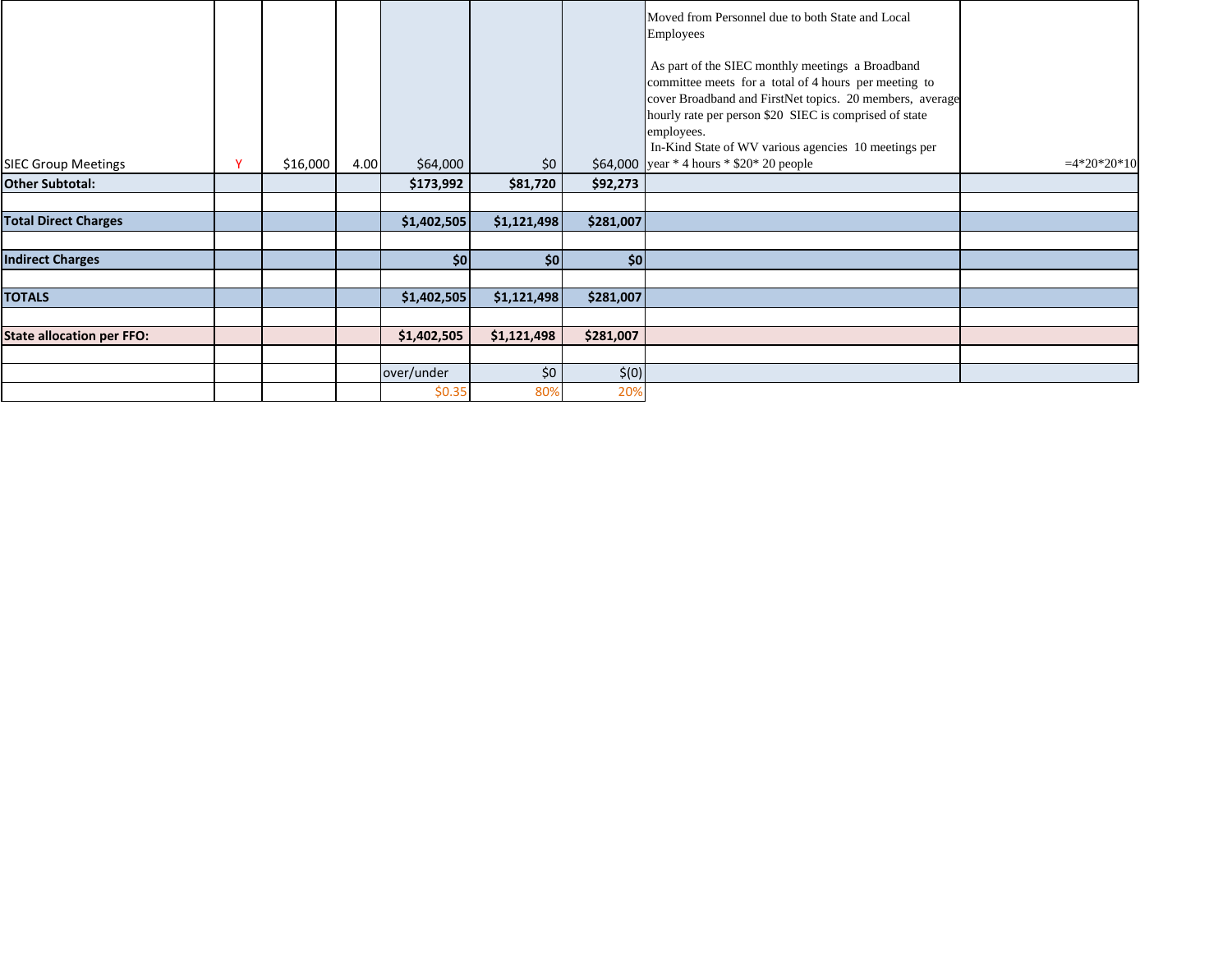

#### **West Virginia SLIPG Original Budget**

#### **Approved**

#### **West Virginia SLIPG ‐ Revised Budget**

**Phase 2**

**revised 08/05/15 Revision 09/23/2015** STATE AND LOCAL IMPLEMENTATION GRANT PROGRAM (SLIGP) -- DETAILED BUDGET JUSTIFICATION

**STATE AND LOCAL IMPLEMENTATION GRANT PROGRAM**

|                                                         |                                 |                                   |              |                      | These columns are formula |                      |                                                                                                                                                                                                                                                                                                   |                                                                             |
|---------------------------------------------------------|---------------------------------|-----------------------------------|--------------|----------------------|---------------------------|----------------------|---------------------------------------------------------------------------------------------------------------------------------------------------------------------------------------------------------------------------------------------------------------------------------------------------|-----------------------------------------------------------------------------|
| <b>OBJECT CLASS CATEGORY</b><br>(SF 424A)               | my.<br>OVERED B<br><b>MATCH</b> | <b>UNIT COST</b>                  | NO. OF UNITS | <b>EXTENDED COST</b> | <b>FED SHARE</b>          | <b>NON-FED SHARE</b> | <b>NOTES</b>                                                                                                                                                                                                                                                                                      | <b>OBJECT CLA</b><br>(SF                                                    |
|                                                         |                                 | All Match Expenses are<br>in-Kind |              |                      |                           |                      |                                                                                                                                                                                                                                                                                                   |                                                                             |
| Personnel                                               | Y                               |                                   | 2.00         |                      |                           |                      | The SWIC will spend 65% of the time on<br>SLIGP grant activities The SWIC's annual salary<br>is \$80,000<br>$$80000 \times 65\% = $52000$<br>65% for each of two years as State employee<br>\$80,000<br>In-Kind - WV State Police                                                                 | Personnel<br>SWIC                                                           |
| SWIC                                                    |                                 | \$52,000                          |              | \$104,000            | \$0                       | \$104,000            |                                                                                                                                                                                                                                                                                                   |                                                                             |
|                                                         |                                 |                                   |              |                      |                           |                      |                                                                                                                                                                                                                                                                                                   | SWIC (2nd part o                                                            |
| <b>Technical Support Advisor</b>                        | Y                               | \$30,000                          | 3.00         | \$90,000             | \$0                       | \$90,000             | The Technical Support Advisor will offer<br>technical expertise to the broadband initiative<br>Spending<br>40% of time @ \$75,000 salary per year<br>In-Kind - WV State Police                                                                                                                    | Grant and Progra<br><b>Technical Support</b>                                |
| <b>GIS Analyst</b>                                      | Y                               | \$1,123                           | 3.00         | \$3,369              | \$0                       | \$3,369              | year on the SLIGP. The GIS Analyst makes \$21<br>per hour. In-Kind - WV Division of Homeland<br>Security. $53.48 * $21 = $1123$                                                                                                                                                                   | <b>GIS Analyst</b>                                                          |
| <b>SIEC Group Meetings</b>                              | Y                               | \$13,440                          | 3.00         | \$40,320             | SO                        | \$40,320             | month. As part of the SIEC monthly meetings a<br>Broadband committee meets for a total of 4                                                                                                                                                                                                       | SIEC Group Meeti                                                            |
| Personnel Subtotal:                                     |                                 |                                   |              | \$237,689            | \$0                       | \$237,689            |                                                                                                                                                                                                                                                                                                   | <b>Personnel Subtot</b>                                                     |
| <b>Fringe Benefits</b>                                  |                                 |                                   |              |                      |                           |                      |                                                                                                                                                                                                                                                                                                   | <b>Fringe Benefits</b>                                                      |
| Fringe Benefits are not included in the<br>SLIGP budget |                                 |                                   |              | \$0                  | \$0                       | \$0                  |                                                                                                                                                                                                                                                                                                   | SWIC<br>Grant and Program<br><b>Technical Support</b><br><b>GIS Analyst</b> |
| <b>Fringe Subtotal:</b>                                 |                                 |                                   |              | \$0                  | \$0                       | \$0                  |                                                                                                                                                                                                                                                                                                   | Fringe Subtotal:                                                            |
| <b>Travel</b>                                           |                                 |                                   |              |                      |                           |                      |                                                                                                                                                                                                                                                                                                   | <b>Travel</b>                                                               |
| National and Regional Policy<br>Support Travel          |                                 | \$14,205                          | 10.00        | \$142,050            | \$142,050                 | \$0                  | National and Regional travel cost to FirstNet<br>Meeting - Travel Cost for 10 members (10*3<br>days *\$77) = \$2310 +(10*2 nights hotel at<br>\$224)= \$4480 *( 10 Flights at \$700)= \$7000 +<br>incidentals \$415                                                                               | National and Regi                                                           |
| Pre Award FirstNet Regional                             |                                 |                                   |              |                      |                           |                      | Pre Award Expense for Regional First Net<br>meeting. Arlington, VA - 6 people April 14th -<br>16th, 3 people had flights 3 X \$600 = \$1,800<br>Per diem for 2 travel days and 1 full day 6<br>people x \$77 x 2= \$927 6 people x 2 nights<br>hotel at \$106.75 = \$1281                         | Pre Award FirstN                                                            |
| <b>Meeting Travel</b>                                   | Υ                               | \$4,005                           | 1.00         | \$4,005              | $\$0$                     |                      | \$4,005 In-Kind - State of WV various agencies<br>in-state meetings, conferences, and other<br>meetings across the state 5 meetings per month<br>= 60 meetings per year. 1 per month will<br>require overnight stay average hotel \$83.00 + 4<br>meetings per month per diem \$46. = \$184.00 + 5 | Travel                                                                      |
| Training/Outreach Travel                                |                                 | \$12,000                          | 3.00         | \$36,000             | \$36,000                  |                      | \$0 meetings per month * average of 280 miles per<br>Monthly Hotel $(14 \times $100)$ x<br>12 months + Monthly per diem (14 x \$ 70) x 12                                                                                                                                                         | <b>Training and Outr</b>                                                    |
| <b>SIEC Committees Travel</b>                           |                                 | \$5,712                           | 3.00         | \$17,136             | \$17,136                  | \$0                  | months = $$28,560$<br>20% of the meeting time is dedicated to<br>$S.25$ /mile x 12 months x 14 members =                                                                                                                                                                                          | SIEC Committee I                                                            |
| SIEC State Employees Travel<br>Mileage                  | ٧                               | \$1,680                           | 3.00         | \$5,040              | \$0                       |                      | \$8,400/year. X 20% dedicated to Broadband<br>$$8,400$ X $20\% = $1,680$<br>\$5,040 In-Kind State of WV various agencies<br>act as outreach and speakers 25 SIEC<br>Members                                                                                                                       | SIEC Committee M                                                            |
| SIEC Members Annual Conference<br>Travel                |                                 | \$4,646                           | 3.00         | \$13,939             | \$13,939                  | \$0                  | Lodging \$75 x 4 days x 25<br>Per diem $\$113$ x $25$<br>Total \$10,325<br>(with 45% dedicated to Broadband)                                                                                                                                                                                      | <b>SIRN Conference</b><br><b>SIEC Members</b>                               |

|                                           |              |                        |       |                            | ns are f         |                     |                                                                                                                                                                                                                                               |                                                                     |                                              |                 |           |                         | ıs are f         |                  |                                                                                                                                                                                                                                                                                                                      |                                   |                         |             |
|-------------------------------------------|--------------|------------------------|-------|----------------------------|------------------|---------------------|-----------------------------------------------------------------------------------------------------------------------------------------------------------------------------------------------------------------------------------------------|---------------------------------------------------------------------|----------------------------------------------|-----------------|-----------|-------------------------|------------------|------------------|----------------------------------------------------------------------------------------------------------------------------------------------------------------------------------------------------------------------------------------------------------------------------------------------------------------------|-----------------------------------|-------------------------|-------------|
| <b>OBJECT CLASS CATEGORY</b><br>(SF 424A) | <b>MATCH</b> | <b>UNIT COST</b>       |       | NO. OF UNITS EXTENDED COST |                  | NON-FED SHARE NOTES |                                                                                                                                                                                                                                               | <b>OBJECT CLASS CATEGORY</b><br>(SF 424A)                           | COVE<br>ED <sub>B</sub><br><b>MATC</b><br>н. | UNIT COST UNITS | NO.<br>OF | <b>EXTENDED</b><br>COST | <b>FED SHARE</b> | NON-FED<br>SHARE | <b>NOTES</b>                                                                                                                                                                                                                                                                                                         |                                   |                         |             |
|                                           |              | All Match Expenses are |       |                            | <b>FED SHARE</b> |                     |                                                                                                                                                                                                                                               |                                                                     |                                              |                 |           |                         |                  |                  |                                                                                                                                                                                                                                                                                                                      | Formula                           | Variance                |             |
|                                           |              | in-Kind                |       |                            |                  |                     |                                                                                                                                                                                                                                               |                                                                     |                                              |                 |           |                         |                  |                  |                                                                                                                                                                                                                                                                                                                      |                                   |                         |             |
| Personnel                                 |              |                        |       |                            |                  |                     |                                                                                                                                                                                                                                               | Personnel                                                           |                                              |                 |           |                         |                  |                  |                                                                                                                                                                                                                                                                                                                      |                                   | Personnel               |             |
|                                           |              |                        |       |                            |                  |                     | The SWIC will spend 65% of the time on<br>SLIGP grant activities The SWIC's annual salary<br>is \$80,000                                                                                                                                      |                                                                     |                                              |                 |           |                         |                  |                  | During the first 1.5 years the SWIC works as a WV State<br>Police employee. The SWIC will spend 65% of the time on<br>SLIGP grant activities The SWIC's annual salary is \$80,000                                                                                                                                    |                                   |                         |             |
| SWIC                                      | Y            | \$52,000               | 2.00  | \$104,000                  | SO               |                     | $$80000 \times 65\% = $52000$<br>65% for each of two years as State employee<br>\$80,000<br>\$104,000 In-Kind - WV State Police                                                                                                               | SWIC                                                                |                                              | \$52,000        | 1.50      | \$78,000                | 50               | \$78,000         | During the remainder of the grant the SWIC transferred to the<br>WV Military Authority. (See Next Line Item) This will be<br>federally funded<br>In-Kind Match                                                                                                                                                       | $= 80000*0.65$                    |                         | \$(26,000)  |
|                                           |              |                        |       |                            |                  |                     |                                                                                                                                                                                                                                               |                                                                     |                                              |                 |           |                         |                  |                  | During the final 3 years of the grant, the SWIC will spend<br>95% of the time on SLIGP grant activities The SWIC's annual<br>salary is \$80,000                                                                                                                                                                      |                                   |                         |             |
|                                           |              |                        |       |                            |                  |                     |                                                                                                                                                                                                                                               |                                                                     |                                              |                 |           |                         |                  |                  | During the remainder of the grant the SWIC transferred to the<br>WV Military Authority. (See Next Line Item)<br>In lieu of an Outreach and Training Specialist the SWIC and<br>Grant and Program Administrator conduct outreach and<br>training in coordination with the SIEC and Regional<br>teroperable Committees |                                   |                         |             |
|                                           |              |                        |       |                            |                  |                     |                                                                                                                                                                                                                                               | SWIC (2nd part of Grant)                                            |                                              | \$76,000 3.00   |           | \$228,000               | \$228,000        |                  | \$0 WV Military Authority - Federally Funded                                                                                                                                                                                                                                                                         | 80000*.95                         |                         | \$228,000   |
|                                           |              |                        |       |                            |                  |                     |                                                                                                                                                                                                                                               |                                                                     |                                              |                 |           |                         |                  |                  | During the final 3 years the Grant and Program Administrato<br>osition is moved from contractual Program Manager to full-<br>time Military Authority.<br>with additional grant and program duties will spend 100% of<br>time on the SLIGP grant.                                                                     |                                   |                         |             |
|                                           |              |                        |       |                            |                  |                     |                                                                                                                                                                                                                                               | Grant and Program Administrator                                     |                                              | \$69,000 3.00   |           | \$207,000               | \$207,000        |                  | In lieu of an Outreach and Training Specialist the SWIC and<br>Grant and Program Administrator conduct outreach and<br>training in coordination with the SIEC and Regional<br>SO Interoperable Committees                                                                                                            | $=69000*100%$                     |                         | \$207,000   |
|                                           |              |                        |       |                            |                  |                     | The Technical Support Advisor will offer                                                                                                                                                                                                      |                                                                     |                                              |                 |           |                         |                  |                  | The Technical Support Advisor will offer technical expertise<br>to the broadband initiative Spending<br>Patrick McGue, Project Manager \$46K<br>Mark Smith, Broadband Technician \$41 K                                                                                                                              |                                   |                         |             |
| Technical Support Advisor                 | Y            | \$30,000               | 3.00  | \$90,000                   | SO               |                     | technical expertise to the broadband initiative<br>Spending<br>$40\%$ of time @ \$75,000 salary per year<br>\$90,000 In-Kind - WV State Police                                                                                                | <b>Technical Support Advisor</b>                                    |                                              | \$29,580        | 3.00      | \$88,740                | SO               |                  | Combined salaries of \$87,000 will spend approximately 34%<br>of their time on SLIGP activities WV State Employees<br>\$88,740 In Kind Match                                                                                                                                                                         | $+(46000+41000)*0.34$             |                         | \$(1, 260)  |
| GIS Analyst                               | Y            | \$1,123                | 3.00  | \$3,369                    | SO               |                     | year on the SLIGP. The GIS Analyst makes \$21<br>per hour. In-Kind - WV Division of Homeland<br>\$3,369 Security. 53.48 * \$21 = \$1123                                                                                                       | <b>GIS Analyst</b>                                                  |                                              | \$1,260         | 3.00      | \$3,780                 | S <sub>0</sub>   |                  | The GIS Analyst will spend 60 hours per year on the SLIGP.<br>The GIS Analyst makes \$21 per hour. In-Kind - WV Division<br>\$3,780 of Homeland Security. $60*$ \$20 = \$1,260                                                                                                                                       | $=60*21$                          |                         | \$411       |
| SIEC Group Meetings                       |              | \$13,440               | 3.00  | \$40,320                   | S <sub>0</sub>   | \$40,320            | month. As part of the SIEC monthly meetings a<br>Broadband committee meets for a total of 4                                                                                                                                                   | <b>SIEC Group Meetings</b>                                          |                                              |                 |           | $\mathsf{S}$            | S <sub>0</sub>   | 50 <sub>e</sub>  | Moved to Other due to having both state and local<br>mployees+Q83                                                                                                                                                                                                                                                    |                                   |                         | \$(40, 320) |
| Personnel Subtotal:                       |              |                        |       | \$237,689                  | \$0              | \$237,689           |                                                                                                                                                                                                                                               | <b>Personnel Subtotal:</b>                                          |                                              |                 |           | \$605,520               | \$435,000        | \$170,520        |                                                                                                                                                                                                                                                                                                                      |                                   | Personnel Subtotal:     | \$367,831   |
|                                           |              |                        |       |                            |                  |                     |                                                                                                                                                                                                                                               |                                                                     |                                              |                 |           |                         |                  |                  |                                                                                                                                                                                                                                                                                                                      |                                   |                         |             |
| <b>Fringe Benefits</b>                    |              |                        |       |                            |                  |                     |                                                                                                                                                                                                                                               | <b>Fringe Benefits</b><br>SWIC                                      |                                              | \$228,000       | 0.30      | \$68,400                | \$68,400         |                  | \$0 Fringes determined at 30% of salary                                                                                                                                                                                                                                                                              | $=N10^*$ .30                      | <b>Fringe Benefits</b>  | \$68,400    |
| Fringe Benefits are not included in th    |              |                        |       |                            |                  |                     |                                                                                                                                                                                                                                               |                                                                     |                                              |                 |           |                         |                  |                  |                                                                                                                                                                                                                                                                                                                      |                                   |                         |             |
| <b>SLIGP</b> budget                       |              |                        |       | 50                         | \$0\$            | 50                  |                                                                                                                                                                                                                                               | Grant and Program Administrator<br><b>Technical Support Advisor</b> |                                              | \$207,000       | 0.30      | \$62,100                | \$62,100         |                  | \$0 Fringes determined at 30% of salary<br>Fringe not needed for Match                                                                                                                                                                                                                                               | $=011*0.3$                        |                         | \$62,100    |
|                                           |              |                        |       |                            |                  |                     |                                                                                                                                                                                                                                               | <b>GIS Analyst</b>                                                  |                                              |                 |           |                         |                  |                  | Fringe not needed for Match                                                                                                                                                                                                                                                                                          |                                   |                         |             |
|                                           |              |                        |       |                            |                  |                     |                                                                                                                                                                                                                                               |                                                                     |                                              |                 |           |                         |                  |                  |                                                                                                                                                                                                                                                                                                                      |                                   |                         |             |
| Fringe Subtotal:                          |              |                        |       | \$0                        | \$0              | \$0                 |                                                                                                                                                                                                                                               | <b>Fringe Subtotal:</b>                                             |                                              |                 |           | \$130,500               | \$130,500        | \$0              |                                                                                                                                                                                                                                                                                                                      |                                   | <b>Fringe Subtotal:</b> | \$130,500   |
| Travel                                    |              |                        |       |                            |                  |                     |                                                                                                                                                                                                                                               | Travel                                                              |                                              |                 |           |                         |                  |                  |                                                                                                                                                                                                                                                                                                                      |                                   | <b>Travel</b>           |             |
|                                           |              |                        |       |                            |                  |                     |                                                                                                                                                                                                                                               |                                                                     |                                              |                 |           |                         |                  |                  | Vational and Regional travel costs annually:<br>3 trips X 5 people X \$1,600 per person<br>3 days per diem *\$100<br>\$300                                                                                                                                                                                           |                                   |                         |             |
| National and Regional Policy              |              |                        |       |                            |                  |                     | National and Regional travel cost to FirstNet<br>Meeting - Travel Cost for 10 members (10*3<br>days *\$77) = \$2310 +(10*2 nights hotel at<br>\$224)= \$4480 *(10 Flights at \$700)= \$7000 +                                                 |                                                                     |                                              |                 |           |                         |                  |                  | 2 nights hotel at \$250 per night \$500<br>\$700<br>flights<br>incidentals<br>\$100<br>$=$ \$8,000 per trip<br>\$24,000 annually                                                                                                                                                                                     | $=(3*5)*(3*100)+(2*250)+(700)$    |                         |             |
| Support Travel                            |              | \$14,205               | 10.00 | \$142,050                  | \$142,050        |                     | \$0 incidentals \$415<br>Pre Award Expense for Regional First Net                                                                                                                                                                             | National and Regional Travel                                        |                                              | $$24,000$ 3.00  |           | \$72,000                | \$72,000         |                  | \$0 Reduced based on past and projected Needs                                                                                                                                                                                                                                                                        | $-100$ )                          | 24,000                  | \$(70,050)  |
| Pre Award FirstNet Regional               |              |                        |       |                            |                  |                     | meeting. Arlington, VA - 6 people April 14th -<br>16th, $3$ people had flights $3 \times $600 = $1,800$<br>Per diem for 2 travel days and 1 full day 6<br>people x \$77 x 2= \$927 6 people x 2 nights<br>hotel at $$106.75 = $1281$          | Pre Award FirstNet Regional Meeting                                 |                                              |                 |           |                         |                  |                  | Phase 1 expense - previously expended<br>Pre Award Expense for Regional First Net meeting<br>Arlington, VA - 6 people April 14th -16th,                                                                                                                                                                              |                                   |                         |             |
| Meeting Travel                            | Y            | \$4,005                | 1.00  | \$4,005                    | SO               |                     | \$4,005 In-Kind - State of WV various agencies                                                                                                                                                                                                | Travel                                                              |                                              | \$4,005         | 1.00      | \$4,005                 | SO               |                  | \$4,005 In-Kind - State of WV various agencies                                                                                                                                                                                                                                                                       | previous expens                   | 125                     |             |
|                                           |              |                        |       |                            |                  |                     | in-state meetings, conferences, and other<br>meetings across the state 5 meetings per month<br>60 meetings per year. 1 per month will<br>require overnight stay average hotel \$83.00 + 4<br>meetings per month per diem \$46. = \$184.00 + 5 |                                                                     |                                              |                 |           |                         |                  |                  | conferences, and other meetings across the state<br>Monthly cost $$800 \times 10$ months = $$8,000$<br>2 people X \$400 per trip<br>Hotel \$100 X 2 nights<br>\$200<br>Aveage Miles (150 * \$.52 per mile) \$78                                                                                                      | $-(2*10)*( (100*2)+(150*0.52)+(6$ |                         |             |
| Training/Outreach Travel                  |              | \$12,000               | 3.00  | \$36,000                   | \$36,000         |                     | \$0 meetings per month * average of 280 miles per<br>Monthly Hotel $(14 \times $100)$ x                                                                                                                                                       | <b>Training and Outreach Travel</b>                                 |                                              | \$8,000 3.00    |           | \$24,000                | \$24,000         | $50^{\circ}$     | Per Diem (2 days X \$61)<br>\$122                                                                                                                                                                                                                                                                                    | $1*2$ )                           |                         | \$(12,000)  |
| SIEC Committees Travel                    |              | \$5,712                | 3.00  | \$17,136                   | \$17,136         |                     | 12 months + Monthly per diem (14 x \$ 70) x 12<br>months = $$28,560$<br>\$0 20% of the meeting time is dedicated to                                                                                                                           | SIEC Committee Members Travel                                       |                                              | \$5,712 3.00    |           | \$17,136                | \$17,136         | \$0              | 14 participants X 12 Months<br>S100<br>Hotel<br>Per diem<br>\$70                                                                                                                                                                                                                                                     | $=((14*12)*(100+70))^*0.2$        |                         | \$0         |
|                                           |              |                        |       |                            |                  |                     | $$.25$ /mile x 12 months x 14 members =<br>\$8,400/year. X 20% dedicated to Broadband                                                                                                                                                         |                                                                     |                                              |                 |           |                         |                  |                  | 14 participants X 12 Months X                                                                                                                                                                                                                                                                                        |                                   |                         |             |
| SIEC State Employees Travel<br>Mileage    |              | \$1,680                | 3.00  | \$5,040                    | \$0              |                     | $$8,400$ X $20\% = $1,680$<br>\$5,040 In-Kind State of WV various agencies<br>act as outreach and speakers 25 SIEC                                                                                                                            | SIEC Committee Members Mileage                                      |                                              | \$1,680         | 3.00      | \$5,040                 | \$0              | \$5,040          | $200$ miles $X = .25$ per mile =<br>S8,400<br>ainers and speakers                                                                                                                                                                                                                                                    | $=((14*12)*(200*0.25))^*0.2$      |                         | \$0         |
| SIEC Members Annual Conference            |              |                        |       |                            |                  |                     | Members<br>Lodging \$75 x 4 days x 25<br>Per diem \$113 x 25<br><b>Total \$10,325</b>                                                                                                                                                         | SIRN Conference Travel                                              |                                              |                 |           |                         |                  |                  | 25 SIEC Members X<br>$$75 X 4 = $300$<br>Lodging \$75 x 4 days<br>\$113<br>$+$ Per diem \$113<br>45% dedicated to SLIGP                                                                                                                                                                                              |                                   |                         |             |
| Travel                                    |              | \$4,646                | 3.00  | \$13,939                   | \$13,939         |                     | \$0 (with 45% dedicated to Broadband)                                                                                                                                                                                                         | <b>SIEC Members</b>                                                 |                                              | \$4,646         | 2.00      | \$9,293                 | \$9,293          |                  | \$0 Total \$4,646 for 2 years                                                                                                                                                                                                                                                                                        | $=+(((75*4)+113)*0.25)*45$        |                         | \$(4,646)   |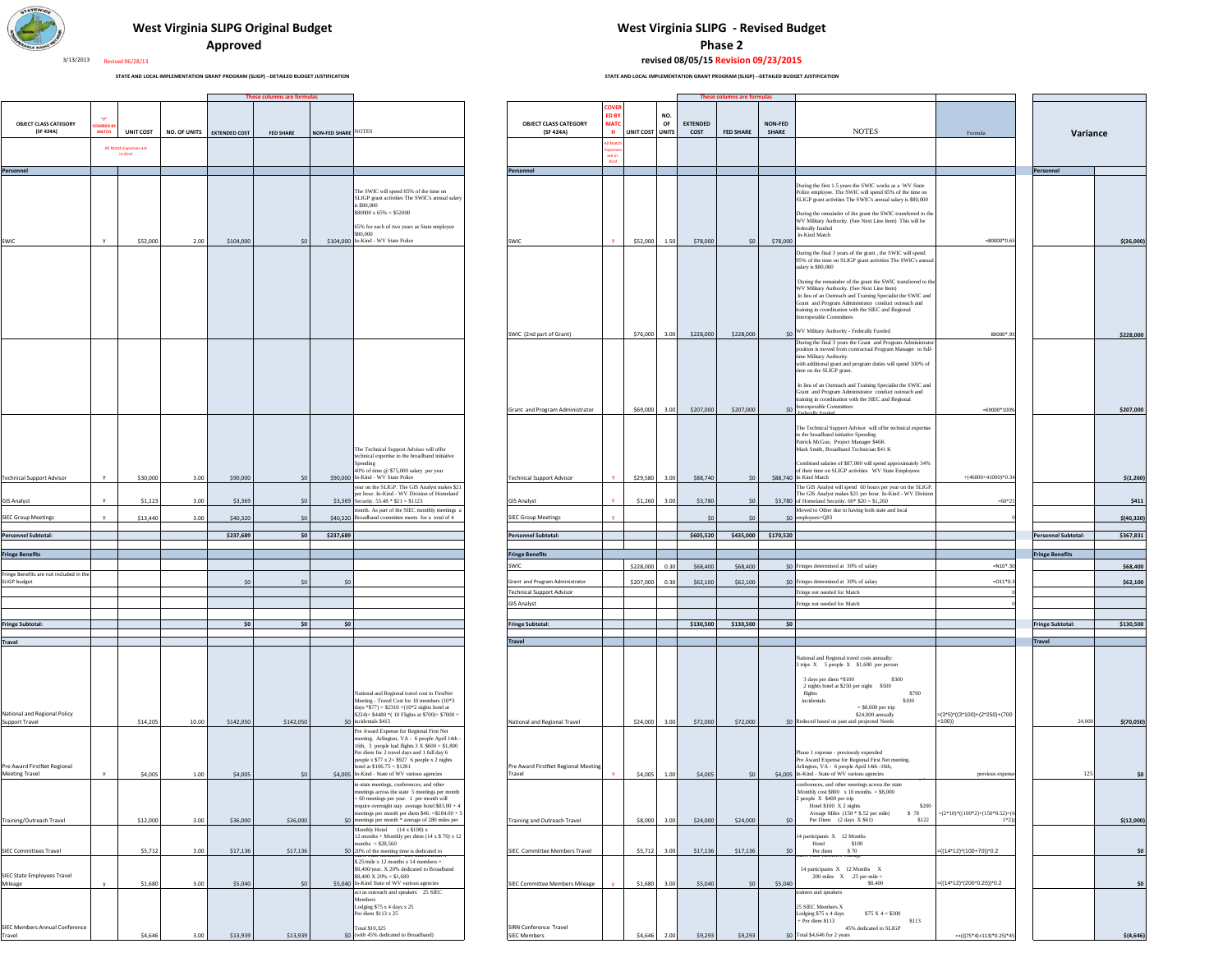|                                                        |   |           |      |           |                |          | SIEC Members attend the annual conference an<br>act as outreach and speakers<br>25 SIEC Members x 350 miles x .25 mileage |                                                                  |
|--------------------------------------------------------|---|-----------|------|-----------|----------------|----------|---------------------------------------------------------------------------------------------------------------------------|------------------------------------------------------------------|
| <b>SIEC State Members Mileage</b><br>Conference Travel | Y | \$984.38  | 3.00 | \$2,953   | \$0            |          | rate<br>(with 45% dedicated to Broadband)<br>\$2,953 In-Kind - State of WV various agencies                               | SIRN Conference Mileage<br>SIEC Members                          |
| <b>Travel Subtotal:</b>                                |   |           |      |           | \$209,125      |          |                                                                                                                           | <b>Travel Subtotal:</b>                                          |
|                                                        |   |           |      | \$221,123 |                | \$11,998 |                                                                                                                           |                                                                  |
| Equipment                                              |   |           |      |           |                |          |                                                                                                                           | <b>Equipment</b>                                                 |
|                                                        |   |           |      |           |                |          |                                                                                                                           |                                                                  |
| <b>Equipment Subtotal:</b>                             |   |           |      | \$0       | \$0            | \$0      |                                                                                                                           | <b>Equipment Subtotal:</b>                                       |
|                                                        |   |           |      |           |                |          |                                                                                                                           |                                                                  |
| <b>Supplies</b>                                        |   |           |      |           |                |          | Estimated \$150 per for 36 months                                                                                         | <b>Supplies</b>                                                  |
| Office supplies                                        | Y | \$1,800   | 3.00 | \$5,400   | \$0            |          | \$5,400 In-Kind State of WV various agencies                                                                              | Office supplies                                                  |
| Office Supplies                                        |   | \$1,150   | 3.00 | \$3,450   | \$3,450        |          | \$0 Estimated \$95.83 per month for Federal expense                                                                       | Office Supplies                                                  |
|                                                        |   |           |      |           |                |          | one printer to be shared by the Broadband staff                                                                           |                                                                  |
| Laptops and Tablets                                    |   | \$2,000   | 3.00 | \$6,000   | \$6,000        |          | (Program Manager, Support Assistant, and<br>\$0 Outreach/ Training Specialist). These supplies                            | Computers/Monitors/Software                                      |
|                                                        |   |           |      |           |                |          |                                                                                                                           |                                                                  |
|                                                        |   |           |      |           |                |          |                                                                                                                           |                                                                  |
|                                                        |   |           |      |           |                |          |                                                                                                                           | Projectors                                                       |
|                                                        |   |           |      |           |                |          | One printer to be shared by the Broadband staff<br>(Program Manager, Support Assistant, and                               |                                                                  |
| Printer                                                |   | \$1.023   | 1.00 | \$1,023   | \$1,023        |          | \$0 Outreach/ Training Specialist).                                                                                       | Printers                                                         |
| <b>Supplies Subtotal:</b>                              |   |           |      | \$15,873  | \$10,473       | \$5,400  |                                                                                                                           | <b>Supplies Subtotal:</b>                                        |
|                                                        |   |           |      |           |                |          |                                                                                                                           |                                                                  |
|                                                        |   |           |      |           |                |          |                                                                                                                           |                                                                  |
| Contractual                                            |   |           |      |           |                |          |                                                                                                                           | Contractual                                                      |
| <b>Legal Services</b>                                  |   | \$7,500   | 3.00 | \$22,500  | \$22,500       |          | Cost based on current legal contract expenses 5<br>\$0 hours at an hourly rate \$150 for each of 3 years                  | <b>Legal Services</b>                                            |
| SWIC                                                   |   | \$52,000  | 1.00 | \$52,000  | \$52,000       |          | \$0 65% for year 3 as a contract employee \$80,000                                                                        | SWIC                                                             |
|                                                        |   |           |      |           |                |          |                                                                                                                           |                                                                  |
|                                                        |   |           |      |           |                |          |                                                                                                                           |                                                                  |
|                                                        |   |           |      |           |                |          | Program manager will work full time on SLIGP                                                                              |                                                                  |
| Program Manager                                        |   | \$63,000  | 3.00 | \$189,000 | \$189,000      |          | 40 per work week (2080 hours per year) The<br>\$0 salary is determined on a yearly basis.                                 |                                                                  |
|                                                        |   |           |      |           |                |          |                                                                                                                           | Program Manager                                                  |
|                                                        |   |           |      |           |                |          | Support Assistant will work fulltime on the                                                                               |                                                                  |
|                                                        |   |           |      |           |                |          | SLIGP. 40 hour work week (2080 hours per<br>\$0 year) The salary is determined on a yearly basis                          |                                                                  |
| Support Assistant                                      |   | \$36,000  | 3.00 | \$108,000 | \$108,000      |          | similar work. Assigned to perform local                                                                                   | <b>Advanced Project Assistant</b>                                |
| <b>Outreach and Training Specialist</b>                |   | \$40,000  | 3.00 | \$120,000 | \$120,000      |          | \$0 outreach, provide weekly updates, and manage                                                                          | <b>Outreach and Training Specialist</b>                          |
| Grants/SCIP Analyst                                    |   |           | 3.00 |           |                |          | SCIP for the purposes of Broadband Initiative<br>\$0 Estimated 125 hours                                                  | Grants/SCIP Analyst                                              |
|                                                        |   | \$4,000   |      | \$12,000  | \$12,000       |          |                                                                                                                           |                                                                  |
| <b>FirstNet Data Collection</b>                        |   |           |      |           |                |          |                                                                                                                           | <b>FirstNet Data Collection</b>                                  |
| Regional Outreach Federal                              |   | \$15,000  | 2.00 | \$30,000  | \$30,000       |          | \$0 accomplish tasks that are more effectively and<br>Assessment, Requirements Gathering, and Final                       | Regional Outreach Federal                                        |
|                                                        |   |           |      |           |                |          | Report. Cost estimated from actual prior state                                                                            |                                                                  |
|                                                        |   |           |      |           |                |          | contracts and information gathered from other<br>states                                                                   |                                                                  |
|                                                        |   |           |      |           |                |          | This Salary is based on a 40 hour week x 52                                                                               |                                                                  |
| <b>Broadband SME</b>                                   |   | \$135,000 | \$2  | \$270,000 | \$270,000      |          | \$0 weeks at a rate of \$65 per hour                                                                                      | <b>Broadband SME</b>                                             |
| <b>Contractual Subtotal:</b>                           |   |           |      | \$803,500 | \$803,500      | \$0      |                                                                                                                           | Contractual Subtotal:                                            |
| Construction                                           |   |           |      |           |                |          |                                                                                                                           | Construction                                                     |
|                                                        |   |           |      | \$0       | \$0            | \$0      |                                                                                                                           |                                                                  |
|                                                        |   |           |      | \$0       | \$0            | \$0      |                                                                                                                           |                                                                  |
| Other                                                  |   |           |      |           |                |          | Field Guides 10,000 distributed statewide for                                                                             | Other                                                            |
|                                                        |   |           |      |           |                |          | outreach and education at a cost of \$26,400.<br>Printed CD-ROM cover. Broadband                                          |                                                                  |
|                                                        |   |           |      |           |                |          | Information Flvers. Binders to distribute with                                                                            |                                                                  |
| Printing/Publication of Marketing<br>Collateral        |   | \$17,000  | 3.00 | \$51,000  | \$51,000       |          | Broadband Imitative Education Information,<br>\$0 Printed copies of Power Point Presentation                              | Printing/Publication of Marketin<br>Collateral                   |
|                                                        |   |           |      |           |                |          | conference. Broadband/ FirstNet breakouts will                                                                            |                                                                  |
| <b>Training at Annual Conference</b>                   |   | \$5,800   | 3.00 | \$17,400  | \$17,400       |          | \$0 be held at SIRN Annual 3 day conference. 3                                                                            | <b>Training at Annual Conference</b>                             |
|                                                        |   |           |      |           |                |          | Estimated cost based on previous like expenses<br>DVDs and Flash drives - Guides to using the                             |                                                                  |
|                                                        |   |           |      |           |                |          | WV Broadband, binders with Rules/Policy/<br>SOPs/ and Contacts Based on previous costs at                                 |                                                                  |
|                                                        |   |           |      |           |                |          | average per unit cost would be \$2.50 per unit.                                                                           |                                                                  |
|                                                        |   |           |      |           |                |          | $$10,000$ $$2.50 = 4000$ units<br>(CDs/DVDs/copies/Binders/flash drives/website                                           |                                                                  |
|                                                        |   | \$10,000  | 3.00 | \$30,000  | \$30,000       |          | updates) All of these cost are subject to changed<br>\$0 based on bid requirements.                                       |                                                                  |
| <b>Training and Outreach Materials</b>                 |   |           |      |           |                |          |                                                                                                                           | <b>Training and Outreach Materials</b>                           |
|                                                        |   |           |      |           |                |          | 2 Meeting rooms per month at                                                                                              |                                                                  |
|                                                        |   |           |      |           |                |          | \$300 per room at 40%<br>In-Kind State of WV Dept. of Health and                                                          |                                                                  |
| <b>SIEC Monthly Meeting Rooms</b>                      | Y | \$2,880   | 3.00 | \$8,640   | S <sub>0</sub> |          | \$8,640 Human Resources                                                                                                   | SIEC Monthly Meeting Rooms                                       |
|                                                        |   |           |      |           |                |          |                                                                                                                           | ArcGIS for Desktop Advanced Lio                                  |
|                                                        |   |           |      |           |                |          |                                                                                                                           | <b>ArcGIS for Server Enterprise</b><br>Advanced up to 4 cores    |
|                                                        |   |           |      |           |                |          |                                                                                                                           |                                                                  |
|                                                        |   |           |      |           |                |          |                                                                                                                           | 3D Analyst Desktop Extension<br>ArcGIS Data Interoperability for |
|                                                        |   |           |      |           |                |          |                                                                                                                           | <b>Deskton Maintenance</b><br>ArcGIS Server Advanced Enterpr     |
|                                                        |   |           |      |           |                |          |                                                                                                                           | Maintenance                                                      |
|                                                        |   |           |      |           |                |          |                                                                                                                           | ArcGIS for Desktop Advanced<br>Maintenance                       |
|                                                        |   |           |      |           |                |          |                                                                                                                           | 3D Analyst Desktop Extension<br>Maintenance                      |
|                                                        |   |           |      |           |                |          |                                                                                                                           | ArcGIS Data Interoperability for                                 |
|                                                        |   |           |      |           |                |          |                                                                                                                           | Desktop Maintenance                                              |
|                                                        |   |           |      |           |                |          | 8 times per year rooms at \$300 per room 40%<br>of the meeting will be dedicated to the                                   |                                                                  |
|                                                        |   |           |      |           |                |          | Broadband Initiative. 6 RICs X 8 meetings per                                                                             |                                                                  |
|                                                        |   |           |      |           |                |          | year X \$300 per room X 40%. 6 X 8 X \$300X<br>$40% = $5760$                                                              |                                                                  |
| <b>RIC Meeting Rooms</b>                               |   | \$5,760   | \$3  | \$17,280  | \$0            |          | \$17,280 In-Kind State of WV various agencies                                                                             | <b>RIC Meeting Rooms</b>                                         |

| SIEC State Members Mileage<br>Conference Travel | Y | \$984.38  | 3.00           | \$2,953        | \$0       |                 | SIEC Members attend the annual conference an<br>act as outreach and speakers<br>25 SIEC Members x 350 miles x .25 mileage<br>(with 45% dedicated to Broadband)<br>\$2,953 In-Kind - State of WV various agencies                                                                                                                                                                       | SIRN Conference Mileage<br>SIEC Members                                    | \$984         | 2.00         | \$1,969   | \$0                    |            | SIEC Members attend the annual conference and act as<br>25 SIEC Members x<br>350 miles x .25 mileage rate X<br>45% dedicated to Broadband<br>\$1,969 In-Kind - State of WV various agencies                                                                                                                                                                         | $=25*(350*0.25)*0.45$  |                              | \$(984)     |
|-------------------------------------------------|---|-----------|----------------|----------------|-----------|-----------------|----------------------------------------------------------------------------------------------------------------------------------------------------------------------------------------------------------------------------------------------------------------------------------------------------------------------------------------------------------------------------------------|----------------------------------------------------------------------------|---------------|--------------|-----------|------------------------|------------|---------------------------------------------------------------------------------------------------------------------------------------------------------------------------------------------------------------------------------------------------------------------------------------------------------------------------------------------------------------------|------------------------|------------------------------|-------------|
| <b>Travel Subtotal:</b>                         |   |           |                | \$221,123      | \$209,125 | \$11,998        |                                                                                                                                                                                                                                                                                                                                                                                        | <b>Travel Subtotal:</b>                                                    |               |              | \$133,442 | \$122,429              | \$11,014   |                                                                                                                                                                                                                                                                                                                                                                     |                        | <b>Travel Subtotal:</b>      | \$(87, 681) |
|                                                 |   |           |                |                |           |                 |                                                                                                                                                                                                                                                                                                                                                                                        | Equipment                                                                  |               |              |           |                        |            |                                                                                                                                                                                                                                                                                                                                                                     |                        |                              |             |
| Equipment                                       |   |           |                |                |           |                 |                                                                                                                                                                                                                                                                                                                                                                                        |                                                                            |               |              |           |                        |            |                                                                                                                                                                                                                                                                                                                                                                     |                        | Equipment                    |             |
| <b>Equipment Subtotal:</b>                      |   |           |                | \$0            | \$0       | \$0             |                                                                                                                                                                                                                                                                                                                                                                                        | <b>Equipment Subtotal:</b>                                                 |               |              | \$0       | \$0                    | \$0        |                                                                                                                                                                                                                                                                                                                                                                     |                        | Equipment Subtotal:          | \$0<br>\$0  |
|                                                 |   |           |                |                |           |                 |                                                                                                                                                                                                                                                                                                                                                                                        |                                                                            |               |              |           |                        |            |                                                                                                                                                                                                                                                                                                                                                                     |                        |                              |             |
| <b>Supplies</b>                                 |   |           |                |                |           |                 | Estimated \$150 per for 36 months                                                                                                                                                                                                                                                                                                                                                      | <b>Supplies</b>                                                            |               |              |           |                        |            |                                                                                                                                                                                                                                                                                                                                                                     |                        | <b>Supplies</b>              |             |
| Office supplies                                 | Y | \$1,800   | 3.00           | \$5,400        | \$0       |                 | \$5,400 In-Kind State of WV various agencies<br>\$0 Estimated \$95.83 per month for Federal expens                                                                                                                                                                                                                                                                                     | Office supplies                                                            | \$2,400       | 3.00         | \$7,200   | \$0                    |            | \$7,200 Estimated \$2400 per year In Kind match various state agencie<br>SO Estimated \$3,600 per year federally funded                                                                                                                                                                                                                                             | $=200*12$<br>$+12*300$ |                              | \$1,800     |
| Office Supplies                                 |   | \$1,150   | 3.00           | \$3,450        | \$3,450   |                 | one printer to be shared by the Broadband staff                                                                                                                                                                                                                                                                                                                                        | <b>Office Supplies</b>                                                     | \$3,600       | 3.50         | \$12,600  | \$12,600               |            | imated three laptops/monitors/software for support staff.                                                                                                                                                                                                                                                                                                           |                        |                              | \$9,150     |
| Laptops and Tablets                             |   | \$2,000   | 3.00           | \$6,000        | \$6,000   |                 | (Program Manager, Support Assistant, and<br>\$0 Outreach/ Training Specialist). These supplies                                                                                                                                                                                                                                                                                         | Computers/Monitors/Software                                                | \$3,500       | 3.00         | \$10,500  | \$10,500               |            | These supplies will be dedicated for the use of the Broadbane<br>\$0 Initiative and a federal expense                                                                                                                                                                                                                                                               |                        |                              | \$4,500     |
|                                                 |   |           |                |                |           |                 |                                                                                                                                                                                                                                                                                                                                                                                        |                                                                            |               |              |           |                        |            | projectors for Outreach and training workshops and<br>presentations                                                                                                                                                                                                                                                                                                 |                        |                              |             |
|                                                 |   |           |                |                |           |                 |                                                                                                                                                                                                                                                                                                                                                                                        | Projectors                                                                 | \$650         | 2.00         | \$1,300   | \$1,300                |            | These supplies will be dedicated for the use of the Broadbane<br>\$0 Initiative and a federal expense                                                                                                                                                                                                                                                               |                        |                              | \$1,300     |
|                                                 |   |           |                |                |           |                 | One printer to be shared by the Broadband staff                                                                                                                                                                                                                                                                                                                                        |                                                                            |               |              |           |                        |            | timated 2 printers for support staff                                                                                                                                                                                                                                                                                                                                |                        |                              |             |
| Printer                                         |   | \$1,023   | 1.00           | \$1,023        | \$1,023   |                 | (Program Manager, Support Assistant, and<br>\$0 Outreach/Training Specialist).                                                                                                                                                                                                                                                                                                         | Printers                                                                   | \$625         | 2.00         | \$1,250   | \$1,250                |            | These supplies will be dedicated for the use of the Broadbane<br>\$0 Initiative and a federal expense                                                                                                                                                                                                                                                               |                        |                              | \$227       |
| <b>Supplies Subtotal:</b>                       |   |           |                | \$15,873       | \$10,473  | \$5,400         |                                                                                                                                                                                                                                                                                                                                                                                        | <b>Supplies Subtotal:</b>                                                  |               |              | \$32,850  | \$25,650               | \$7,200    |                                                                                                                                                                                                                                                                                                                                                                     |                        |                              | \$16,977    |
|                                                 |   |           |                |                |           |                 |                                                                                                                                                                                                                                                                                                                                                                                        |                                                                            |               |              |           |                        |            |                                                                                                                                                                                                                                                                                                                                                                     |                        |                              |             |
| Contractual                                     |   |           |                |                |           |                 |                                                                                                                                                                                                                                                                                                                                                                                        | Contractual                                                                |               |              |           |                        |            |                                                                                                                                                                                                                                                                                                                                                                     |                        |                              |             |
| Legal Services                                  |   | \$7,500   | 3.00           | \$22,500       | \$22,500  |                 | Cost based on current legal contract expenses 50<br>\$0 hours at an hourly rate \$150 for each of 3 years                                                                                                                                                                                                                                                                              | <b>Legal Services</b>                                                      | \$7,500       | 3.00         | \$22,500  | \$22,500               |            | Cost based on current legal contract expenses 50 hours at an<br>\$0 hourly rate \$150 for each of 3 years                                                                                                                                                                                                                                                           | $=50*150$              |                              | \$0         |
| SWIC                                            |   | \$52,000  | 1.00           | \$52,000       | \$52,000  |                 | \$0 65% for year 3 as a contract employee \$80,000                                                                                                                                                                                                                                                                                                                                     | SWIC                                                                       |               |              |           |                        |            | Moved to Personnel                                                                                                                                                                                                                                                                                                                                                  |                        |                              | \$(52,000)  |
| Program Manager                                 |   | \$63,000  | 3.00           | \$189,000      | \$189,000 |                 | Program manager will work full time on SLIGP<br>40 per work week (2080 hours per year) The<br>\$0 salary is determined on a yearly basis.                                                                                                                                                                                                                                              | Program Manager                                                            | \$63,000 0.40 |              | \$25,200  | \$25,200               |            | Program manager will work full time on SLIGP 40 per work<br>week (2080 hours per year) The salary is determined on a<br>yearly basis.<br>For last phase of the grant Position moved to Personnel and<br>\$0 added to Program and Grant Administrator                                                                                                                |                        |                              | \$(163,800) |
|                                                 |   |           |                |                |           |                 |                                                                                                                                                                                                                                                                                                                                                                                        |                                                                            |               |              |           |                        |            |                                                                                                                                                                                                                                                                                                                                                                     |                        |                              |             |
|                                                 |   |           |                |                |           |                 | Support Assistant will work fulltime on the<br>SLIGP. 40 hour work week (2080 hours per                                                                                                                                                                                                                                                                                                |                                                                            |               |              |           |                        |            | Increase to cover Advanced Project Assistant will work<br>ulltime on the SLIGP. 40 hour work week (2080 hours per                                                                                                                                                                                                                                                   |                        |                              |             |
| <b>Support Assistant</b>                        |   | \$36,000  | 3.00           | \$108,000      | \$108,000 |                 | \$0 year) The salary is determined on a yearly basis.<br>imilar work. Assigned to perform local                                                                                                                                                                                                                                                                                        | <b>Advanced Project Assistant</b>                                          | \$40,000      | 2.50         | \$100,000 | \$100,000              |            | \$0 year) The salary is determined on a yearly basis.<br>noved duties distributed to SWIC and Program and Grant                                                                                                                                                                                                                                                     |                        |                              | \$(8,000)   |
| Outreach and Training Specialist                |   | \$40,000  | 3.00           | \$120,000      | \$120,000 |                 | \$0 outreach, provide weekly updates, and manage<br>шерелг танагум wm-1                                                                                                                                                                                                                                                                                                                | <b>Outreach and Training Specialist</b>                                    |               |              |           |                        |            | Administrator                                                                                                                                                                                                                                                                                                                                                       |                        |                              | \$(120,000) |
| Grants/SCIP Analyst                             |   | \$4,000   | 3.00           | \$12,000       | \$12,000  |                 | SCIP for the purposes of Broadband Initiative<br>\$0 Estimated 125 hours                                                                                                                                                                                                                                                                                                               | Grants/SCIP Analyst                                                        |               |              |           |                        |            | moved duties distributed to SWIC and Program and Grant<br>Administrator                                                                                                                                                                                                                                                                                             |                        |                              | \$(12,000)  |
| FirstNet Data Collection                        |   |           |                |                |           |                 | MACTIVAC serves as a mechanism                                                                                                                                                                                                                                                                                                                                                         | <b>FirstNet Data Collection</b>                                            | \$42,000      | 1.00         | \$42,000  | \$42,000               |            | \$0 Data Collection Support                                                                                                                                                                                                                                                                                                                                         |                        |                              | \$42,000    |
| Regional Outreach Federal                       |   | \$15,000  | 2.00           | \$30,000       | \$30,000  |                 | S0 accomplish tasks that are more effectively and                                                                                                                                                                                                                                                                                                                                      | Regional Outreach Federal                                                  |               |              |           |                        |            | <b>Removed</b>                                                                                                                                                                                                                                                                                                                                                      |                        |                              | \$(30,000)  |
|                                                 |   |           |                |                |           |                 | Assessment, Requirements Gathering, and Final<br>Report. Cost estimated from actual prior state<br>contracts and information gathered from other<br>This Salary is based on a 40 hour week x 52                                                                                                                                                                                        |                                                                            |               |              |           |                        |            | The Broadband SME will be responsible for Site Assessment,<br>Requirements Gathering, and Final Report. Cost estimated<br>from actual prior state contracts and information gathered<br>rom other states<br>This Salary is based on a 40 hour week x 52 weeks at a rate o                                                                                           |                        |                              |             |
| <b>Broadband SME</b>                            |   | \$135,000 | S <sub>2</sub> | \$270,000      | \$270,000 |                 | \$0 weeks at a rate of \$65 per hour                                                                                                                                                                                                                                                                                                                                                   | <b>Broadband SME</b>                                                       | \$78,000      | 1.75         | \$136,500 | \$136,500              |            | \$0 \$37.5 per hour (2080 hours per year)                                                                                                                                                                                                                                                                                                                           | $=37.5*2080$           |                              | \$(133,500) |
| Contractual Subtotal:                           |   |           |                | \$803,500      | \$803,500 | \$0             |                                                                                                                                                                                                                                                                                                                                                                                        | <b>Contractual Subtotal:</b>                                               |               |              | \$326,200 | \$326,200              | \$0        |                                                                                                                                                                                                                                                                                                                                                                     |                        | <b>Contractual Subtotal:</b> | \$(477,300) |
| Construction                                    |   |           |                |                |           |                 |                                                                                                                                                                                                                                                                                                                                                                                        | Construction                                                               |               |              |           |                        |            |                                                                                                                                                                                                                                                                                                                                                                     |                        |                              |             |
|                                                 |   |           |                | SO<br>$\Omega$ | \$0<br>50 | \$0<br>$\Omega$ |                                                                                                                                                                                                                                                                                                                                                                                        |                                                                            |               |              | SO<br>50  | \$0<br>$\overline{50}$ | \$0<br>\$0 |                                                                                                                                                                                                                                                                                                                                                                     |                        |                              | \$0<br>\$0  |
| Other                                           |   |           |                |                |           |                 |                                                                                                                                                                                                                                                                                                                                                                                        | Other                                                                      |               |              |           |                        |            |                                                                                                                                                                                                                                                                                                                                                                     |                        |                              |             |
| Printing/Publication of Marketing<br>Collateral |   | \$17,000  | 3.00           | \$51,000       | \$51,000  |                 | Field Guides 10,000 distributed statewide for<br>outreach and education at a cost of \$26,400.<br>Printed CD-ROM cover. Broadband<br>Information Flyers Binders to distribute with<br>Broadband Imitative Education Information.<br>\$0 Printed copies of Power Point Presentation<br>conference. Broadband/ FirstNet breakouts will                                                   | Printing/Publication of Marketing<br>Collateral                            | \$3,000       | 2.00         | \$6,000   | \$6,000                |            | Printed copies of handouts, presentations, survey forms and<br>outreach materials. Average color copy price \$.25 X 12,000<br>copies = \$3,000 These cost are subject to changed based on<br>\$0 Reduced based on past and projected needs                                                                                                                          | $=12000*0.25$          |                              | \$(45,000)  |
| Training at Annual Conference                   |   | \$5,800   | 3.00           | \$17,400       | \$17,400  |                 | \$0 be held at SIRN Annual 3 day conference. 3                                                                                                                                                                                                                                                                                                                                         | Training at Annual Conference                                              |               |              |           |                        |            |                                                                                                                                                                                                                                                                                                                                                                     |                        |                              | \$(17, 400) |
|                                                 |   |           |                |                |           |                 | Estimated cost based on previous like expenses<br>DVDs and Flash drives - Guides to using the<br>WV Broadband, binders with Rules/ Policy/<br>SOPs/ and Contacts Based on previous costs an<br>average per unit cost would be \$2.50 per unit.<br>$$10,000$ /\$2.50 = 4000 units<br>(CDs/DVDs/copies/Binders/flash drives/website<br>updates) All of these cost are subject to changed |                                                                            |               |              |           |                        |            | stimated cost based on previous like expenses. DVDs and<br>Flash drives - Guides to using the WV Broadband, binders<br>with Rules/ Policy/ SOPs/ and reports Based on previous<br>costs an average per unit cost would be \$2.50 per unit x1,440<br>(CDs/DVDs/copies/Binders/flash drives/website updates) All<br>of these cost are subject to changed based on bid |                        |                              |             |
| <b>Training and Outreach Materials</b>          |   | \$10,000  | 3.00           | \$30,000       | \$30,000  |                 | \$0 based on bid requirements.                                                                                                                                                                                                                                                                                                                                                         | <b>Training and Outreach Materials</b>                                     |               | \$3,600 3.00 | \$10,800  | \$10,800               |            | \$0 Reduced based on past and projected needs                                                                                                                                                                                                                                                                                                                       | $= 2.5 * 1440$         |                              | \$(19, 200) |
| <b>SIEC Monthly Meeting Rooms</b>               | Y | \$2,880   | 3.00           | \$8,640        | SO        |                 | Meeting rooms per month at<br>\$300 per room at 40%<br>In-Kind State of WV Dept. of Health and<br>\$8,640 Human Resources                                                                                                                                                                                                                                                              | <b>SIEC Monthly Meeting Rooms</b>                                          | \$2,748       | 4.00         | \$10,993  | SO                     |            | 2 Meeting rooms per month at<br>\$286.27 per room at 40%<br>In-Kind State of WV Dept. of Health and Human Resources<br>\$10,993 Increased based on extended time                                                                                                                                                                                                    | $=2*286.27*12*0.4$     |                              | \$2,353     |
|                                                 |   |           |                |                |           |                 |                                                                                                                                                                                                                                                                                                                                                                                        | ArcGIS for Desktop Advanced License<br><b>ArcGIS for Server Enterprise</b> | \$7,295       | 1.00         | \$7,295   | \$7,295                |            | \$0 Based on bid request from supplier                                                                                                                                                                                                                                                                                                                              |                        |                              | \$7,295     |
|                                                 |   |           |                |                |           |                 |                                                                                                                                                                                                                                                                                                                                                                                        | Advanced up to 4 cores                                                     | \$30,345      | 1.00         | \$30,345  | \$30,345               |            | \$0 Based on bid request from supplier                                                                                                                                                                                                                                                                                                                              |                        |                              | \$30,345    |
|                                                 |   |           |                |                |           |                 |                                                                                                                                                                                                                                                                                                                                                                                        | 3D Analyst Desktop Extension<br>ArcGIS Data Interoperability for           | \$2,040       | $1.00\,$     | \$2,040   | \$2,040                |            | \$0 Based on bid request from supplier                                                                                                                                                                                                                                                                                                                              |                        |                              | \$2,040     |
|                                                 |   |           |                |                |           |                 |                                                                                                                                                                                                                                                                                                                                                                                        | Desktop Maintenance<br>ArcGIS Server Advanced Enterprise                   | \$2,040       | 1.00         | \$2,040   | \$2,040                |            | \$0 Based on bid request from supplier                                                                                                                                                                                                                                                                                                                              |                        |                              | \$2,040     |
|                                                 |   |           |                |                |           |                 |                                                                                                                                                                                                                                                                                                                                                                                        | Maintenance<br>ArcGIS for Desktop Advanced                                 | \$10,000      | 2.00         | \$20,000  | \$20,000               |            | \$0 Based on bid request from supplier                                                                                                                                                                                                                                                                                                                              |                        |                              | \$20,000    |
|                                                 |   |           |                |                |           |                 |                                                                                                                                                                                                                                                                                                                                                                                        | Maintenance<br>3D Analyst Desktop Extension                                | \$1,200       | 2.00         | \$2,400   | \$2,400                |            | \$0 Based on bid request from supplier                                                                                                                                                                                                                                                                                                                              |                        |                              | \$2,400     |
|                                                 |   |           |                |                |           |                 |                                                                                                                                                                                                                                                                                                                                                                                        | Maintenance<br>ArcGIS Data Interoperability for                            | \$200         | 2.00         | \$400     | \$400                  |            | \$0 Based on bid request from supplier                                                                                                                                                                                                                                                                                                                              |                        |                              | \$400       |
|                                                 |   |           |                |                |           |                 |                                                                                                                                                                                                                                                                                                                                                                                        | Desktop Maintenance                                                        | \$200         | 2.00         | \$400     | \$400                  |            | \$0 Based on bid request from supplier                                                                                                                                                                                                                                                                                                                              |                        |                              | \$400       |
| RIC Meeting Rooms                               |   | \$5,760   | \$3            | \$17,280       | \$0       |                 | 3 times per year rooms at \$300 per room 40%<br>of the meeting will be dedicated to the<br>Broadband Initiative. 6 RICs X 8 meetings per<br>year X \$300 per room X 40%. 6 X 8 X \$300X<br>$40% = $5760$<br>\$17,280 In-Kind State of WV various agencies                                                                                                                              | <b>RIC Meeting Rooms</b>                                                   | \$5,760 3.00  |              | \$17,280  | \$0                    |            | There are 6 in-state RICs. Each RIC will meet 8 times per<br>ear rooms at \$300 per room 40% of the meeting will be<br>dedicated to the Broadband Initiative. 6 RICs X 8 meetings<br>per year X \$300 per room X 40%. 6 X 8 X \$300X 40%=<br>\$5760<br>\$17,280 In-Kind State of WV various agencies                                                                | $=6*8*300*0.4$         |                              | \$0         |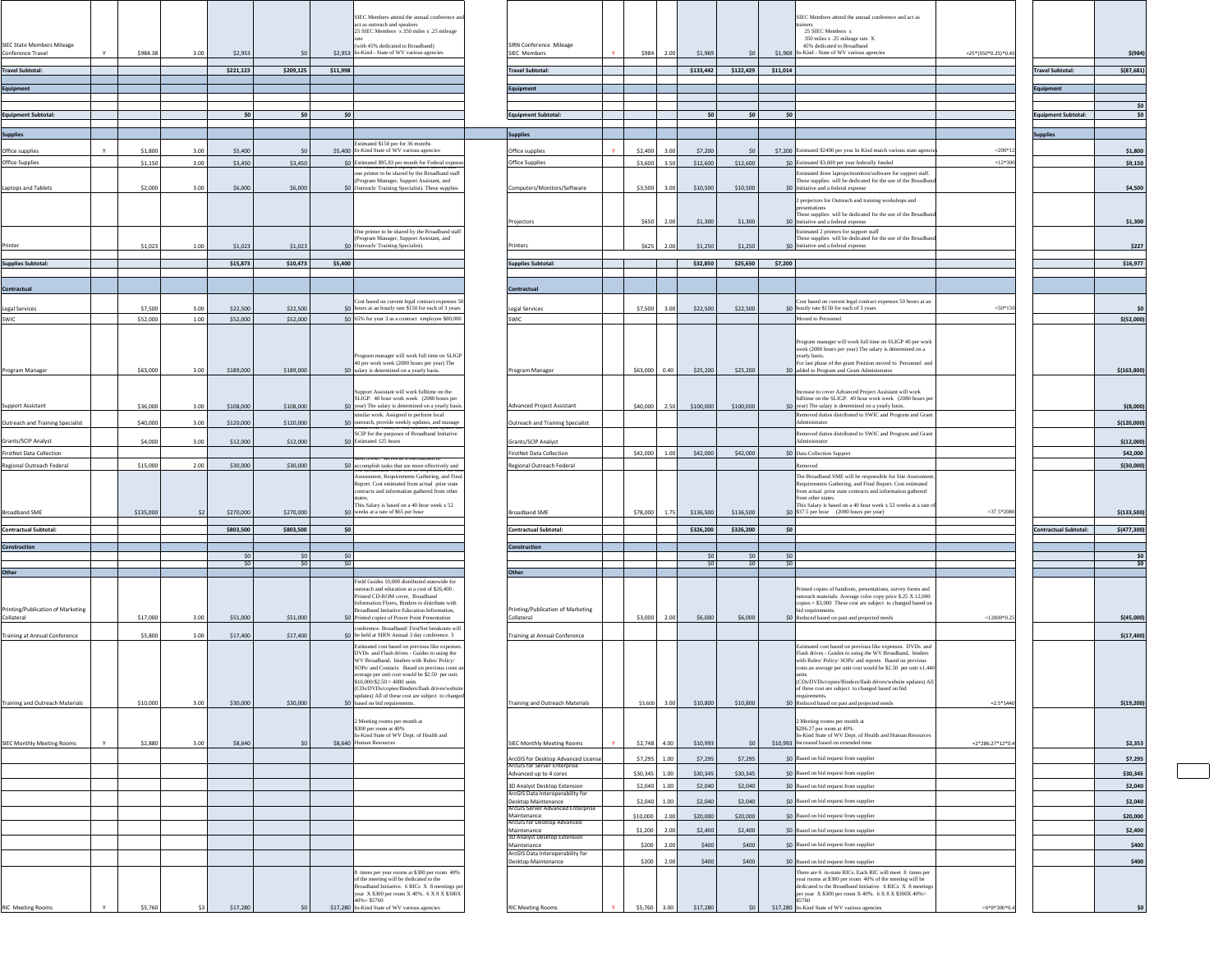|                                  | $\ddot{\phantom{a}}$ |  |             |             |           |  | <b>SIEC Group Meetings</b>       | \$16,000 | 4.00 | \$64,000    | \$0         | \$64,000     |
|----------------------------------|----------------------|--|-------------|-------------|-----------|--|----------------------------------|----------|------|-------------|-------------|--------------|
| <b>Other Subtotal:</b>           |                      |  | \$124,320   | \$98,400    | \$25,920  |  | <b>Other Subtotal:</b>           |          |      | \$173,992   | \$81,720    | \$92,273     |
|                                  |                      |  |             |             |           |  |                                  |          |      |             |             |              |
| <b>Total Direct Charges</b>      |                      |  | \$1,402,505 | \$1,121,498 | \$281,007 |  | <b>Total Direct Charges</b>      |          |      | \$1,402,505 | \$1,121,498 | \$281,00     |
|                                  |                      |  |             |             |           |  |                                  |          |      |             |             |              |
| <b>Indirect Charges</b>          |                      |  | \$0         | \$0         | \$0       |  | <b>Indirect Charges</b>          |          |      | \$0         | \$0         | $\mathsf{S}$ |
|                                  |                      |  |             |             |           |  |                                  |          |      |             |             |              |
| <b>TOTALS</b>                    |                      |  | \$1,402,505 | \$1,121,498 | \$281,007 |  | <b>TOTALS</b>                    |          |      | \$1,402,505 | \$1,121,498 | \$281,00     |
|                                  |                      |  |             |             |           |  |                                  |          |      |             |             |              |
| <b>State allocation per FFO:</b> |                      |  |             | \$1,124,029 | \$281,007 |  | <b>State allocation per FFO:</b> |          |      | \$1,402,505 | \$1,121,498 | \$281,007    |
|                                  |                      |  |             |             |           |  |                                  |          |      |             |             |              |
|                                  |                      |  | over/under  | $-2,531$    |           |  |                                  |          |      | over/under  | \$0         | $$$ (0       |
|                                  |                      |  |             |             |           |  |                                  |          |      |             | 000         | 20           |

|                       |  |             |             |           |  |                                  |                |             |             |           | Moved from Personnel due to both State and Local<br>Employees<br>As part of the SIEC monthly meetings a Broadband<br>committee meets for a total of 4 hours per meeting to cover<br>Broadband and FirstNet topics. 20 members, average hourly |               |  |               |
|-----------------------|--|-------------|-------------|-----------|--|----------------------------------|----------------|-------------|-------------|-----------|-----------------------------------------------------------------------------------------------------------------------------------------------------------------------------------------------------------------------------------------------|---------------|--|---------------|
|                       |  |             |             |           |  |                                  |                |             |             |           | rate per person \$20 SIEC is comprised of state employees.<br>In-Kind State of WV various agencies 10 meetings per year *                                                                                                                     |               |  |               |
|                       |  |             |             |           |  | <b>SIEC Group Meetings</b>       | $$16,000$ 4.00 | \$64,000    | \$0         |           | \$64,000 4 hours * \$20* 20 people                                                                                                                                                                                                            | $=4*20*20*10$ |  | \$64,000      |
| r Subtotal:           |  | \$124,320   | \$98,400    | \$25,920  |  | <b>Other Subtotal:</b>           |                | \$173,992   | \$81,720    | \$92,273  |                                                                                                                                                                                                                                               |               |  | \$49,672      |
|                       |  |             |             |           |  |                                  |                |             |             |           |                                                                                                                                                                                                                                               |               |  |               |
| <b>Direct Charges</b> |  | \$1,402,505 | \$1,121,498 | \$281,007 |  | <b>Total Direct Charges</b>      |                | \$1,402,505 | \$1,121,498 | \$281,007 |                                                                                                                                                                                                                                               |               |  | $-51$         |
|                       |  |             |             |           |  |                                  |                |             |             |           |                                                                                                                                                                                                                                               |               |  |               |
| ect Charges           |  |             |             |           |  | <b>Indirect Charges</b>          |                |             | sol         |           |                                                                                                                                                                                                                                               |               |  | \$0           |
|                       |  |             |             |           |  |                                  |                |             |             |           |                                                                                                                                                                                                                                               |               |  |               |
|                       |  | \$1,402,505 | \$1,121,498 | \$281,007 |  | <b>TOTALS</b>                    |                | \$1,402,505 | \$1,121,498 | \$281,007 |                                                                                                                                                                                                                                               |               |  | \$(1,402,505) |
|                       |  |             |             |           |  |                                  |                |             |             |           |                                                                                                                                                                                                                                               |               |  |               |
| allocation per FFO:   |  |             | \$1,124,029 | \$281,007 |  | <b>State allocation per FFO:</b> |                | \$1,402,505 | \$1,121,498 | \$281,007 |                                                                                                                                                                                                                                               |               |  | \$1,402,505   |
|                       |  |             |             |           |  |                                  |                |             |             |           |                                                                                                                                                                                                                                               |               |  |               |
|                       |  | over/under  | $-2,531$    |           |  |                                  |                | over/under  | \$0         | \$(0)     |                                                                                                                                                                                                                                               |               |  |               |
|                       |  |             |             |           |  |                                  |                |             |             |           |                                                                                                                                                                                                                                               |               |  |               |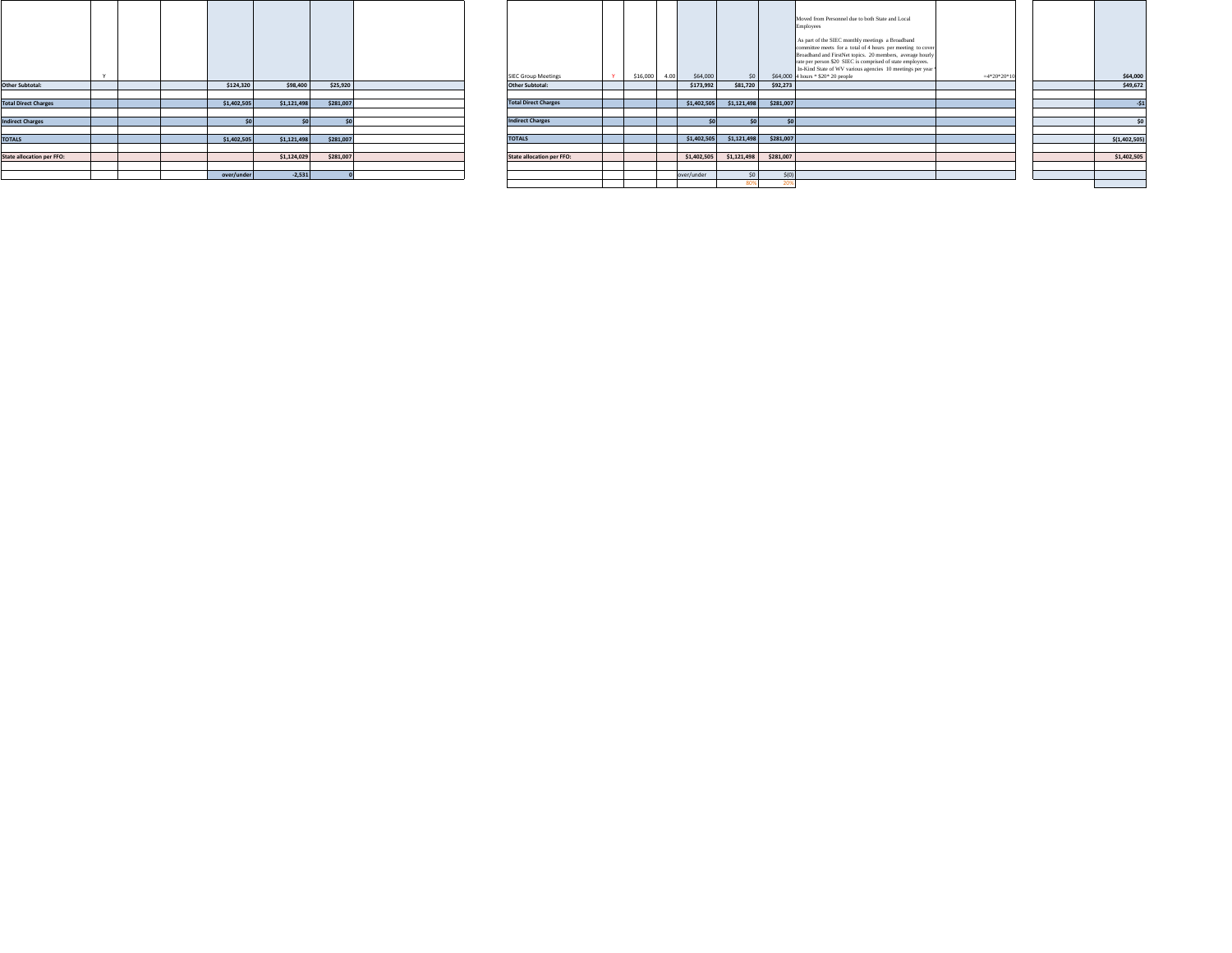

# **West Virginia SLIPG Budget Justification Phase 2 Revisions**

#### Revised 09/23/2015

The State of West Virginia is committed to working with FirstNet, our public safety stakeholders, IT professionals as well as Federal and regional partners to increase the chances of success in achieving a nationwide public safety broadband network. Here is our Phase 2 Revisions to the detailed justification for each component of the grant request.

The State of West Virginia plans to use Phase 2 SLIGP funds to provide staffing, supplies and materials to enhance our stakeholder outreach, research, data collection and analysis to provide a collaborative plan with FirstNet for our state to be part of a nationwide public safety broadband network.

### See the Detailed Budget Spreadsheet for calculations.

| <b>Personnel</b> |           |           |             |
|------------------|-----------|-----------|-------------|
|                  |           |           |             |
|                  | Total     | Federal   | Non-Federal |
|                  | \$605,520 | \$435,000 | \$170,520   |

**SWIC** – The State of West Virginia has had a fulltime SWIC since 2007. This position was created in the Governor's Executive Order that created West Virginia's governance structure for statewide interoperability. During the initial part of the grant the SWIC has worked as a full-time, West Virginia State Police employee. During this time the SWIC dedicated 65% of his time to the SLIGP grant. In-Kind Match.

During the next Phase of the grant the SWIC position will transfer to the WV Military Authority as a state employee. This full-time position will be federally funded for 95% of the SWIC's time.

The SWIC will utilize his experience with broadband and project management to coordinate the activities of regional representatives as they work toward a detailed understanding of FirstNet's needs for West Virginia. The SWIC in conjunction with the SPOC will provide oversight for the SLIGP grant, ensuring that all activities are completed on time and within budget. The SWIC will assist the SPOC with consultation and collaboration with FirstNet and will aid in working to expand the State's governance structure. He will conduct outreach, education, and oversee the Phase 2 Data Collection process and analysis.

**Grant and Program Administrator** (previously under Contractual as Program Manager) (Broadband Outreach/Grant Administration) – This position will be federally funded and is a full-time state position with the WV Military Authority. The Grant and Program Administrator will spend 100% of the time on the SLIGP grant. The position is key in supporting the SWIC, the SIEC, and RICs. The Grant and Program Administrator will work to provide grant management, administration, and reporting standards. The position will aid in conducting outreach, training, and project management for the Annual SIRN Conference. SIEC and SIRN familiarity will bring consistency to the State's efforts. In addition, a Grants Administrator will oversee the grant reporting and status updates.

**Technical Support Advisor** - The Technical Support Advisor(s) will offer technical expertise to broadband and Phase II of the grant. The Technical Support Advisor will provide direct support to the SWIC by assisting with the implementation of the goals of the SLIGP grant. The Technical Support Advisor will assist in the data collection process. The position will dedicate 34% of the time the SLIFP grant and will be an In-Kind Match.

**GIS Analyst** – A Geographic Information Systems (GIS) Analyst will provide support to the project by providing 60 hours per year at \$21.00 per hour. This person will use provided data from FirstNet as well as our stakeholders to help the team to determine the necessary phases for roll out of the National Public Safety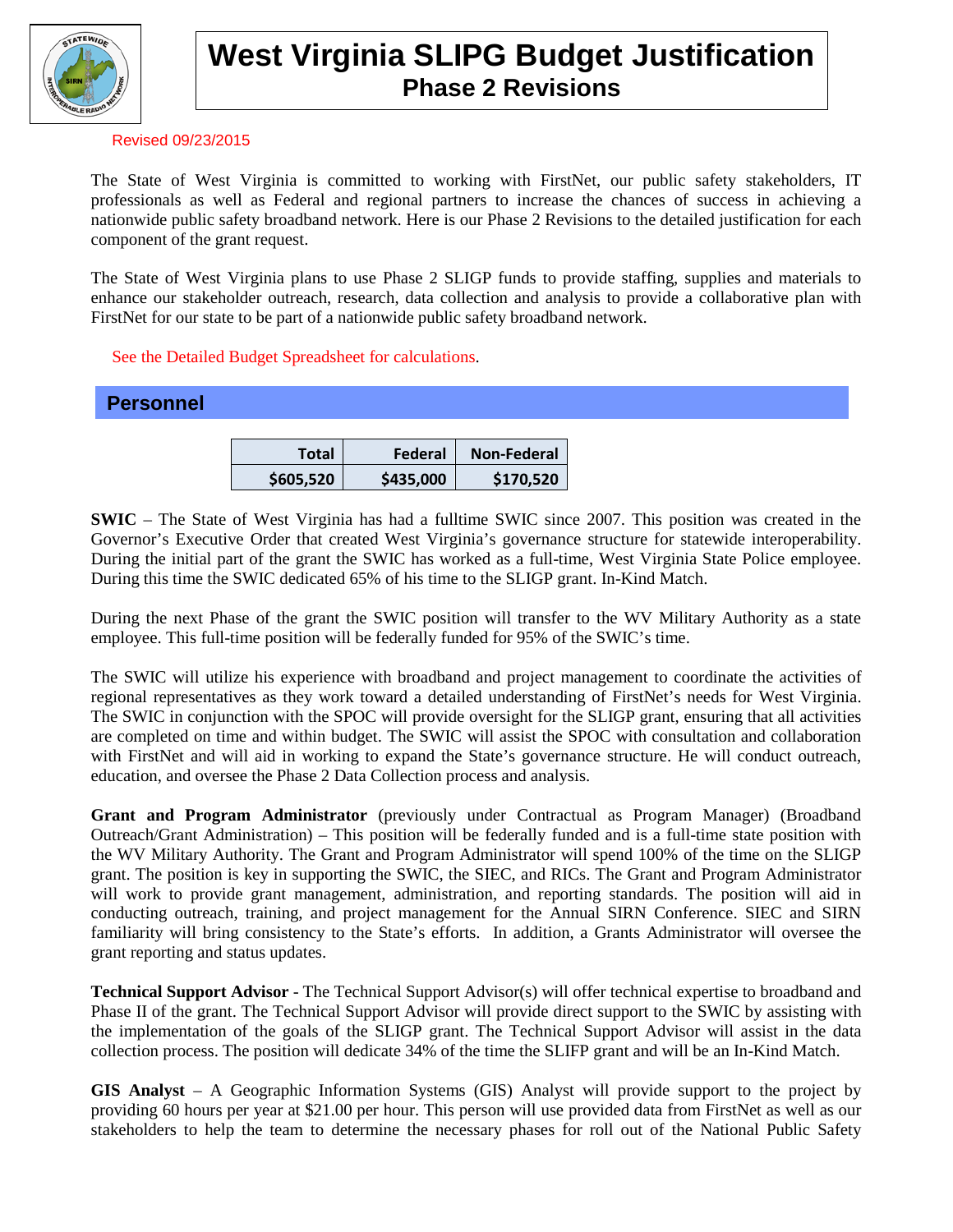Broadband Network. The GIS Analyst will analyze the coverage and capacity needs for the State of West Virginia utilizing the Arc GIS system. This In-Kind Match is provided by State of WV Division of Homeland Security.

## **Fringe Benefits**

| Total     | Federal   | <b>Non-Federal</b> |
|-----------|-----------|--------------------|
| \$130,500 | \$130,500 |                    |

**Fringe Benefits** for the SWIC and Grant and Program Administrator will be covered by federal funding for the time they devote to the project over the next grant period. Fringe benefits are shown at 30% of their salaries, the rate for the fiscal year when the grant application was made. This expense will be federally funded.

Match funding is not needed for the fringe benefits of the Technical Support Advisor and the GIS Analyst for the match portion of the grant and has not been included.

| <b>Travel</b> |              |           |                    |
|---------------|--------------|-----------|--------------------|
|               | <b>Total</b> | Federal   | <b>Non-Federal</b> |
|               | \$133,442    | \$122,429 | \$11,014           |

**National and Regional Travel** - Staff will attend national and regional conferences and meetings to meet with FirstNet and stakeholders to share information and collaborate. We anticipate travel for the SPOC, SWIC, Grant and Program Administrator, and/or other Regional leaders to attend National workshops, meetings with FirstNet, etc. National and regional travel costs will include per diem, hotel, flights, and incidentals. This expense will be federally funded.

**Pre Award Expense for Regional FirstNet Meeting - Six State of WV employees attended a Regional** FirstNet meeting held in Arlington, VA on April 14th -16th, 2013 Three (3) had people flights and 3 had mileage expense. The cost for this travel expense was \$4,005. In-Kind Match by various State of WV agencies.

**Training and Outreach Travel** - Training and Outreach Travel will be conducted at regional meetings, conferences, and other meetings across the state. The SPOC, SWIC, Grant and Program Administrator or other Regional leaders will travel to various locations across the state to participate in meetings to raise awareness of FirstNet, discuss local needs, data-collection and identify potential network users. This expense will be a Federal cost.

**SIEC Committee Members Travel** – SIEC state committee members to travel to monthly committee meetings for two days. An average of 14 state attendees' expenses will include per diem and hotel. 20% of the meeting cost is dedicated exclusively to the Broadband and FirstNet outreach as a federal expense.

**SIRN Conference Travel** - **SIEC Members** – SEIC committee members are active at our annual SIRN conference. They act as trainers and speakers as well as participants. FirstNet will participate by presenting workshops and outreach. 45% of the travel costs will be federally funded and includes lodging and per diem are dedicated. Federally funded.

**SIEC Committee Members Mileage** – Mileage for 14 state and local agency employees will attend SIEC monthly meetings at 20% of the cost will be applied to the SLIGP grant. Average Mileage of 200 miles X .25 per mile for 12 months X 14 state employees. In-kind Match State from WV various agencies.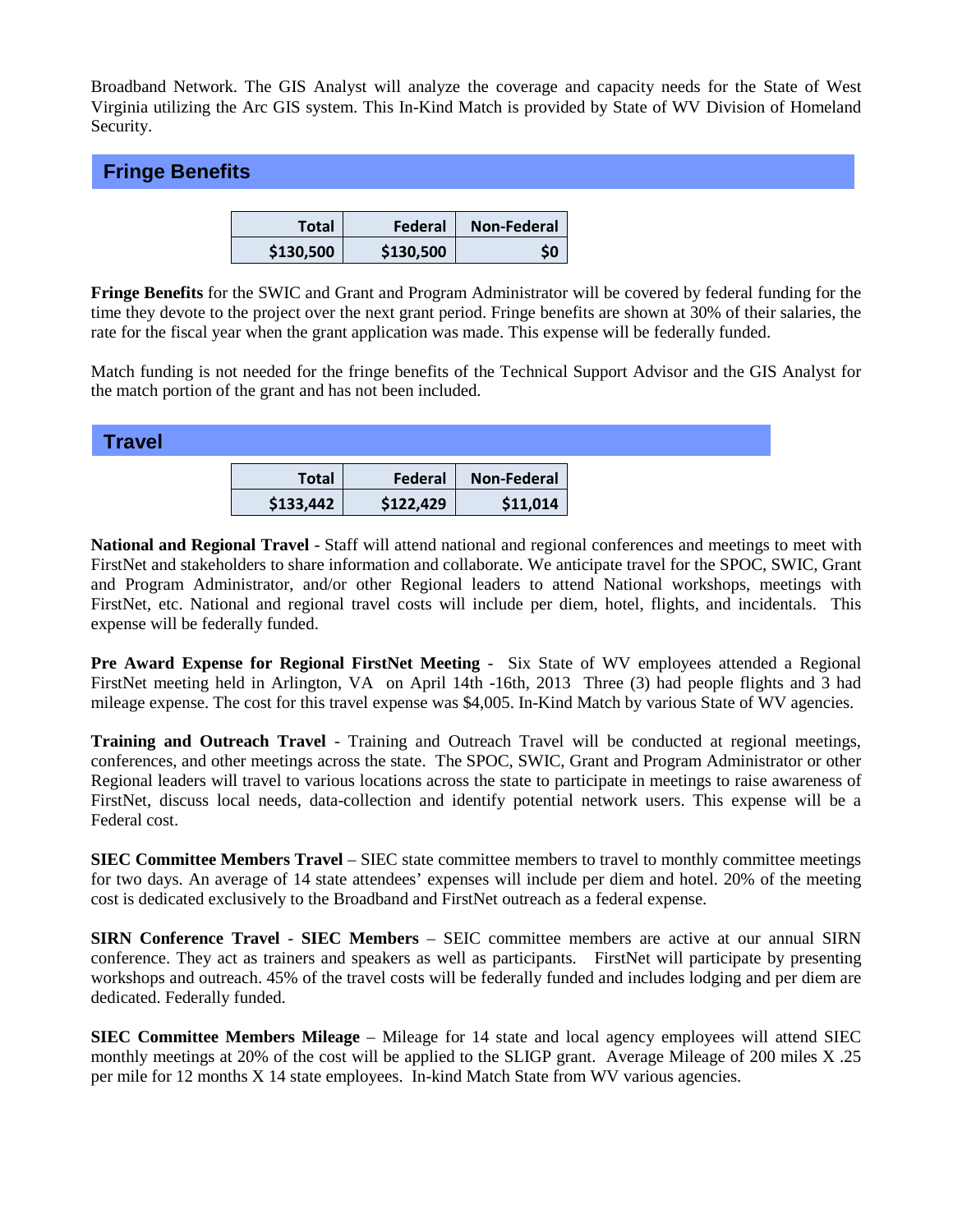**SIRN Conference Mileage - SIEC Members** - Mileage for 25 state employees to attendee SIEC Conference at 45% of average mileage 350 miles X .25 per mile X 25 state employees. In-kind Match State from WV various agencies.

### **Equipment**

We do not plan to have any equipment costs for this grant program.

### **Supplies**

| Total    | Federal  | <b>Non-Federal</b> |
|----------|----------|--------------------|
| \$32,850 | \$25,650 | \$7,200            |

We estimate office supplies at \$2,400 per year for in-kind matching for 3 years by WV state agencies. Other office supplies may be supplied by various agencies either when holding meetings or supporting meetings. We estimated a federal office expense per year at \$3,600 for 3.5 years. Examples of supplies include business cards, stationary, printing cartridges, and other office supplies.

We estimated three laptops, monitors, software, two projectors, and two printers to be shared by the Broadband staff (SWIC, Grant and Program Administrator, Technical Support Advisor, and Project Assistant). These supplies will a federal expense.

| <b>Contractual</b> |              |           |             |
|--------------------|--------------|-----------|-------------|
|                    | <b>Total</b> | Federal   | Non-Federal |
|                    | \$326,200    | \$326,200 | \$0         |

These Positions are federally funded

**Legal Services** – Legal services have been estimated at a cost of \$150 per hour for 50 hours per year for each of the three years. Cost was determined by current expenses.

**Program Manager** – (Broadband Outreach/Administration) – For the last phase of the grant this position has been moved to Personnel and incorporated into the Grant and Program Administrator position under WV Military Authority. This full time position is currently filled and serves a similar role for the SIEC. The position has been key in supporting the SWIC, the SIEC, and RICs. The program manager has grant administrative and writing experience. The Program Manager has been instrumental in the success of the SIRN Annual Conference as well as outreach and training. The Program Manager has experience in grant management as well as working with SIRN and the SIEC.

**Advanced Project Assistant** – This position will be full time to provide administrative and project support to the SLIGP grant. The Project Assistant will report directly to the SWIC.

**FirstNet Data Collection** – This position will be full time to work with the SPOC and SWIC for data collection efforts. This position will contact stakeholders, gather data, analyze data, and create reports. The resulting data collection reports will be analyzed and provided back to FirstNet. This position will report directly to the SWIC.

**Broadband SME** – The Broadband SME will be contractual position. The position will be charged with analysis of data collection, coverage, and capacities needs, requirements gathering, and compile data for a final report. Cost estimated by actual prior state contracts and information gathered from other states.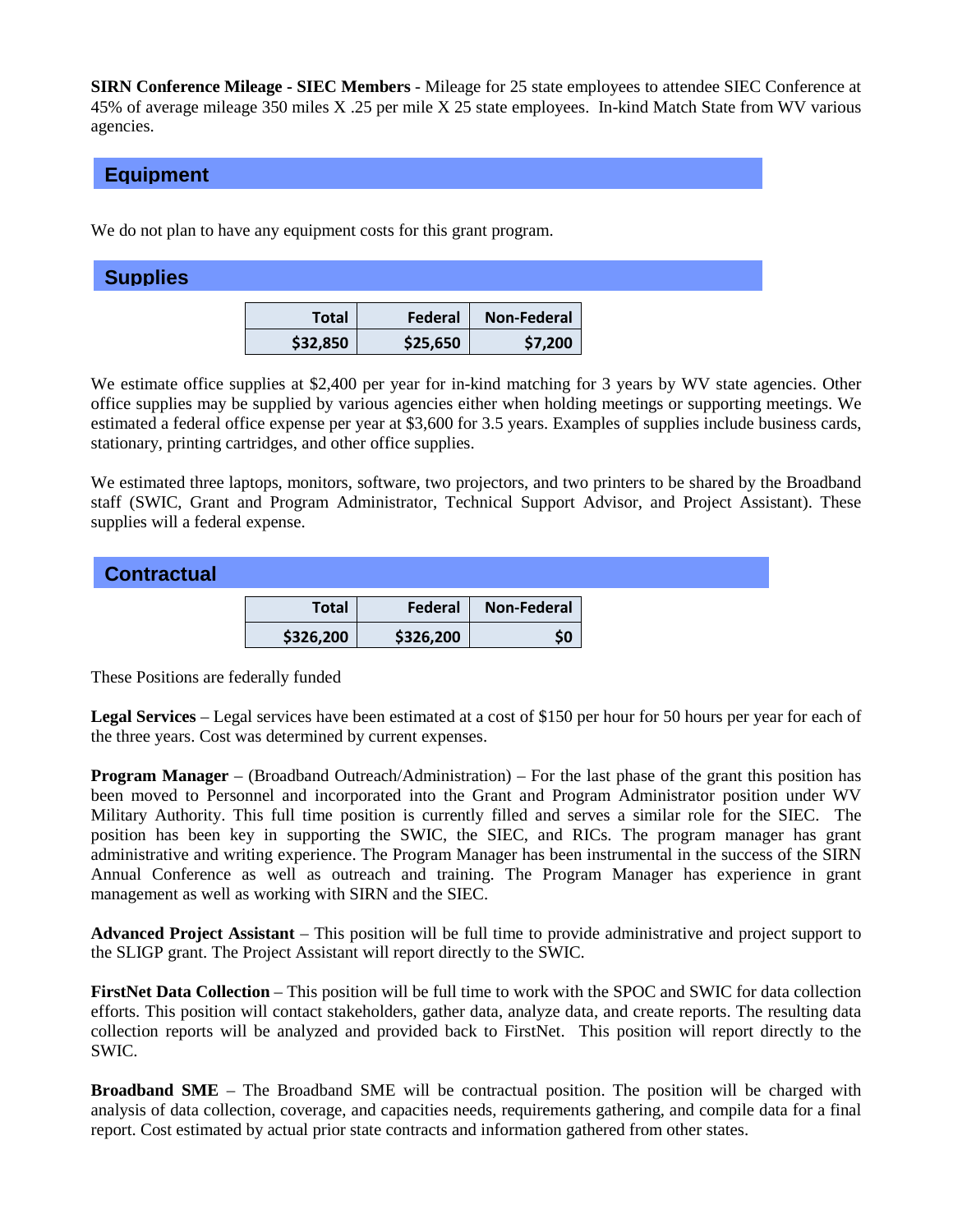## **Construction**

We do not plan to have any construction costs for this grant program.

### **Other**

| Total     | Federal  | <b>Non-Federal</b> |
|-----------|----------|--------------------|
| \$173,993 | \$81,720 | \$92,273           |

**Printing/Publication of Marketing Collateral** - As part of our education and outreach, we will be developing handouts, presentations, survey forms, etc. Cost is estimated based on previously printed documents.

**Training and Outreach Materials** – Estimated cost to produce training and outreach materials for 3 years is \$3,600 annually. Cost is estimated based on previously produced materials. Materials for FirstNet and the Broadband education.

**SIEC Meeting Rooms** –2 meeting rooms per month at \$286.27 per room, 40% is allocated. The SIEC Committees will meet 12 months each year for 4 years. In-Kind Match by WV Department of Health and Human Resources

**ArcGIS Server, License, and Maintenance** – ArcGIS Server, Software License, and Maintenance necessary to utilize the Arc GIS system. Estimates based on bids from the supplier. (See budget Detail.) This will be federally funded.

**RIC Meetings** – 6 RICs will each meet 8 times per year for three years at \$300 per room at 40%. In-Kind Match by various State of WV agencies.

**SIEC Group Meetings** – The SIEC hold 10 monthly meetings per year for 2 days. Approximately, 20 state and local government members meet for 4 hours per meeting with an average hourly rate of \$20 per person. West Virginia's SIEC is able to collaborate at the state and local levels. Monthly meetings allow us to disseminate and gather information in a timely fashion. Monthly meetings also allow West Virginia to leverage the existing SIEC, RICs, and the subcommittees to engage and obtain consensus of state and local stakeholders when performing planning activities and responding to FirstNet requests.

In-Kind Match by various State of WV and local agencies. (10 meetings a year x 4 hours x 20 people x \$20 hourly average rate equals \$16,000 per year for 4 years. \$64,000 total)

| <b>Total Allocation: \$1,402,505</b> |             | <b>Federal Share: \$1,121,498</b> | <b>WV Match: \$281,007</b> |
|--------------------------------------|-------------|-----------------------------------|----------------------------|
| <b>Total Budget:</b>                 | \$1,402,505 | <b>Federal Share: \$1,121,498</b> | <b>WV Match: \$281,007</b> |
| Under/Over                           |             | <b>Federal Share: 0</b>           | WV Match: \$<br>- 0        |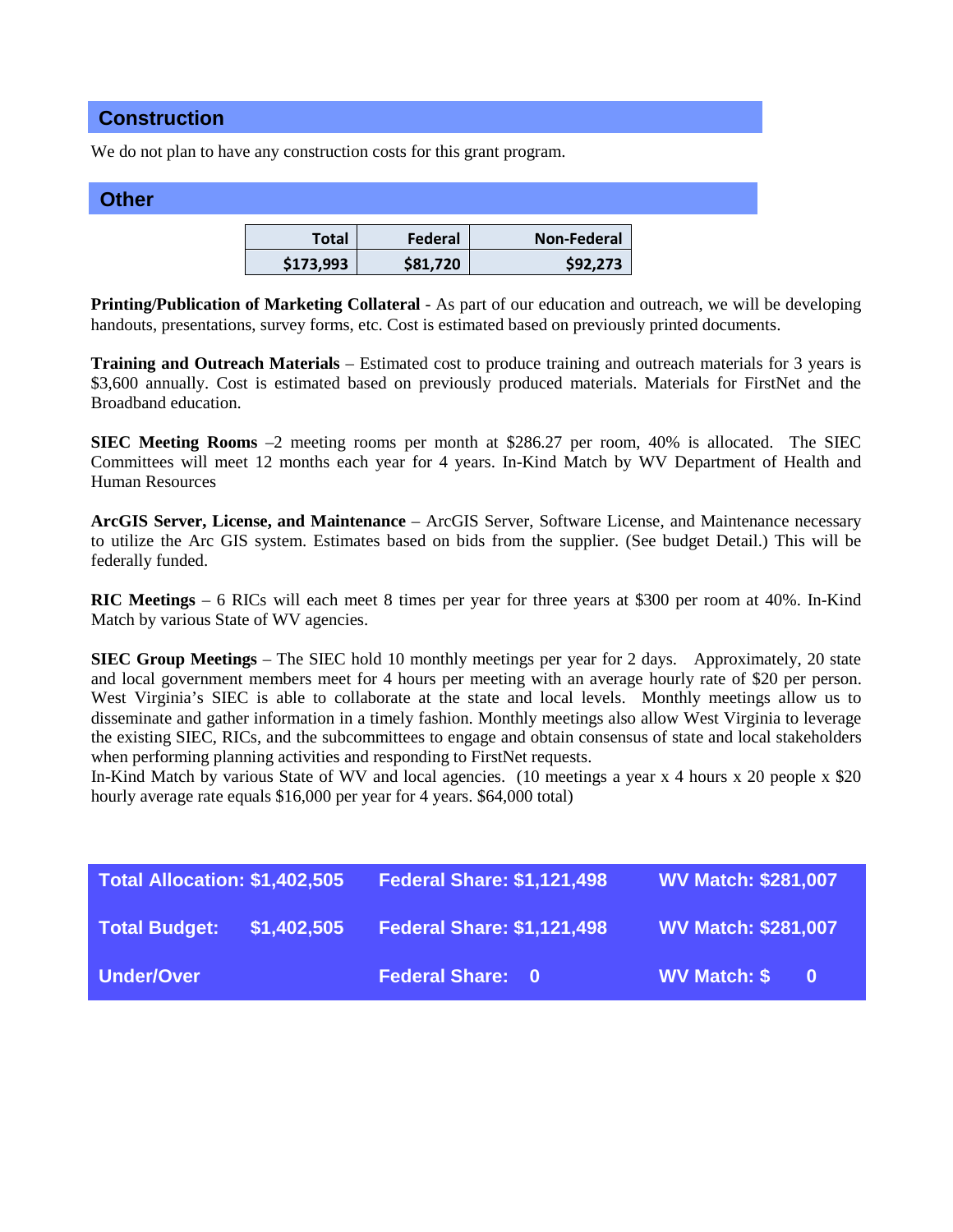# **BUDGET INFORMATION - Non-Construction Programs** OMB Number: 4040-0006 Expiration Date: 06/30/2014

**\$ Grant Program Function or Activity (a) Catalog of Federal Domestic Assistance Number (b) Estimated Unobligated Funds**<br> **Extimated Unobligated Funds Federal(c) Non-Federal(d) Federal(e) Non-Federal (f) Total(g) 5. Totals4. 3. 2. 09/23/2015 1.State and Local \$\$\$\$ 1,121,498.00 281,007.00 1,402,505.00 \$ \$ \$ \$ \$ 1,121,498.00 281,007.00 1,402,505.00 Implementation Grant Program (SLIGP) 11.549**

#### **SECTION A - BUDGET SUMMARY**

Standard Form 424A (Rev. 7- 97) Prescribed by OMB (Circular A -102) Page 1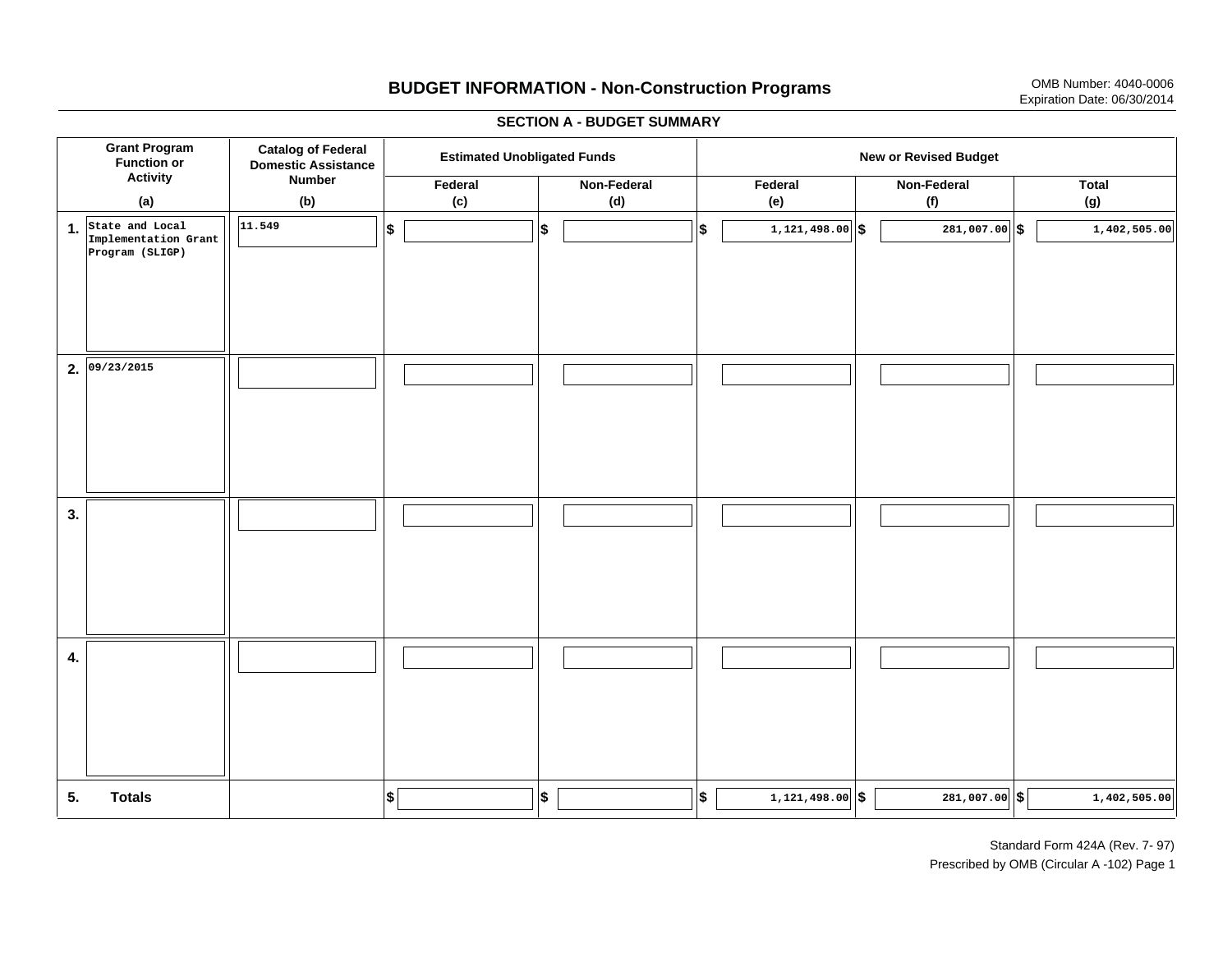| 6. Object Class Categories                                                    |                                         | GRANT PROGRAM, FUNCTION OR ACTIVITY |                  |     |                                        |  |  |  |
|-------------------------------------------------------------------------------|-----------------------------------------|-------------------------------------|------------------|-----|----------------------------------------|--|--|--|
|                                                                               | (1)                                     | (2)                                 | $\overline{(3)}$ | (4) | (5)                                    |  |  |  |
|                                                                               | State and Local                         | 09/23/2015                          |                  |     |                                        |  |  |  |
|                                                                               | Implementation Grant<br>Program (SLIGP) |                                     |                  |     |                                        |  |  |  |
|                                                                               |                                         |                                     |                  |     |                                        |  |  |  |
|                                                                               |                                         |                                     |                  |     |                                        |  |  |  |
|                                                                               |                                         |                                     |                  |     |                                        |  |  |  |
|                                                                               |                                         |                                     |                  |     |                                        |  |  |  |
|                                                                               |                                         |                                     |                  |     |                                        |  |  |  |
|                                                                               |                                         |                                     |                  |     |                                        |  |  |  |
|                                                                               |                                         |                                     |                  |     |                                        |  |  |  |
| a. Personnel                                                                  | $605,520.00$ \$<br> \$                  |                                     | \$               | \$  | 605,520.00<br>$\left  \right\rangle$   |  |  |  |
|                                                                               |                                         |                                     |                  |     |                                        |  |  |  |
| b. Fringe Benefits                                                            | 130,500.00                              |                                     |                  |     | 130,500.00                             |  |  |  |
| c. Travel                                                                     | 133,442.00                              |                                     |                  |     | 133,442.00                             |  |  |  |
|                                                                               |                                         |                                     |                  |     |                                        |  |  |  |
| d. Equipment                                                                  |                                         |                                     |                  |     |                                        |  |  |  |
| e. Supplies                                                                   | 32,850.00                               |                                     |                  |     | 32,850.00                              |  |  |  |
|                                                                               |                                         |                                     |                  |     |                                        |  |  |  |
| f. Contractual                                                                | 326,200.00                              |                                     |                  |     | 326,200.00                             |  |  |  |
| g. Construction                                                               |                                         |                                     |                  |     |                                        |  |  |  |
|                                                                               |                                         |                                     |                  |     |                                        |  |  |  |
| h. Other                                                                      | 173,993.00                              |                                     |                  |     | 173,993.00                             |  |  |  |
| i. Total Direct Charges (sum of 6a-6h)                                        | 1,402,505.00                            |                                     |                  |     | \$<br>1,402,505.00                     |  |  |  |
| j. Indirect Charges                                                           |                                         |                                     |                  |     | $\left  \right\rangle$                 |  |  |  |
|                                                                               |                                         |                                     |                  |     |                                        |  |  |  |
| k. TOTALS (sum of 6i and 6j)                                                  | \$<br>$1,402,505.00$ \$                 |                                     | \$               | \$  | $\left  \cdot \right $<br>1,402,505.00 |  |  |  |
|                                                                               |                                         |                                     |                  |     |                                        |  |  |  |
|                                                                               | \$                                      | \$                                  | \$               |     | $\left  \mathbf{\$} \right $           |  |  |  |
| 7. Program Income                                                             |                                         |                                     |                  | \$  |                                        |  |  |  |
| Standard Form 424A (Rev. 7, 97)<br>المسترات والمستعاد<br>A 1.<br>$\mathbf{r}$ |                                         |                                     |                  |     |                                        |  |  |  |

#### **SECTION B - BUDGET CATEGORIES**

**Authorized for Local Reproduction**

Standard Form 424A (Rev. 7- 97)

Prescribed by OMB (Circular A -102) Page 1A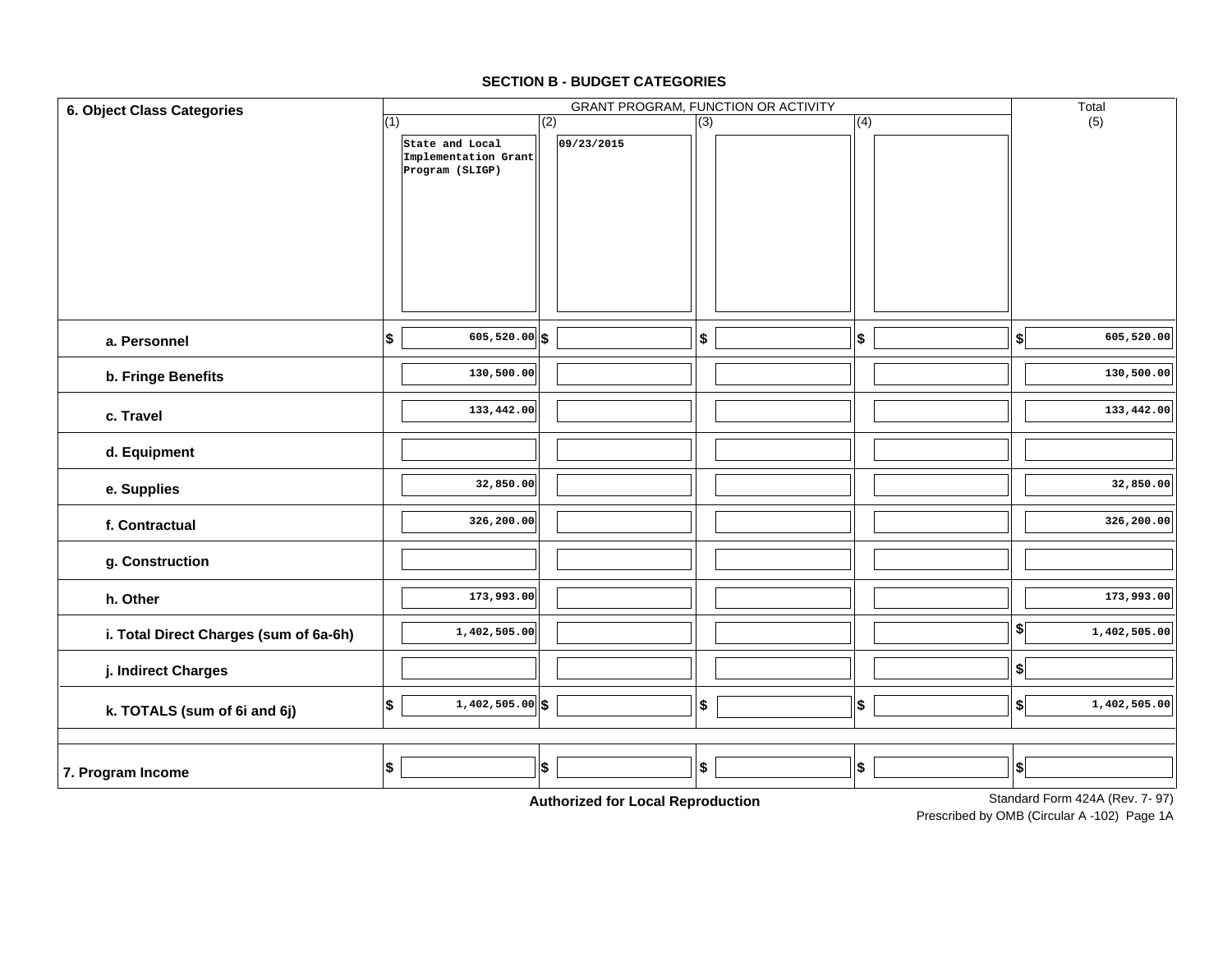| <b>SECTION C - NON-FEDERAL RESOURCES</b>     |                                                      |                                                                                 |               |                                          |           |                               |                    |             |                           |             |
|----------------------------------------------|------------------------------------------------------|---------------------------------------------------------------------------------|---------------|------------------------------------------|-----------|-------------------------------|--------------------|-------------|---------------------------|-------------|
| (a) Grant Program                            |                                                      |                                                                                 | (b) Applicant |                                          | (c) State |                               | (d) Other Sources  |             | (e)TOTALS                 |             |
| 8.                                           | State and Local Implementation Grant Program (SLIGP) |                                                                                 | \$            | 281,007.00                               | 5         |                               | $\boldsymbol{\$}$  |             | $\boldsymbol{\mathsf{s}}$ | 281,007.00  |
| 9.                                           | 09/23/2015                                           |                                                                                 |               |                                          |           |                               |                    |             |                           |             |
| 10.                                          |                                                      |                                                                                 |               |                                          |           |                               |                    |             |                           |             |
| 11.                                          |                                                      |                                                                                 |               |                                          |           |                               |                    |             |                           |             |
|                                              | 12. TOTAL (sum of lines 8-11)                        |                                                                                 | \$            | 281,007.00                               | 5         |                               | \$                 |             | \$                        | 281,007.00  |
|                                              |                                                      |                                                                                 |               | <b>SECTION D - FORECASTED CASH NEEDS</b> |           |                               |                    |             |                           |             |
|                                              |                                                      | <b>Total for 1st Year</b>                                                       |               | <b>1st Quarter</b>                       |           | 2nd Quarter                   |                    | 3rd Quarter |                           | 4th Quarter |
|                                              | 13. Federal                                          |                                                                                 | \$            |                                          | \$        |                               | \$                 |             | \$                        |             |
|                                              | 14. Non-Federal                                      | \$                                                                              |               |                                          |           |                               |                    |             |                           |             |
|                                              | 15. TOTAL (sum of lines 13 and 14)                   | \$                                                                              | \$            |                                          | \$        |                               | $\vert$ \$ $\vert$ |             | \$                        |             |
|                                              |                                                      | SECTION E - BUDGET ESTIMATES OF FEDERAL FUNDS NEEDED FOR BALANCE OF THE PROJECT |               |                                          |           |                               |                    |             |                           |             |
|                                              | (a) Grant Program                                    |                                                                                 |               |                                          |           | <b>FUTURE FUNDING PERIODS</b> |                    | (YEARS)     |                           |             |
|                                              |                                                      |                                                                                 |               | (b)First                                 |           | (c) Second                    |                    | (d) Third   |                           | (e) Fourth  |
| 16.                                          | State and Local Implementation Grant Program (SLIGP) |                                                                                 | \$            |                                          | 3         |                               | \$                 |             | \$                        |             |
|                                              | 17. 09/23/2015                                       |                                                                                 |               |                                          |           |                               |                    |             |                           |             |
| 18.                                          |                                                      |                                                                                 |               |                                          |           |                               |                    |             |                           |             |
| 19.                                          |                                                      |                                                                                 |               |                                          |           |                               |                    |             |                           |             |
| 20. TOTAL (sum of lines 16 - 19)             |                                                      | \$                                                                              |               | \$                                       |           | $\left  \mathbf{s} \right $   |                    | \$          |                           |             |
| <b>SECTION F - OTHER BUDGET INFORMATION</b>  |                                                      |                                                                                 |               |                                          |           |                               |                    |             |                           |             |
| 21. Direct Charges:<br>22. Indirect Charges: |                                                      |                                                                                 |               |                                          |           |                               |                    |             |                           |             |
|                                              | 23. Remarks:                                         |                                                                                 |               |                                          |           |                               |                    |             |                           |             |